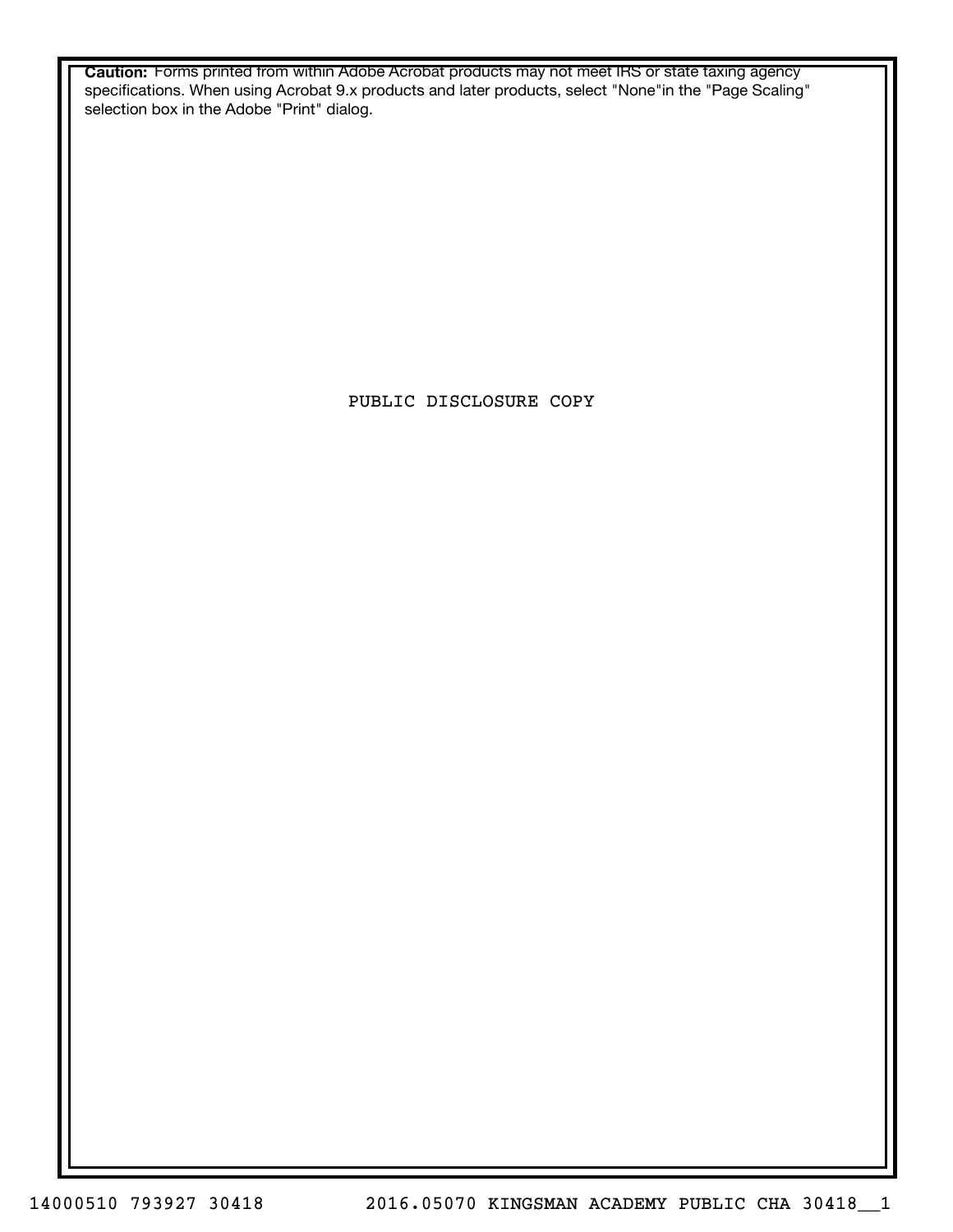|                         |                               |                                | ** PUBLIC DISCLOSURE COPY **                                                                                                                                               |                                                                                                                  |                                    |
|-------------------------|-------------------------------|--------------------------------|----------------------------------------------------------------------------------------------------------------------------------------------------------------------------|------------------------------------------------------------------------------------------------------------------|------------------------------------|
|                         |                               |                                | <b>Return of Organization Exempt From Income Tax</b>                                                                                                                       |                                                                                                                  | OMB No. 1545-0047                  |
|                         |                               | Form 990                       | Under section 501(c), 527, or 4947(a)(1) of the Internal Revenue Code (except private foundations)                                                                         |                                                                                                                  |                                    |
|                         |                               | Department of the Treasury     | Do not enter social security numbers on this form as it may be made public.                                                                                                |                                                                                                                  | <b>Open to Public</b>              |
|                         |                               | Internal Revenue Service       | Information about Form 990 and its instructions is at www.irs.gov/form990.                                                                                                 |                                                                                                                  | Inspection                         |
|                         |                               |                                | JUL 1, 2016<br>A For the 2016 calendar year, or tax year beginning                                                                                                         | and ending JUN 30, 2017                                                                                          |                                    |
|                         | <b>B</b> Check if applicable: |                                | <b>C</b> Name of organization                                                                                                                                              | D Employer identification number                                                                                 |                                    |
|                         | Address<br>change             |                                | KINGSMAN ACADEMY PUBLIC CHARTER SCHOOL                                                                                                                                     |                                                                                                                  |                                    |
|                         | Name<br>change]               |                                | Doing business as                                                                                                                                                          | 47-3403539                                                                                                       |                                    |
|                         | Initial<br>return             |                                | Number and street (or P.O. box if mail is not delivered to street address)<br>Room/suite                                                                                   | E Telephone number                                                                                               |                                    |
|                         | Final<br>return/<br>termin-   |                                | 1375 E STREET NE                                                                                                                                                           |                                                                                                                  | $(202)547 - 1028$                  |
|                         | ated<br>Amended               |                                | City or town, state or province, country, and ZIP or foreign postal code                                                                                                   | G Gross receipts \$                                                                                              | 6,991,260.                         |
|                         | Ireturn<br>Applica-           |                                | 20002<br>WASHINGTON, DC                                                                                                                                                    | H(a) Is this a group return                                                                                      |                                    |
|                         | ltion<br>pending              |                                | F Name and address of principal officer: SHANNON T. HODGE                                                                                                                  | for subordinates?                                                                                                | $\sqrt{}$ Yes $\sqrt{ \times }$ No |
|                         |                               |                                | SAME AS C ABOVE<br>Tax-exempt status: $X \over 301(c)(3)$                                                                                                                  | $H(b)$ Are all subordinates included? $\Box$ Yes                                                                 | No                                 |
|                         |                               |                                | $\rfloor$ 501(c) (<br>$\sqrt{\bullet}$ (insert no.)<br>$4947(a)(1)$ or<br>J Website: WWW.KINGSMANACADEMY.ORG                                                               | 527<br>If "No," attach a list. (see instructions)                                                                |                                    |
|                         |                               |                                | <b>K</b> Form of organization: $\boxed{\textbf{X}}$ Corporation<br>Other $\blacktriangleright$<br>Trust<br>Association                                                     | $H(c)$ Group exemption number $\blacktriangleright$<br>L Year of formation: $2015$ M State of legal domicile: DC |                                    |
|                         | Part I                        | <b>Summary</b>                 |                                                                                                                                                                            |                                                                                                                  |                                    |
|                         | 1                             |                                | Briefly describe the organization's mission or most significant activities: TO PROVIDE AN INDIVIDUALIZED AND                                                               |                                                                                                                  |                                    |
| Governance              |                               |                                | RIGOROUS EDUCATION IN A SUPPORTIVE ENVIRONMENT TO PREPARE SCHOLARS                                                                                                         |                                                                                                                  |                                    |
|                         | 2                             |                                | Check this box $\blacktriangleright$ $\Box$ if the organization discontinued its operations or disposed of more than 25% of its net assets.                                |                                                                                                                  |                                    |
|                         | 3                             |                                | Number of voting members of the governing body (Part VI, line 1a)                                                                                                          | 3                                                                                                                | 9                                  |
|                         | 4                             |                                |                                                                                                                                                                            | $\overline{\mathbf{4}}$                                                                                          | ब्र                                |
| <b>Activities &amp;</b> | 5                             |                                |                                                                                                                                                                            | 5                                                                                                                | $\overline{84}$                    |
|                         | 6                             |                                |                                                                                                                                                                            | 6                                                                                                                | $\overline{30}$                    |
|                         |                               |                                |                                                                                                                                                                            | 7a                                                                                                               | $\overline{0}$ .                   |
|                         |                               |                                |                                                                                                                                                                            | <b>7b</b>                                                                                                        | $\overline{0}$ .                   |
|                         |                               |                                |                                                                                                                                                                            | <b>Prior Year</b>                                                                                                | <b>Current Year</b>                |
|                         | 8                             |                                |                                                                                                                                                                            | 886,669.                                                                                                         | 517,709.                           |
|                         | 9                             |                                | Program service revenue (Part VIII, line 2g)                                                                                                                               | 7,801,794.                                                                                                       | 6,437,028.                         |
| Revenue                 | 10                            |                                |                                                                                                                                                                            | 1,407.                                                                                                           | 1,702.                             |
|                         | 11                            |                                | Other revenue (Part VIII, column (A), lines 5, 6d, 8c, 9c, 10c, and 11e)                                                                                                   | 31,805.                                                                                                          | 34,821.                            |
|                         | 12                            |                                | Total revenue - add lines 8 through 11 (must equal Part VIII, column (A), line 12)                                                                                         | 8,721,675.                                                                                                       | 6,991,260.                         |
|                         | 13                            |                                | Grants and similar amounts paid (Part IX, column (A), lines 1-3)                                                                                                           | 0.                                                                                                               | $\overline{0}$ .                   |
|                         | 14                            |                                |                                                                                                                                                                            | $\overline{0}$ .                                                                                                 | $\overline{0}$ .                   |
|                         |                               |                                | Salaries, other compensation, employee benefits (Part IX, column (A), lines 5-10)                                                                                          | 5,186,357.<br>$\overline{0}$ .                                                                                   | 4,100,188.                         |
| Expenses                |                               |                                |                                                                                                                                                                            |                                                                                                                  | σ.                                 |
|                         |                               |                                | 0.<br><b>b</b> Total fundraising expenses (Part IX, column (D), line 25)                                                                                                   | 2,711,728.                                                                                                       | 2,490,048.                         |
|                         |                               |                                |                                                                                                                                                                            | 7,898,085.                                                                                                       | 6,590,236.                         |
|                         | 18                            |                                | Total expenses. Add lines 13-17 (must equal Part IX, column (A), line 25)                                                                                                  | 823,590.                                                                                                         | 401,024.                           |
|                         | 19                            |                                |                                                                                                                                                                            | <b>Beginning of Current Year</b>                                                                                 | <b>End of Year</b>                 |
| Net Assets or           | 20                            | Total assets (Part X, line 16) |                                                                                                                                                                            | 11,834,577.                                                                                                      | 11,450,236.                        |
|                         | 21                            |                                | Total liabilities (Part X, line 26)                                                                                                                                        | 11,012,300.                                                                                                      | 10, 226, 935.                      |
|                         | 22                            |                                |                                                                                                                                                                            | 822, 277.                                                                                                        | 1, 223, 301.                       |
|                         | Part II                       | <b>Signature Block</b>         |                                                                                                                                                                            |                                                                                                                  |                                    |
|                         |                               |                                | Under penalties of perjury, I declare that I have examined this return, including accompanying schedules and statements, and to the best of my knowledge and belief, it is |                                                                                                                  |                                    |
|                         |                               |                                | true, correct, and complete. Declaration of preparer (other than officer) is based on all information of which preparer has any knowledge.                                 |                                                                                                                  |                                    |
|                         |                               |                                |                                                                                                                                                                            |                                                                                                                  |                                    |

| Sign<br>Here    | Signature of officer<br>Date<br>EXECUTIVE DIRECTOR<br>SHANNON T.<br>HODGE,<br>Type or print name and title |                      |      |                              |  |  |  |  |  |  |  |
|-----------------|------------------------------------------------------------------------------------------------------------|----------------------|------|------------------------------|--|--|--|--|--|--|--|
|                 | Print/Type preparer's name                                                                                 | Preparer's signature | Date | <b>PTIN</b><br>Check         |  |  |  |  |  |  |  |
| Paid            | DAVID JONES                                                                                                |                      |      | P01361002<br>self-emploved   |  |  |  |  |  |  |  |
| Preparer        | JONES MARESCA & MCQUADE PA<br>Firm's name<br>$\blacksquare$                                                |                      |      | 52-1853933<br>Firm's EIN     |  |  |  |  |  |  |  |
| Use Only        | Firm's address 1730 RHODE ISLAND AVE, N.W.,                                                                | SUITE 800            |      |                              |  |  |  |  |  |  |  |
|                 | WASHINGTON, DC 20036                                                                                       |                      |      | Phone no. $202 - 296 - 3306$ |  |  |  |  |  |  |  |
|                 | May the IRS discuss this return with the preparer shown above? (see instructions)                          |                      |      | X'<br>Yes<br><b>No</b>       |  |  |  |  |  |  |  |
| 632001 11-11-16 | LHA For Paperwork Reduction Act Notice, see the separate instructions.                                     |                      |      | Form 990 (2016)              |  |  |  |  |  |  |  |

SEE SCHEDULE O FOR ORGANIZATION MISSION STATEMENT CONTINUATION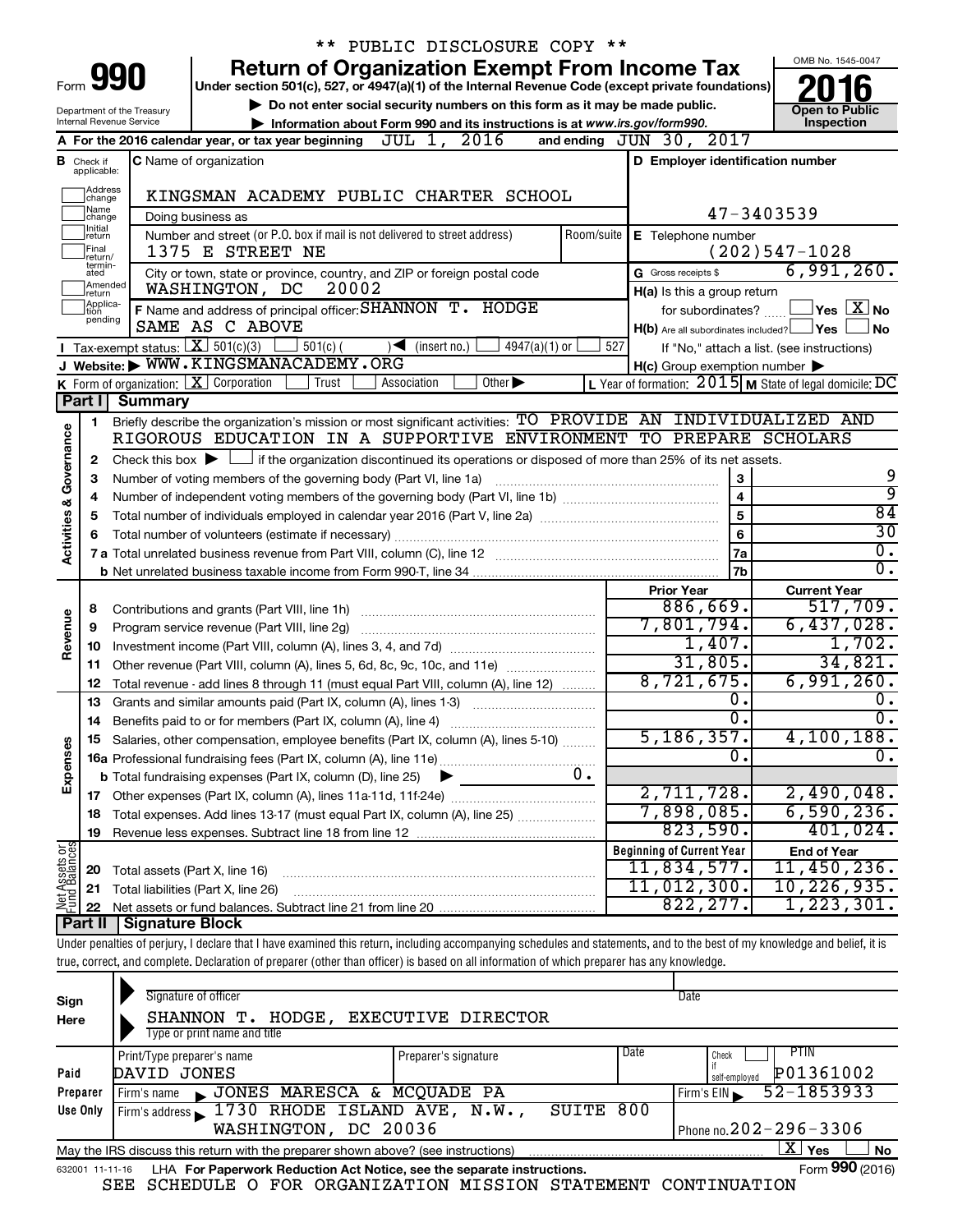|              | KINGSMAN ACADEMY PUBLIC CHARTER SCHOOL<br>Page 2<br>Form 990 (2016)<br>Part III   Statement of Program Service Accomplishments                                    |
|--------------|-------------------------------------------------------------------------------------------------------------------------------------------------------------------|
|              |                                                                                                                                                                   |
| 1            | Briefly describe the organization's mission:                                                                                                                      |
|              | TO PROVIDE AN INDIVIDUALIZED AND RIGOROUS EDUCATION IN A SUPPORTIVE                                                                                               |
|              | ENVIRONMENT TO PREPARE SCHOLARS FOR POST-SECONDARY SUCCESS AND                                                                                                    |
|              | RESPONSIBLE CITIZENSHIP.                                                                                                                                          |
| $\mathbf{2}$ | Did the organization undertake any significant program services during the year which were not listed on the                                                      |
|              | $Yes \quad X$ No                                                                                                                                                  |
|              | If "Yes." describe these new services on Schedule O.                                                                                                              |
| 3            | $\mathsf{Yes} \mathbin{\overline{X}} \mathsf{No}$<br>Did the organization cease conducting, or make significant changes in how it conducts, any program services? |
|              | If "Yes," describe these changes on Schedule O.                                                                                                                   |
| 4            | Describe the organization's program service accomplishments for each of its three largest program services, as measured by expenses.                              |
|              | Section 501(c)(3) and 501(c)(4) organizations are required to report the amount of grants and allocations to others, the total expenses, and                      |
|              | revenue, if any, for each program service reported.<br>$6,111,612$ $\cdot$ including grants of \$<br>6,437,028.                                                   |
| 4a           | ) (Revenue \$<br>(Expenses \$<br>(Code:<br>THE SCHOOL IS AN OPEN-ENROLLMENT, TUITION-FREE, PUBLIC SCHOOL THAT                                                     |
|              | SERVES APPROXIMATELY 250 STUDENTS IN GRADES SIX THROUGH TWELVE WHO MAY                                                                                            |
|              | BE AT RISK OF DROPPING OUT OF SCHOOL. MANY OF THESE STUDENTS ARE                                                                                                  |
|              | OVER-AGE AND UNDER-CREDIT FOR THEIR GRADE LEVEL, HAVE ATTENDANCE                                                                                                  |
|              | PROBLEMS, AND HAVE BEHAVIORAL OR EMOTIONAL CHALLENGES. THE SCHOOL                                                                                                 |
|              | OFFERS INDIVIDUALIZED INSTRUCTION AND ADDITIONAL RESOURCES FOR ALL                                                                                                |
|              | STUDENTS, RICH SPECIAL EDUCATION SERVICES, A STRONG MULTI-TIERED SYSTEM                                                                                           |
|              | OF SUPPORT, A SCHOOL-WIDE POSITIVE BEHAVIORAL INTERVENTION AND SUPPORT,                                                                                           |
|              | AND NUMEROUS CO-CURRICULAR AND EXTRACURRICULAR PROGRAMS.                                                                                                          |
|              |                                                                                                                                                                   |
|              |                                                                                                                                                                   |
| 4b           | including grants of \$<br>(Revenue \$<br>(Code: ) (Expenses \$                                                                                                    |
|              |                                                                                                                                                                   |
|              |                                                                                                                                                                   |
|              |                                                                                                                                                                   |
|              |                                                                                                                                                                   |
|              |                                                                                                                                                                   |
|              |                                                                                                                                                                   |
|              |                                                                                                                                                                   |
|              |                                                                                                                                                                   |
|              |                                                                                                                                                                   |
|              |                                                                                                                                                                   |
|              |                                                                                                                                                                   |
| 4с           | ) (Revenue \$<br>(Code:<br>) (Expenses \$<br>including grants of \$                                                                                               |
|              |                                                                                                                                                                   |
|              |                                                                                                                                                                   |
|              |                                                                                                                                                                   |
|              |                                                                                                                                                                   |
|              |                                                                                                                                                                   |
|              |                                                                                                                                                                   |
|              |                                                                                                                                                                   |
|              |                                                                                                                                                                   |
|              |                                                                                                                                                                   |
|              |                                                                                                                                                                   |
| 4d           | Other program services (Describe in Schedule O.)                                                                                                                  |
|              | (Expenses \$<br>(Revenue \$<br>including grants of \$                                                                                                             |
|              | 6, 111, 612.<br>4e Total program service expenses<br>Form 990 (2016)                                                                                              |
|              | 632002 11-11-16                                                                                                                                                   |
|              | 2                                                                                                                                                                 |
|              | 14000510 793927 30418<br>2016.05070 KINGSMAN ACADEMY PUBLIC CHA 30418_1                                                                                           |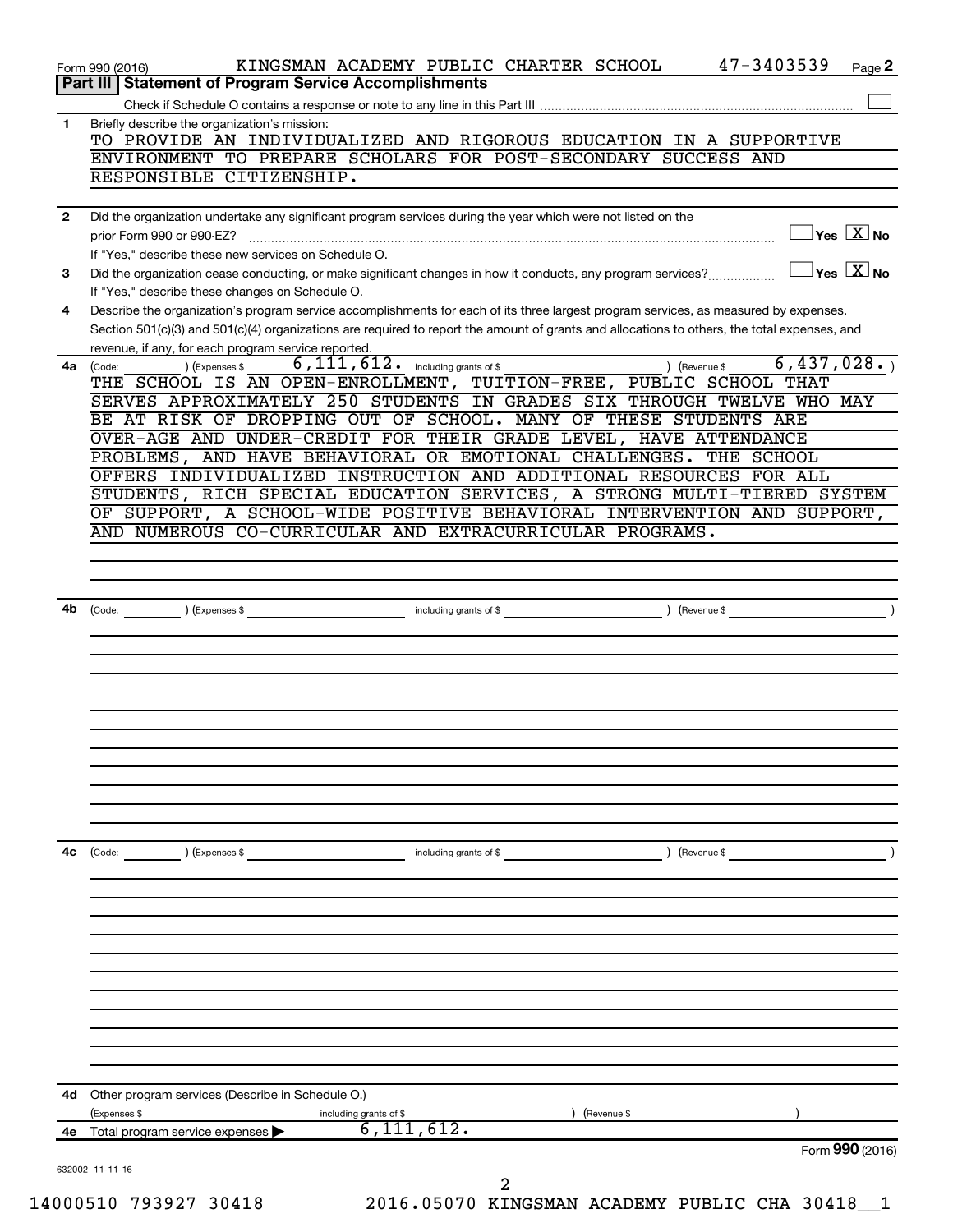| Form 990 (2016) |  |  |
|-----------------|--|--|

|     | <b>Part IV   Checklist of Required Schedules</b>                                                                                                                                                                                    |                 |                         |                         |
|-----|-------------------------------------------------------------------------------------------------------------------------------------------------------------------------------------------------------------------------------------|-----------------|-------------------------|-------------------------|
|     |                                                                                                                                                                                                                                     |                 | Yes                     | No                      |
| 1.  | Is the organization described in section 501(c)(3) or 4947(a)(1) (other than a private foundation)?                                                                                                                                 |                 |                         |                         |
|     |                                                                                                                                                                                                                                     | 1               | X                       |                         |
| 2   | Is the organization required to complete Schedule B, Schedule of Contributors? [11] the organization required to complete Schedule B, Schedule of Contributors?                                                                     | $\mathbf{2}$    | $\overline{\mathbf{X}}$ |                         |
| З   | Did the organization engage in direct or indirect political campaign activities on behalf of or in opposition to candidates for                                                                                                     |                 |                         |                         |
|     |                                                                                                                                                                                                                                     | 3               |                         | x                       |
| 4   | Section 501(c)(3) organizations. Did the organization engage in lobbying activities, or have a section 501(h) election in effect                                                                                                    |                 |                         |                         |
|     |                                                                                                                                                                                                                                     | 4               |                         | X                       |
| 5   | Is the organization a section 501(c)(4), 501(c)(5), or 501(c)(6) organization that receives membership dues, assessments, or                                                                                                        |                 |                         |                         |
|     |                                                                                                                                                                                                                                     | 5               |                         | х                       |
| 6   | Did the organization maintain any donor advised funds or any similar funds or accounts for which donors have the right to                                                                                                           |                 |                         |                         |
|     | provide advice on the distribution or investment of amounts in such funds or accounts? If "Yes," complete Schedule D, Part I                                                                                                        | 6               |                         | х                       |
|     |                                                                                                                                                                                                                                     |                 |                         |                         |
| 7   | Did the organization receive or hold a conservation easement, including easements to preserve open space,                                                                                                                           |                 |                         | х                       |
|     |                                                                                                                                                                                                                                     | $\overline{7}$  |                         |                         |
| 8   | Did the organization maintain collections of works of art, historical treasures, or other similar assets? If "Yes," complete                                                                                                        |                 |                         | X                       |
|     | Schedule D, Part III <b>Marting Community</b> Construction of the Construction of the Construction of the Construction of the Construction of the Construction of the Construction of the Construction of the Construction of the C | 8               |                         |                         |
| 9   | Did the organization report an amount in Part X, line 21, for escrow or custodial account liability, serve as a custodian for                                                                                                       |                 |                         |                         |
|     | amounts not listed in Part X; or provide credit counseling, debt management, credit repair, or debt negotiation services?                                                                                                           |                 |                         |                         |
|     | If "Yes," complete Schedule D, Part IV                                                                                                                                                                                              | 9               |                         | х                       |
| 10  | Did the organization, directly or through a related organization, hold assets in temporarily restricted endowments, permanent                                                                                                       |                 |                         |                         |
|     |                                                                                                                                                                                                                                     | 10              |                         | х                       |
| 11  | If the organization's answer to any of the following questions is "Yes," then complete Schedule D, Parts VI, VII, VIII, IX, or X                                                                                                    |                 |                         |                         |
|     | as applicable.                                                                                                                                                                                                                      |                 |                         |                         |
|     | a Did the organization report an amount for land, buildings, and equipment in Part X, line 10? If "Yes," complete Schedule D,                                                                                                       |                 |                         |                         |
|     | Part VI                                                                                                                                                                                                                             | 11a             | х                       |                         |
|     | <b>b</b> Did the organization report an amount for investments - other securities in Part X, line 12 that is 5% or more of its total                                                                                                |                 |                         |                         |
|     | assets reported in Part X, line 16? If "Yes," complete Schedule D, Part VII [[[[[[[[[[[[[[[[[[[[[[[[[[[[[[[[[                                                                                                                       | 11b             |                         | х                       |
|     | c Did the organization report an amount for investments - program related in Part X, line 13 that is 5% or more of its total                                                                                                        |                 |                         |                         |
|     |                                                                                                                                                                                                                                     | 11c             |                         | X                       |
|     | d Did the organization report an amount for other assets in Part X, line 15 that is 5% or more of its total assets reported in                                                                                                      |                 |                         |                         |
|     |                                                                                                                                                                                                                                     | 11d             |                         | х                       |
|     |                                                                                                                                                                                                                                     | 11e             | Х                       |                         |
|     | f Did the organization's separate or consolidated financial statements for the tax year include a footnote that addresses                                                                                                           |                 |                         |                         |
|     | the organization's liability for uncertain tax positions under FIN 48 (ASC 740)? If "Yes," complete Schedule D, Part X                                                                                                              | 11f             | х                       |                         |
|     | 12a Did the organization obtain separate, independent audited financial statements for the tax year? If "Yes," complete                                                                                                             |                 |                         |                         |
|     | Schedule D, Parts XI and XII                                                                                                                                                                                                        | 12a             | х                       |                         |
|     | <b>b</b> Was the organization included in consolidated, independent audited financial statements for the tax year?                                                                                                                  |                 |                         |                         |
|     | If "Yes," and if the organization answered "No" to line 12a, then completing Schedule D, Parts XI and XII is optional <i>manum</i>                                                                                                  | 12 <sub>b</sub> |                         | х                       |
| 13  |                                                                                                                                                                                                                                     | 13              | X                       |                         |
| 14a |                                                                                                                                                                                                                                     | 14a             |                         | $\overline{\mathbf{x}}$ |
|     | <b>b</b> Did the organization have aggregate revenues or expenses of more than \$10,000 from grantmaking, fundraising, business,                                                                                                    |                 |                         |                         |
|     | investment, and program service activities outside the United States, or aggregate foreign investments valued at \$100,000                                                                                                          |                 |                         |                         |
|     |                                                                                                                                                                                                                                     | 14b             |                         | х                       |
| 15  | Did the organization report on Part IX, column (A), line 3, more than \$5,000 of grants or other assistance to or for any                                                                                                           |                 |                         |                         |
|     |                                                                                                                                                                                                                                     | 15              |                         | х                       |
| 16  | Did the organization report on Part IX, column (A), line 3, more than \$5,000 of aggregate grants or other assistance to                                                                                                            |                 |                         |                         |
|     |                                                                                                                                                                                                                                     | 16              |                         | х                       |
| 17  | Did the organization report a total of more than \$15,000 of expenses for professional fundraising services on Part IX,                                                                                                             |                 |                         |                         |
|     |                                                                                                                                                                                                                                     | 17              |                         | х                       |
| 18  | Did the organization report more than \$15,000 total of fundraising event gross income and contributions on Part VIII, lines                                                                                                        |                 |                         |                         |
|     |                                                                                                                                                                                                                                     | 18              |                         | х                       |
| 19  | Did the organization report more than \$15,000 of gross income from gaming activities on Part VIII, line 9a? If "Yes,"                                                                                                              |                 |                         |                         |
|     |                                                                                                                                                                                                                                     | 19              |                         | х                       |
|     |                                                                                                                                                                                                                                     |                 |                         |                         |

Form (2016) **990**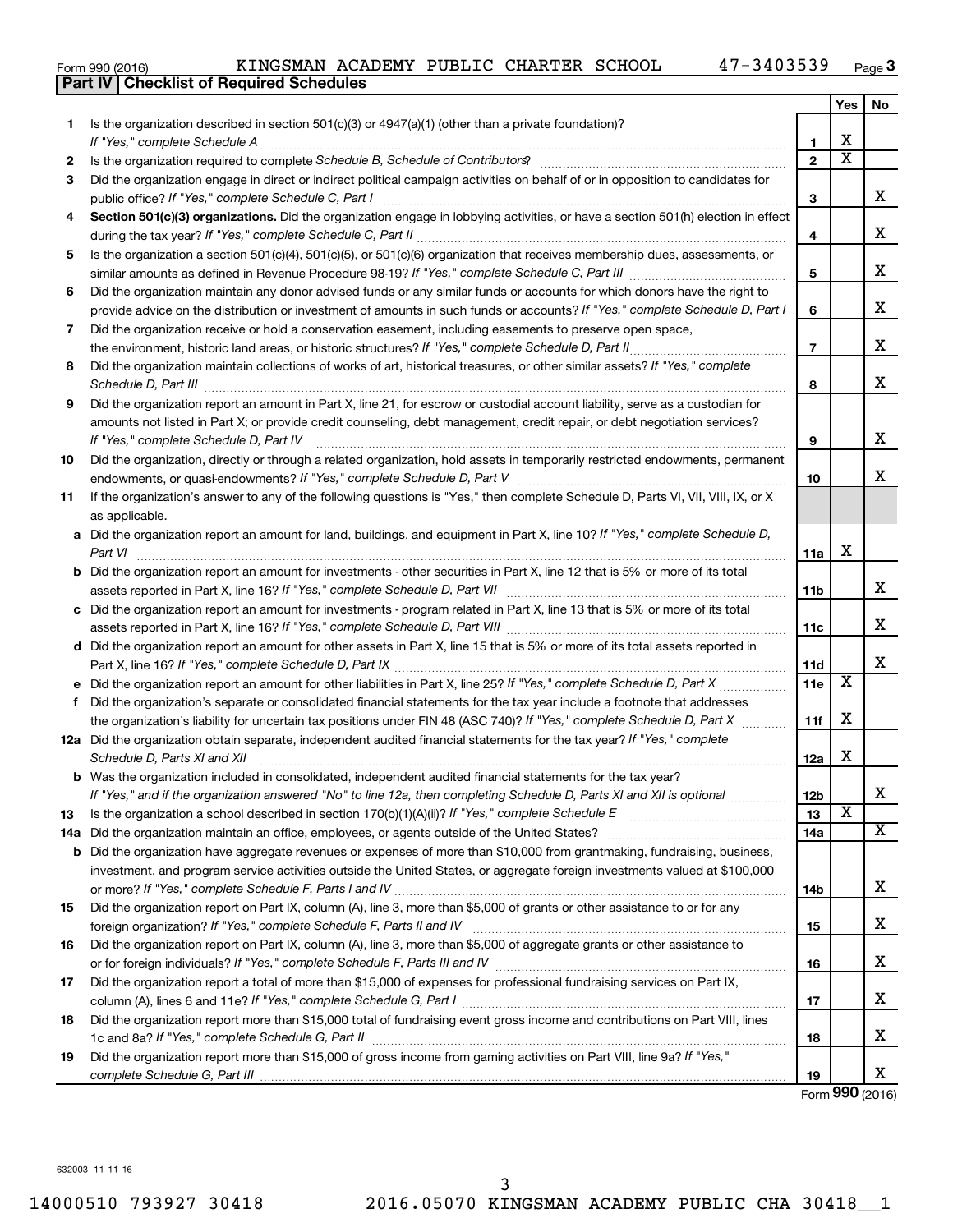| Form 990 (2016) |  |  | KINGSMAN ACADEMY PUBLIC CHARTER SCHOOL |  |  |  |  | 47-3403539 | Page |  |
|-----------------|--|--|----------------------------------------|--|--|--|--|------------|------|--|
|-----------------|--|--|----------------------------------------|--|--|--|--|------------|------|--|

|    | <b>Part IV   Checklist of Required Schedules (continued)</b>                                                                                                                                                                        |                 |     |                              |
|----|-------------------------------------------------------------------------------------------------------------------------------------------------------------------------------------------------------------------------------------|-----------------|-----|------------------------------|
|    |                                                                                                                                                                                                                                     |                 | Yes | No                           |
|    | 20a Did the organization operate one or more hospital facilities? If "Yes," complete Schedule H                                                                                                                                     | 20a             |     | $\overline{\mathbf{X}}$      |
|    |                                                                                                                                                                                                                                     | 20 <sub>b</sub> |     |                              |
| 21 | Did the organization report more than \$5,000 of grants or other assistance to any domestic organization or                                                                                                                         |                 |     |                              |
|    |                                                                                                                                                                                                                                     | 21              |     | x                            |
| 22 | Did the organization report more than \$5,000 of grants or other assistance to or for domestic individuals on                                                                                                                       |                 |     |                              |
|    |                                                                                                                                                                                                                                     | 22              |     | x                            |
| 23 | Did the organization answer "Yes" to Part VII, Section A, line 3, 4, or 5 about compensation of the organization's current                                                                                                          |                 |     |                              |
|    | and former officers, directors, trustees, key employees, and highest compensated employees? If "Yes," complete                                                                                                                      |                 |     |                              |
|    | Schedule J <b>Executive Constructs</b> of the Construction of the Construction of the Construction of the Construction of the Construction of the Construction of the Construction of the Construction of the Construction of the C | 23              | х   |                              |
|    | 24a Did the organization have a tax-exempt bond issue with an outstanding principal amount of more than \$100,000 as of the                                                                                                         |                 |     |                              |
|    | last day of the year, that was issued after December 31, 2002? If "Yes," answer lines 24b through 24d and complete                                                                                                                  |                 |     |                              |
|    | Schedule K. If "No", go to line 25a                                                                                                                                                                                                 | 24a             | X   |                              |
| b  |                                                                                                                                                                                                                                     | 24 <sub>b</sub> |     | $\overline{\text{X}}$        |
|    | Did the organization maintain an escrow account other than a refunding escrow at any time during the year to defease                                                                                                                |                 |     |                              |
|    |                                                                                                                                                                                                                                     | 24c             |     | х                            |
|    | d Did the organization act as an "on behalf of" issuer for bonds outstanding at any time during the year?                                                                                                                           | 24d             |     | $\overline{\textbf{x}}$      |
|    | 25a Section 501(c)(3), 501(c)(4), and 501(c)(29) organizations. Did the organization engage in an excess benefit                                                                                                                    |                 |     |                              |
|    | transaction with a disqualified person during the year? If "Yes," complete Schedule L, Part I manual manual manual manual manual manual manual manual manual manual manual manual manual manual manual manual manual manual ma      | 25a             |     | X                            |
|    | b Is the organization aware that it engaged in an excess benefit transaction with a disqualified person in a prior year, and                                                                                                        |                 |     |                              |
|    | that the transaction has not been reported on any of the organization's prior Forms 990 or 990-EZ? If "Yes," complete                                                                                                               |                 |     |                              |
|    | Schedule L, Part I                                                                                                                                                                                                                  | 25b             |     | x                            |
| 26 | Did the organization report any amount on Part X, line 5, 6, or 22 for receivables from or payables to any current or                                                                                                               |                 |     |                              |
|    | former officers, directors, trustees, key employees, highest compensated employees, or disqualified persons? If "Yes,"                                                                                                              |                 |     |                              |
|    | complete Schedule L, Part II                                                                                                                                                                                                        | 26              |     | x                            |
| 27 | Did the organization provide a grant or other assistance to an officer, director, trustee, key employee, substantial                                                                                                                |                 |     |                              |
|    | contributor or employee thereof, a grant selection committee member, or to a 35% controlled entity or family member                                                                                                                 |                 |     |                              |
|    |                                                                                                                                                                                                                                     | 27              |     | x                            |
| 28 | Was the organization a party to a business transaction with one of the following parties (see Schedule L, Part IV                                                                                                                   |                 |     |                              |
|    | instructions for applicable filing thresholds, conditions, and exceptions):                                                                                                                                                         |                 |     |                              |
| а  | A current or former officer, director, trustee, or key employee? If "Yes," complete Schedule L, Part IV                                                                                                                             | 28a             |     | x                            |
| b  | A family member of a current or former officer, director, trustee, or key employee? If "Yes," complete Schedule L, Part IV                                                                                                          | 28 <sub>b</sub> |     | $\overline{\text{X}}$        |
|    | c An entity of which a current or former officer, director, trustee, or key employee (or a family member thereof) was an officer,                                                                                                   |                 |     |                              |
|    | director, trustee, or direct or indirect owner? If "Yes," complete Schedule L, Part IV                                                                                                                                              | 28c             |     | x<br>$\overline{\mathtt{x}}$ |
| 29 |                                                                                                                                                                                                                                     | 29              |     |                              |
| 30 | Did the organization receive contributions of art, historical treasures, or other similar assets, or qualified conservation                                                                                                         |                 |     | Y                            |
|    |                                                                                                                                                                                                                                     | 30              |     | 4                            |
| 31 | Did the organization liquidate, terminate, or dissolve and cease operations?                                                                                                                                                        | 31              |     | x                            |
| 32 | Did the organization sell, exchange, dispose of, or transfer more than 25% of its net assets?/f "Yes," complete                                                                                                                     |                 |     |                              |
|    |                                                                                                                                                                                                                                     | 32              |     | x                            |
| 33 | Did the organization own 100% of an entity disregarded as separate from the organization under Regulations                                                                                                                          |                 |     |                              |
|    |                                                                                                                                                                                                                                     | 33              |     | x                            |
| 34 | Was the organization related to any tax-exempt or taxable entity? If "Yes," complete Schedule R, Part II, III, or IV, and                                                                                                           |                 |     |                              |
|    | Part V, line 1                                                                                                                                                                                                                      | 34              |     | x                            |
|    |                                                                                                                                                                                                                                     | 35a             |     | $\overline{\mathtt{x}}$      |
|    | b If "Yes" to line 35a, did the organization receive any payment from or engage in any transaction with a controlled entity                                                                                                         |                 |     |                              |
|    |                                                                                                                                                                                                                                     | 35 <sub>b</sub> |     |                              |
| 36 | Section 501(c)(3) organizations. Did the organization make any transfers to an exempt non-charitable related organization?                                                                                                          |                 |     |                              |
|    |                                                                                                                                                                                                                                     | 36              |     | x                            |
| 37 | Did the organization conduct more than 5% of its activities through an entity that is not a related organization                                                                                                                    |                 |     |                              |
|    |                                                                                                                                                                                                                                     | 37              |     | x                            |
| 38 | Did the organization complete Schedule O and provide explanations in Schedule O for Part VI, lines 11b and 19?                                                                                                                      |                 |     |                              |
|    |                                                                                                                                                                                                                                     | 38              | X   |                              |

Form (2016) **990**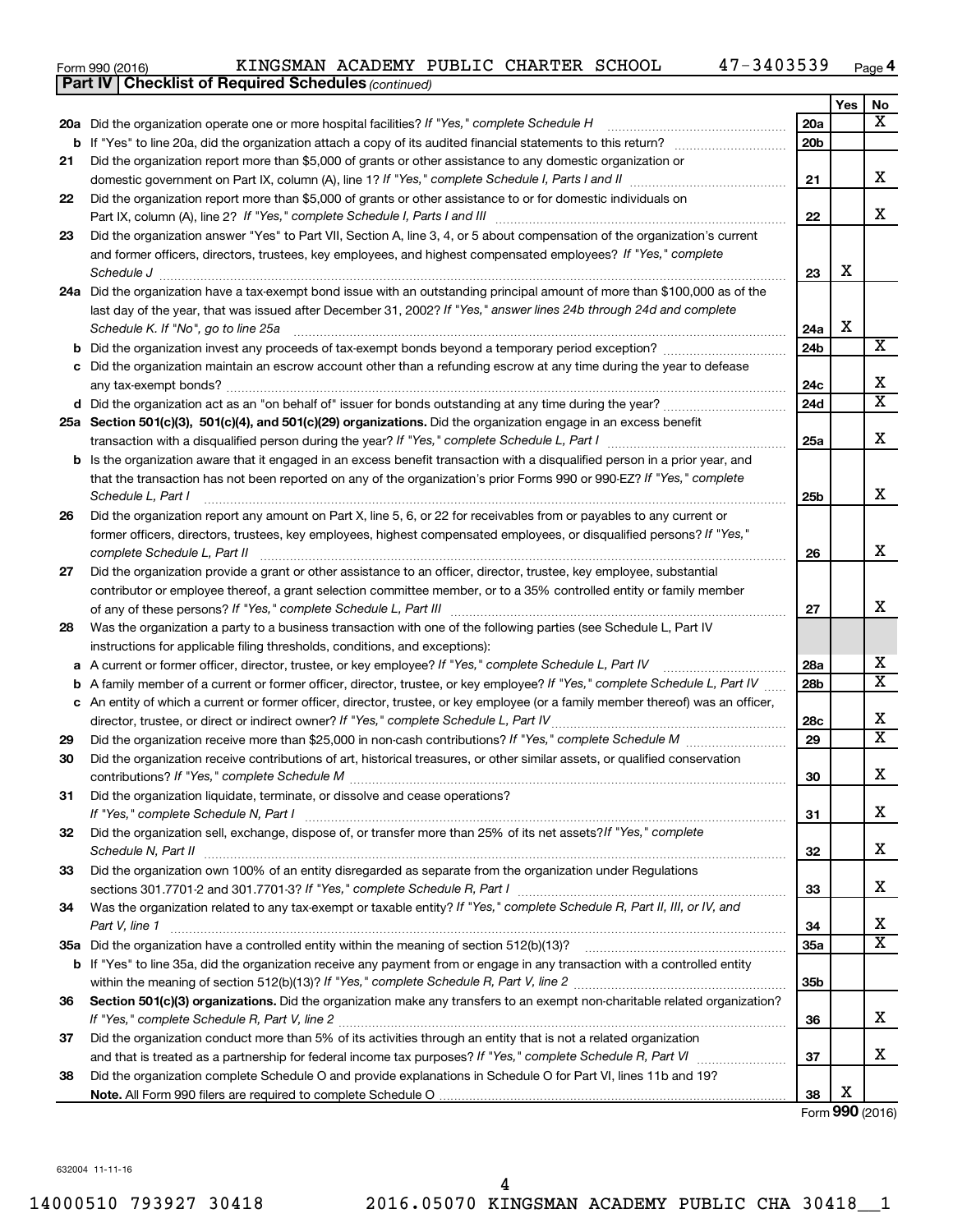|               | 47-3403539<br>KINGSMAN ACADEMY PUBLIC CHARTER SCHOOL<br>Form 990 (2016)                                                                         |                 |     | Page 5          |
|---------------|-------------------------------------------------------------------------------------------------------------------------------------------------|-----------------|-----|-----------------|
| <b>Part V</b> | <b>Statements Regarding Other IRS Filings and Tax Compliance</b>                                                                                |                 |     |                 |
|               | Check if Schedule O contains a response or note to any line in this Part V                                                                      |                 |     |                 |
|               |                                                                                                                                                 |                 | Yes | No              |
|               | 23<br>1a                                                                                                                                        |                 |     |                 |
| b             | $\Omega$<br>1 <sub>b</sub><br>Enter the number of Forms W-2G included in line 1a. Enter -0- if not applicable                                   |                 |     |                 |
| c             | Did the organization comply with backup withholding rules for reportable payments to vendors and reportable gaming                              |                 |     |                 |
|               |                                                                                                                                                 | 1c              | X   |                 |
|               | 2a Enter the number of employees reported on Form W-3, Transmittal of Wage and Tax Statements,                                                  |                 |     |                 |
|               | 84<br>filed for the calendar year ending with or within the year covered by this return<br>2a                                                   |                 |     |                 |
|               | <b>b</b> If at least one is reported on line 2a, did the organization file all required federal employment tax returns?                         | 2 <sub>b</sub>  | х   |                 |
|               |                                                                                                                                                 |                 |     |                 |
|               |                                                                                                                                                 | 3a              |     | x               |
|               |                                                                                                                                                 | 3 <sub>b</sub>  |     |                 |
|               | 4a At any time during the calendar year, did the organization have an interest in, or a signature or other authority over, a                    |                 |     |                 |
|               | financial account in a foreign country (such as a bank account, securities account, or other financial account)?                                | 4a              |     | X               |
|               | <b>b</b> If "Yes," enter the name of the foreign country: $\blacktriangleright$                                                                 |                 |     |                 |
|               | See instructions for filing requirements for FinCEN Form 114, Report of Foreign Bank and Financial Accounts (FBAR).                             |                 |     |                 |
|               |                                                                                                                                                 | 5a              |     | х               |
| b             |                                                                                                                                                 | 5 <sub>b</sub>  |     | X               |
|               |                                                                                                                                                 | 5c              |     |                 |
|               | 6a Does the organization have annual gross receipts that are normally greater than \$100,000, and did the organization solicit                  |                 |     |                 |
|               |                                                                                                                                                 | 6a              |     | X               |
|               | b If "Yes," did the organization include with every solicitation an express statement that such contributions or gifts                          |                 |     |                 |
|               |                                                                                                                                                 | 6b              |     |                 |
| 7             | Organizations that may receive deductible contributions under section 170(c).                                                                   |                 |     |                 |
| a             | Did the organization receive a payment in excess of \$75 made partly as a contribution and partly for goods and services provided to the payor? | 7a              |     | x               |
| b             |                                                                                                                                                 | 7b              |     |                 |
|               | c Did the organization sell, exchange, or otherwise dispose of tangible personal property for which it was required                             |                 |     |                 |
|               |                                                                                                                                                 | 7c              |     | х               |
|               | 7d                                                                                                                                              |                 |     |                 |
|               |                                                                                                                                                 | 7e              |     | х               |
| Ť.            | Did the organization, during the year, pay premiums, directly or indirectly, on a personal benefit contract?                                    | 7f              |     | X               |
| g             | If the organization received a contribution of qualified intellectual property, did the organization file Form 8899 as required?                | 7g              |     |                 |
|               | h If the organization received a contribution of cars, boats, airplanes, or other vehicles, did the organization file a Form 1098-C?            | 7h              |     |                 |
| 8             | Sponsoring organizations maintaining donor advised funds. Did a donor advised fund maintained by the                                            |                 |     |                 |
|               |                                                                                                                                                 | 8               |     |                 |
|               | Sponsoring organizations maintaining donor advised funds.                                                                                       |                 |     |                 |
| а             | Did the sponsoring organization make any taxable distributions under section 4966?                                                              | 9а              |     |                 |
| b             | Did the sponsoring organization make a distribution to a donor, donor advisor, or related person?                                               | 9b              |     |                 |
| 10            | Section 501(c)(7) organizations. Enter:                                                                                                         |                 |     |                 |
| a             | 10a                                                                                                                                             |                 |     |                 |
| b             | 10 <sub>b</sub><br>Gross receipts, included on Form 990, Part VIII, line 12, for public use of club facilities                                  |                 |     |                 |
| 11            | Section 501(c)(12) organizations. Enter:                                                                                                        |                 |     |                 |
| а             | 11a                                                                                                                                             |                 |     |                 |
| b             | Gross income from other sources (Do not net amounts due or paid to other sources against                                                        |                 |     |                 |
|               | amounts due or received from them.)<br>11b                                                                                                      |                 |     |                 |
|               | 12a Section 4947(a)(1) non-exempt charitable trusts. Is the organization filing Form 990 in lieu of Form 1041?                                  | 12a             |     |                 |
|               | <b>b</b> If "Yes," enter the amount of tax-exempt interest received or accrued during the year<br>12b                                           |                 |     |                 |
| 13            | Section 501(c)(29) qualified nonprofit health insurance issuers.                                                                                |                 |     |                 |
| а             | Is the organization licensed to issue qualified health plans in more than one state?                                                            | 13a             |     |                 |
|               | Note. See the instructions for additional information the organization must report on Schedule O.                                               |                 |     |                 |
|               | <b>b</b> Enter the amount of reserves the organization is required to maintain by the states in which the                                       |                 |     |                 |
|               | 13b                                                                                                                                             |                 |     |                 |
| c             | 13c                                                                                                                                             |                 |     |                 |
|               | 14a Did the organization receive any payments for indoor tanning services during the tax year?                                                  | 14a             |     | x               |
|               |                                                                                                                                                 | 14 <sub>b</sub> |     |                 |
|               |                                                                                                                                                 |                 |     | Form 990 (2016) |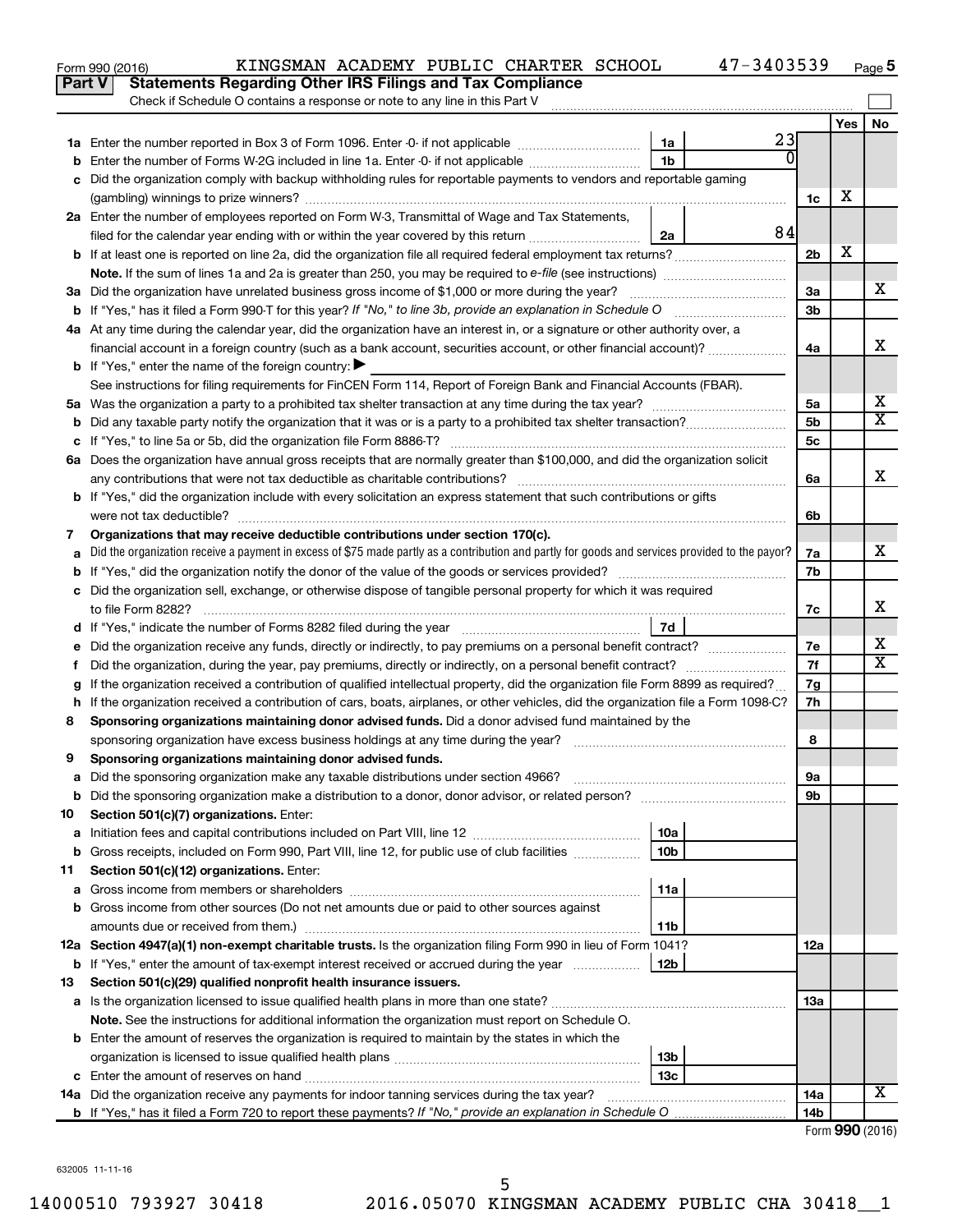| Form 990 (2016) |  |
|-----------------|--|
|-----------------|--|

## Form 990 (2016) KINGSMAN ACADEMY PUBLIC CHARTER SCHOOL 47-3403539 <sub>Page</sub>

**Part VI** Governance, Management, and Disclosure For each "Yes" response to lines 2 through 7b below, and for a "No" response *to line 8a, 8b, or 10b below, describe the circumstances, processes, or changes in Schedule O. See instructions.*

| <b>Section A. Governing Body and Management</b>                                                                                                                                                                                                 |                                                                                                                                                                                                                                                                                                                                                                             |                                                                                                                                                                                                        |                                                                                                                                                                                                                                                                                                                                                                                                                                                                                                                                                                                                                                                                                                                                                                                                                                                                                                                                                                                                                                                                                                                                                                                                                                                                                                                                                                                                                                                                                                                                                                                                                                                                                                                                                                                                                                                                                                                                                                                                                                                                                                                                          |                                                                           | $\mathbf{X}$                                                                                 |
|-------------------------------------------------------------------------------------------------------------------------------------------------------------------------------------------------------------------------------------------------|-----------------------------------------------------------------------------------------------------------------------------------------------------------------------------------------------------------------------------------------------------------------------------------------------------------------------------------------------------------------------------|--------------------------------------------------------------------------------------------------------------------------------------------------------------------------------------------------------|------------------------------------------------------------------------------------------------------------------------------------------------------------------------------------------------------------------------------------------------------------------------------------------------------------------------------------------------------------------------------------------------------------------------------------------------------------------------------------------------------------------------------------------------------------------------------------------------------------------------------------------------------------------------------------------------------------------------------------------------------------------------------------------------------------------------------------------------------------------------------------------------------------------------------------------------------------------------------------------------------------------------------------------------------------------------------------------------------------------------------------------------------------------------------------------------------------------------------------------------------------------------------------------------------------------------------------------------------------------------------------------------------------------------------------------------------------------------------------------------------------------------------------------------------------------------------------------------------------------------------------------------------------------------------------------------------------------------------------------------------------------------------------------------------------------------------------------------------------------------------------------------------------------------------------------------------------------------------------------------------------------------------------------------------------------------------------------------------------------------------------------|---------------------------------------------------------------------------|----------------------------------------------------------------------------------------------|
|                                                                                                                                                                                                                                                 |                                                                                                                                                                                                                                                                                                                                                                             |                                                                                                                                                                                                        |                                                                                                                                                                                                                                                                                                                                                                                                                                                                                                                                                                                                                                                                                                                                                                                                                                                                                                                                                                                                                                                                                                                                                                                                                                                                                                                                                                                                                                                                                                                                                                                                                                                                                                                                                                                                                                                                                                                                                                                                                                                                                                                                          |                                                                           |                                                                                              |
|                                                                                                                                                                                                                                                 |                                                                                                                                                                                                                                                                                                                                                                             |                                                                                                                                                                                                        |                                                                                                                                                                                                                                                                                                                                                                                                                                                                                                                                                                                                                                                                                                                                                                                                                                                                                                                                                                                                                                                                                                                                                                                                                                                                                                                                                                                                                                                                                                                                                                                                                                                                                                                                                                                                                                                                                                                                                                                                                                                                                                                                          | Yes                                                                       | No                                                                                           |
| 1a Enter the number of voting members of the governing body at the end of the tax year                                                                                                                                                          | 1a                                                                                                                                                                                                                                                                                                                                                                          | 9                                                                                                                                                                                                      |                                                                                                                                                                                                                                                                                                                                                                                                                                                                                                                                                                                                                                                                                                                                                                                                                                                                                                                                                                                                                                                                                                                                                                                                                                                                                                                                                                                                                                                                                                                                                                                                                                                                                                                                                                                                                                                                                                                                                                                                                                                                                                                                          |                                                                           |                                                                                              |
| If there are material differences in voting rights among members of the governing body, or if the governing                                                                                                                                     |                                                                                                                                                                                                                                                                                                                                                                             |                                                                                                                                                                                                        |                                                                                                                                                                                                                                                                                                                                                                                                                                                                                                                                                                                                                                                                                                                                                                                                                                                                                                                                                                                                                                                                                                                                                                                                                                                                                                                                                                                                                                                                                                                                                                                                                                                                                                                                                                                                                                                                                                                                                                                                                                                                                                                                          |                                                                           |                                                                                              |
| body delegated broad authority to an executive committee or similar committee, explain in Schedule O.                                                                                                                                           |                                                                                                                                                                                                                                                                                                                                                                             |                                                                                                                                                                                                        |                                                                                                                                                                                                                                                                                                                                                                                                                                                                                                                                                                                                                                                                                                                                                                                                                                                                                                                                                                                                                                                                                                                                                                                                                                                                                                                                                                                                                                                                                                                                                                                                                                                                                                                                                                                                                                                                                                                                                                                                                                                                                                                                          |                                                                           |                                                                                              |
|                                                                                                                                                                                                                                                 | 1b                                                                                                                                                                                                                                                                                                                                                                          |                                                                                                                                                                                                        |                                                                                                                                                                                                                                                                                                                                                                                                                                                                                                                                                                                                                                                                                                                                                                                                                                                                                                                                                                                                                                                                                                                                                                                                                                                                                                                                                                                                                                                                                                                                                                                                                                                                                                                                                                                                                                                                                                                                                                                                                                                                                                                                          |                                                                           |                                                                                              |
|                                                                                                                                                                                                                                                 |                                                                                                                                                                                                                                                                                                                                                                             |                                                                                                                                                                                                        |                                                                                                                                                                                                                                                                                                                                                                                                                                                                                                                                                                                                                                                                                                                                                                                                                                                                                                                                                                                                                                                                                                                                                                                                                                                                                                                                                                                                                                                                                                                                                                                                                                                                                                                                                                                                                                                                                                                                                                                                                                                                                                                                          |                                                                           |                                                                                              |
|                                                                                                                                                                                                                                                 |                                                                                                                                                                                                                                                                                                                                                                             |                                                                                                                                                                                                        | $\mathbf{2}$                                                                                                                                                                                                                                                                                                                                                                                                                                                                                                                                                                                                                                                                                                                                                                                                                                                                                                                                                                                                                                                                                                                                                                                                                                                                                                                                                                                                                                                                                                                                                                                                                                                                                                                                                                                                                                                                                                                                                                                                                                                                                                                             |                                                                           |                                                                                              |
|                                                                                                                                                                                                                                                 |                                                                                                                                                                                                                                                                                                                                                                             |                                                                                                                                                                                                        |                                                                                                                                                                                                                                                                                                                                                                                                                                                                                                                                                                                                                                                                                                                                                                                                                                                                                                                                                                                                                                                                                                                                                                                                                                                                                                                                                                                                                                                                                                                                                                                                                                                                                                                                                                                                                                                                                                                                                                                                                                                                                                                                          |                                                                           |                                                                                              |
|                                                                                                                                                                                                                                                 |                                                                                                                                                                                                                                                                                                                                                                             |                                                                                                                                                                                                        |                                                                                                                                                                                                                                                                                                                                                                                                                                                                                                                                                                                                                                                                                                                                                                                                                                                                                                                                                                                                                                                                                                                                                                                                                                                                                                                                                                                                                                                                                                                                                                                                                                                                                                                                                                                                                                                                                                                                                                                                                                                                                                                                          |                                                                           |                                                                                              |
|                                                                                                                                                                                                                                                 |                                                                                                                                                                                                                                                                                                                                                                             |                                                                                                                                                                                                        |                                                                                                                                                                                                                                                                                                                                                                                                                                                                                                                                                                                                                                                                                                                                                                                                                                                                                                                                                                                                                                                                                                                                                                                                                                                                                                                                                                                                                                                                                                                                                                                                                                                                                                                                                                                                                                                                                                                                                                                                                                                                                                                                          |                                                                           |                                                                                              |
|                                                                                                                                                                                                                                                 |                                                                                                                                                                                                                                                                                                                                                                             |                                                                                                                                                                                                        |                                                                                                                                                                                                                                                                                                                                                                                                                                                                                                                                                                                                                                                                                                                                                                                                                                                                                                                                                                                                                                                                                                                                                                                                                                                                                                                                                                                                                                                                                                                                                                                                                                                                                                                                                                                                                                                                                                                                                                                                                                                                                                                                          |                                                                           |                                                                                              |
|                                                                                                                                                                                                                                                 |                                                                                                                                                                                                                                                                                                                                                                             |                                                                                                                                                                                                        |                                                                                                                                                                                                                                                                                                                                                                                                                                                                                                                                                                                                                                                                                                                                                                                                                                                                                                                                                                                                                                                                                                                                                                                                                                                                                                                                                                                                                                                                                                                                                                                                                                                                                                                                                                                                                                                                                                                                                                                                                                                                                                                                          |                                                                           |                                                                                              |
|                                                                                                                                                                                                                                                 |                                                                                                                                                                                                                                                                                                                                                                             |                                                                                                                                                                                                        |                                                                                                                                                                                                                                                                                                                                                                                                                                                                                                                                                                                                                                                                                                                                                                                                                                                                                                                                                                                                                                                                                                                                                                                                                                                                                                                                                                                                                                                                                                                                                                                                                                                                                                                                                                                                                                                                                                                                                                                                                                                                                                                                          |                                                                           |                                                                                              |
|                                                                                                                                                                                                                                                 |                                                                                                                                                                                                                                                                                                                                                                             |                                                                                                                                                                                                        |                                                                                                                                                                                                                                                                                                                                                                                                                                                                                                                                                                                                                                                                                                                                                                                                                                                                                                                                                                                                                                                                                                                                                                                                                                                                                                                                                                                                                                                                                                                                                                                                                                                                                                                                                                                                                                                                                                                                                                                                                                                                                                                                          |                                                                           |                                                                                              |
|                                                                                                                                                                                                                                                 |                                                                                                                                                                                                                                                                                                                                                                             |                                                                                                                                                                                                        |                                                                                                                                                                                                                                                                                                                                                                                                                                                                                                                                                                                                                                                                                                                                                                                                                                                                                                                                                                                                                                                                                                                                                                                                                                                                                                                                                                                                                                                                                                                                                                                                                                                                                                                                                                                                                                                                                                                                                                                                                                                                                                                                          |                                                                           |                                                                                              |
|                                                                                                                                                                                                                                                 |                                                                                                                                                                                                                                                                                                                                                                             |                                                                                                                                                                                                        |                                                                                                                                                                                                                                                                                                                                                                                                                                                                                                                                                                                                                                                                                                                                                                                                                                                                                                                                                                                                                                                                                                                                                                                                                                                                                                                                                                                                                                                                                                                                                                                                                                                                                                                                                                                                                                                                                                                                                                                                                                                                                                                                          |                                                                           |                                                                                              |
|                                                                                                                                                                                                                                                 |                                                                                                                                                                                                                                                                                                                                                                             |                                                                                                                                                                                                        |                                                                                                                                                                                                                                                                                                                                                                                                                                                                                                                                                                                                                                                                                                                                                                                                                                                                                                                                                                                                                                                                                                                                                                                                                                                                                                                                                                                                                                                                                                                                                                                                                                                                                                                                                                                                                                                                                                                                                                                                                                                                                                                                          |                                                                           |                                                                                              |
|                                                                                                                                                                                                                                                 |                                                                                                                                                                                                                                                                                                                                                                             |                                                                                                                                                                                                        |                                                                                                                                                                                                                                                                                                                                                                                                                                                                                                                                                                                                                                                                                                                                                                                                                                                                                                                                                                                                                                                                                                                                                                                                                                                                                                                                                                                                                                                                                                                                                                                                                                                                                                                                                                                                                                                                                                                                                                                                                                                                                                                                          |                                                                           |                                                                                              |
|                                                                                                                                                                                                                                                 |                                                                                                                                                                                                                                                                                                                                                                             |                                                                                                                                                                                                        | 8а                                                                                                                                                                                                                                                                                                                                                                                                                                                                                                                                                                                                                                                                                                                                                                                                                                                                                                                                                                                                                                                                                                                                                                                                                                                                                                                                                                                                                                                                                                                                                                                                                                                                                                                                                                                                                                                                                                                                                                                                                                                                                                                                       |                                                                           |                                                                                              |
|                                                                                                                                                                                                                                                 |                                                                                                                                                                                                                                                                                                                                                                             |                                                                                                                                                                                                        | 8b                                                                                                                                                                                                                                                                                                                                                                                                                                                                                                                                                                                                                                                                                                                                                                                                                                                                                                                                                                                                                                                                                                                                                                                                                                                                                                                                                                                                                                                                                                                                                                                                                                                                                                                                                                                                                                                                                                                                                                                                                                                                                                                                       |                                                                           |                                                                                              |
|                                                                                                                                                                                                                                                 |                                                                                                                                                                                                                                                                                                                                                                             |                                                                                                                                                                                                        |                                                                                                                                                                                                                                                                                                                                                                                                                                                                                                                                                                                                                                                                                                                                                                                                                                                                                                                                                                                                                                                                                                                                                                                                                                                                                                                                                                                                                                                                                                                                                                                                                                                                                                                                                                                                                                                                                                                                                                                                                                                                                                                                          |                                                                           |                                                                                              |
|                                                                                                                                                                                                                                                 |                                                                                                                                                                                                                                                                                                                                                                             |                                                                                                                                                                                                        | 9                                                                                                                                                                                                                                                                                                                                                                                                                                                                                                                                                                                                                                                                                                                                                                                                                                                                                                                                                                                                                                                                                                                                                                                                                                                                                                                                                                                                                                                                                                                                                                                                                                                                                                                                                                                                                                                                                                                                                                                                                                                                                                                                        |                                                                           |                                                                                              |
|                                                                                                                                                                                                                                                 |                                                                                                                                                                                                                                                                                                                                                                             |                                                                                                                                                                                                        |                                                                                                                                                                                                                                                                                                                                                                                                                                                                                                                                                                                                                                                                                                                                                                                                                                                                                                                                                                                                                                                                                                                                                                                                                                                                                                                                                                                                                                                                                                                                                                                                                                                                                                                                                                                                                                                                                                                                                                                                                                                                                                                                          |                                                                           |                                                                                              |
|                                                                                                                                                                                                                                                 |                                                                                                                                                                                                                                                                                                                                                                             |                                                                                                                                                                                                        |                                                                                                                                                                                                                                                                                                                                                                                                                                                                                                                                                                                                                                                                                                                                                                                                                                                                                                                                                                                                                                                                                                                                                                                                                                                                                                                                                                                                                                                                                                                                                                                                                                                                                                                                                                                                                                                                                                                                                                                                                                                                                                                                          | Yes                                                                       |                                                                                              |
|                                                                                                                                                                                                                                                 |                                                                                                                                                                                                                                                                                                                                                                             |                                                                                                                                                                                                        |                                                                                                                                                                                                                                                                                                                                                                                                                                                                                                                                                                                                                                                                                                                                                                                                                                                                                                                                                                                                                                                                                                                                                                                                                                                                                                                                                                                                                                                                                                                                                                                                                                                                                                                                                                                                                                                                                                                                                                                                                                                                                                                                          |                                                                           |                                                                                              |
|                                                                                                                                                                                                                                                 |                                                                                                                                                                                                                                                                                                                                                                             |                                                                                                                                                                                                        |                                                                                                                                                                                                                                                                                                                                                                                                                                                                                                                                                                                                                                                                                                                                                                                                                                                                                                                                                                                                                                                                                                                                                                                                                                                                                                                                                                                                                                                                                                                                                                                                                                                                                                                                                                                                                                                                                                                                                                                                                                                                                                                                          |                                                                           |                                                                                              |
|                                                                                                                                                                                                                                                 |                                                                                                                                                                                                                                                                                                                                                                             |                                                                                                                                                                                                        | 10b                                                                                                                                                                                                                                                                                                                                                                                                                                                                                                                                                                                                                                                                                                                                                                                                                                                                                                                                                                                                                                                                                                                                                                                                                                                                                                                                                                                                                                                                                                                                                                                                                                                                                                                                                                                                                                                                                                                                                                                                                                                                                                                                      |                                                                           |                                                                                              |
|                                                                                                                                                                                                                                                 |                                                                                                                                                                                                                                                                                                                                                                             |                                                                                                                                                                                                        | 11a                                                                                                                                                                                                                                                                                                                                                                                                                                                                                                                                                                                                                                                                                                                                                                                                                                                                                                                                                                                                                                                                                                                                                                                                                                                                                                                                                                                                                                                                                                                                                                                                                                                                                                                                                                                                                                                                                                                                                                                                                                                                                                                                      |                                                                           |                                                                                              |
|                                                                                                                                                                                                                                                 |                                                                                                                                                                                                                                                                                                                                                                             |                                                                                                                                                                                                        |                                                                                                                                                                                                                                                                                                                                                                                                                                                                                                                                                                                                                                                                                                                                                                                                                                                                                                                                                                                                                                                                                                                                                                                                                                                                                                                                                                                                                                                                                                                                                                                                                                                                                                                                                                                                                                                                                                                                                                                                                                                                                                                                          |                                                                           |                                                                                              |
|                                                                                                                                                                                                                                                 |                                                                                                                                                                                                                                                                                                                                                                             |                                                                                                                                                                                                        | 12a                                                                                                                                                                                                                                                                                                                                                                                                                                                                                                                                                                                                                                                                                                                                                                                                                                                                                                                                                                                                                                                                                                                                                                                                                                                                                                                                                                                                                                                                                                                                                                                                                                                                                                                                                                                                                                                                                                                                                                                                                                                                                                                                      | х                                                                         |                                                                                              |
|                                                                                                                                                                                                                                                 |                                                                                                                                                                                                                                                                                                                                                                             |                                                                                                                                                                                                        | 12 <sub>b</sub>                                                                                                                                                                                                                                                                                                                                                                                                                                                                                                                                                                                                                                                                                                                                                                                                                                                                                                                                                                                                                                                                                                                                                                                                                                                                                                                                                                                                                                                                                                                                                                                                                                                                                                                                                                                                                                                                                                                                                                                                                                                                                                                          | $\overline{\mathbf{X}}$                                                   |                                                                                              |
|                                                                                                                                                                                                                                                 |                                                                                                                                                                                                                                                                                                                                                                             |                                                                                                                                                                                                        |                                                                                                                                                                                                                                                                                                                                                                                                                                                                                                                                                                                                                                                                                                                                                                                                                                                                                                                                                                                                                                                                                                                                                                                                                                                                                                                                                                                                                                                                                                                                                                                                                                                                                                                                                                                                                                                                                                                                                                                                                                                                                                                                          |                                                                           |                                                                                              |
|                                                                                                                                                                                                                                                 |                                                                                                                                                                                                                                                                                                                                                                             |                                                                                                                                                                                                        |                                                                                                                                                                                                                                                                                                                                                                                                                                                                                                                                                                                                                                                                                                                                                                                                                                                                                                                                                                                                                                                                                                                                                                                                                                                                                                                                                                                                                                                                                                                                                                                                                                                                                                                                                                                                                                                                                                                                                                                                                                                                                                                                          |                                                                           |                                                                                              |
|                                                                                                                                                                                                                                                 |                                                                                                                                                                                                                                                                                                                                                                             |                                                                                                                                                                                                        |                                                                                                                                                                                                                                                                                                                                                                                                                                                                                                                                                                                                                                                                                                                                                                                                                                                                                                                                                                                                                                                                                                                                                                                                                                                                                                                                                                                                                                                                                                                                                                                                                                                                                                                                                                                                                                                                                                                                                                                                                                                                                                                                          |                                                                           |                                                                                              |
|                                                                                                                                                                                                                                                 |                                                                                                                                                                                                                                                                                                                                                                             |                                                                                                                                                                                                        |                                                                                                                                                                                                                                                                                                                                                                                                                                                                                                                                                                                                                                                                                                                                                                                                                                                                                                                                                                                                                                                                                                                                                                                                                                                                                                                                                                                                                                                                                                                                                                                                                                                                                                                                                                                                                                                                                                                                                                                                                                                                                                                                          |                                                                           |                                                                                              |
|                                                                                                                                                                                                                                                 |                                                                                                                                                                                                                                                                                                                                                                             |                                                                                                                                                                                                        |                                                                                                                                                                                                                                                                                                                                                                                                                                                                                                                                                                                                                                                                                                                                                                                                                                                                                                                                                                                                                                                                                                                                                                                                                                                                                                                                                                                                                                                                                                                                                                                                                                                                                                                                                                                                                                                                                                                                                                                                                                                                                                                                          |                                                                           |                                                                                              |
|                                                                                                                                                                                                                                                 |                                                                                                                                                                                                                                                                                                                                                                             |                                                                                                                                                                                                        |                                                                                                                                                                                                                                                                                                                                                                                                                                                                                                                                                                                                                                                                                                                                                                                                                                                                                                                                                                                                                                                                                                                                                                                                                                                                                                                                                                                                                                                                                                                                                                                                                                                                                                                                                                                                                                                                                                                                                                                                                                                                                                                                          |                                                                           |                                                                                              |
|                                                                                                                                                                                                                                                 |                                                                                                                                                                                                                                                                                                                                                                             |                                                                                                                                                                                                        |                                                                                                                                                                                                                                                                                                                                                                                                                                                                                                                                                                                                                                                                                                                                                                                                                                                                                                                                                                                                                                                                                                                                                                                                                                                                                                                                                                                                                                                                                                                                                                                                                                                                                                                                                                                                                                                                                                                                                                                                                                                                                                                                          |                                                                           |                                                                                              |
|                                                                                                                                                                                                                                                 |                                                                                                                                                                                                                                                                                                                                                                             |                                                                                                                                                                                                        |                                                                                                                                                                                                                                                                                                                                                                                                                                                                                                                                                                                                                                                                                                                                                                                                                                                                                                                                                                                                                                                                                                                                                                                                                                                                                                                                                                                                                                                                                                                                                                                                                                                                                                                                                                                                                                                                                                                                                                                                                                                                                                                                          |                                                                           |                                                                                              |
|                                                                                                                                                                                                                                                 |                                                                                                                                                                                                                                                                                                                                                                             |                                                                                                                                                                                                        |                                                                                                                                                                                                                                                                                                                                                                                                                                                                                                                                                                                                                                                                                                                                                                                                                                                                                                                                                                                                                                                                                                                                                                                                                                                                                                                                                                                                                                                                                                                                                                                                                                                                                                                                                                                                                                                                                                                                                                                                                                                                                                                                          |                                                                           |                                                                                              |
|                                                                                                                                                                                                                                                 |                                                                                                                                                                                                                                                                                                                                                                             |                                                                                                                                                                                                        |                                                                                                                                                                                                                                                                                                                                                                                                                                                                                                                                                                                                                                                                                                                                                                                                                                                                                                                                                                                                                                                                                                                                                                                                                                                                                                                                                                                                                                                                                                                                                                                                                                                                                                                                                                                                                                                                                                                                                                                                                                                                                                                                          |                                                                           |                                                                                              |
|                                                                                                                                                                                                                                                 |                                                                                                                                                                                                                                                                                                                                                                             |                                                                                                                                                                                                        |                                                                                                                                                                                                                                                                                                                                                                                                                                                                                                                                                                                                                                                                                                                                                                                                                                                                                                                                                                                                                                                                                                                                                                                                                                                                                                                                                                                                                                                                                                                                                                                                                                                                                                                                                                                                                                                                                                                                                                                                                                                                                                                                          |                                                                           |                                                                                              |
|                                                                                                                                                                                                                                                 |                                                                                                                                                                                                                                                                                                                                                                             |                                                                                                                                                                                                        | 16a                                                                                                                                                                                                                                                                                                                                                                                                                                                                                                                                                                                                                                                                                                                                                                                                                                                                                                                                                                                                                                                                                                                                                                                                                                                                                                                                                                                                                                                                                                                                                                                                                                                                                                                                                                                                                                                                                                                                                                                                                                                                                                                                      |                                                                           |                                                                                              |
| b If "Yes," did the organization follow a written policy or procedure requiring the organization to evaluate its participation                                                                                                                  |                                                                                                                                                                                                                                                                                                                                                                             |                                                                                                                                                                                                        |                                                                                                                                                                                                                                                                                                                                                                                                                                                                                                                                                                                                                                                                                                                                                                                                                                                                                                                                                                                                                                                                                                                                                                                                                                                                                                                                                                                                                                                                                                                                                                                                                                                                                                                                                                                                                                                                                                                                                                                                                                                                                                                                          |                                                                           |                                                                                              |
| in joint venture arrangements under applicable federal tax law, and take steps to safeguard the organization's                                                                                                                                  |                                                                                                                                                                                                                                                                                                                                                                             |                                                                                                                                                                                                        |                                                                                                                                                                                                                                                                                                                                                                                                                                                                                                                                                                                                                                                                                                                                                                                                                                                                                                                                                                                                                                                                                                                                                                                                                                                                                                                                                                                                                                                                                                                                                                                                                                                                                                                                                                                                                                                                                                                                                                                                                                                                                                                                          |                                                                           |                                                                                              |
|                                                                                                                                                                                                                                                 |                                                                                                                                                                                                                                                                                                                                                                             |                                                                                                                                                                                                        | 16b                                                                                                                                                                                                                                                                                                                                                                                                                                                                                                                                                                                                                                                                                                                                                                                                                                                                                                                                                                                                                                                                                                                                                                                                                                                                                                                                                                                                                                                                                                                                                                                                                                                                                                                                                                                                                                                                                                                                                                                                                                                                                                                                      |                                                                           |                                                                                              |
| exempt status with respect to such arrangements?                                                                                                                                                                                                |                                                                                                                                                                                                                                                                                                                                                                             |                                                                                                                                                                                                        |                                                                                                                                                                                                                                                                                                                                                                                                                                                                                                                                                                                                                                                                                                                                                                                                                                                                                                                                                                                                                                                                                                                                                                                                                                                                                                                                                                                                                                                                                                                                                                                                                                                                                                                                                                                                                                                                                                                                                                                                                                                                                                                                          |                                                                           |                                                                                              |
| <b>Section C. Disclosure</b>                                                                                                                                                                                                                    |                                                                                                                                                                                                                                                                                                                                                                             |                                                                                                                                                                                                        |                                                                                                                                                                                                                                                                                                                                                                                                                                                                                                                                                                                                                                                                                                                                                                                                                                                                                                                                                                                                                                                                                                                                                                                                                                                                                                                                                                                                                                                                                                                                                                                                                                                                                                                                                                                                                                                                                                                                                                                                                                                                                                                                          |                                                                           |                                                                                              |
|                                                                                                                                                                                                                                                 |                                                                                                                                                                                                                                                                                                                                                                             |                                                                                                                                                                                                        |                                                                                                                                                                                                                                                                                                                                                                                                                                                                                                                                                                                                                                                                                                                                                                                                                                                                                                                                                                                                                                                                                                                                                                                                                                                                                                                                                                                                                                                                                                                                                                                                                                                                                                                                                                                                                                                                                                                                                                                                                                                                                                                                          |                                                                           |                                                                                              |
| List the states with which a copy of this Form 990 is required to be filed $\blacktriangleright DC$<br>Section 6104 requires an organization to make its Forms 1023 (or 1024 if applicable), 990, and 990-T (Section 501(c)(3)s only) available |                                                                                                                                                                                                                                                                                                                                                                             |                                                                                                                                                                                                        |                                                                                                                                                                                                                                                                                                                                                                                                                                                                                                                                                                                                                                                                                                                                                                                                                                                                                                                                                                                                                                                                                                                                                                                                                                                                                                                                                                                                                                                                                                                                                                                                                                                                                                                                                                                                                                                                                                                                                                                                                                                                                                                                          |                                                                           |                                                                                              |
|                                                                                                                                                                                                                                                 |                                                                                                                                                                                                                                                                                                                                                                             |                                                                                                                                                                                                        |                                                                                                                                                                                                                                                                                                                                                                                                                                                                                                                                                                                                                                                                                                                                                                                                                                                                                                                                                                                                                                                                                                                                                                                                                                                                                                                                                                                                                                                                                                                                                                                                                                                                                                                                                                                                                                                                                                                                                                                                                                                                                                                                          |                                                                           |                                                                                              |
| for public inspection. Indicate how you made these available. Check all that apply.<br>Another's website<br>Own website                                                                                                                         | Other (explain in Schedule O)                                                                                                                                                                                                                                                                                                                                               |                                                                                                                                                                                                        |                                                                                                                                                                                                                                                                                                                                                                                                                                                                                                                                                                                                                                                                                                                                                                                                                                                                                                                                                                                                                                                                                                                                                                                                                                                                                                                                                                                                                                                                                                                                                                                                                                                                                                                                                                                                                                                                                                                                                                                                                                                                                                                                          |                                                                           |                                                                                              |
| $\lfloor x \rfloor$ Upon request                                                                                                                                                                                                                |                                                                                                                                                                                                                                                                                                                                                                             |                                                                                                                                                                                                        |                                                                                                                                                                                                                                                                                                                                                                                                                                                                                                                                                                                                                                                                                                                                                                                                                                                                                                                                                                                                                                                                                                                                                                                                                                                                                                                                                                                                                                                                                                                                                                                                                                                                                                                                                                                                                                                                                                                                                                                                                                                                                                                                          |                                                                           |                                                                                              |
| Describe in Schedule O whether (and if so, how) the organization made its governing documents, conflict of interest policy, and financial                                                                                                       |                                                                                                                                                                                                                                                                                                                                                                             |                                                                                                                                                                                                        |                                                                                                                                                                                                                                                                                                                                                                                                                                                                                                                                                                                                                                                                                                                                                                                                                                                                                                                                                                                                                                                                                                                                                                                                                                                                                                                                                                                                                                                                                                                                                                                                                                                                                                                                                                                                                                                                                                                                                                                                                                                                                                                                          |                                                                           |                                                                                              |
| statements available to the public during the tax year.                                                                                                                                                                                         |                                                                                                                                                                                                                                                                                                                                                                             |                                                                                                                                                                                                        |                                                                                                                                                                                                                                                                                                                                                                                                                                                                                                                                                                                                                                                                                                                                                                                                                                                                                                                                                                                                                                                                                                                                                                                                                                                                                                                                                                                                                                                                                                                                                                                                                                                                                                                                                                                                                                                                                                                                                                                                                                                                                                                                          |                                                                           |                                                                                              |
| State the name, address, and telephone number of the person who possesses the organization's books and records:                                                                                                                                 |                                                                                                                                                                                                                                                                                                                                                                             |                                                                                                                                                                                                        |                                                                                                                                                                                                                                                                                                                                                                                                                                                                                                                                                                                                                                                                                                                                                                                                                                                                                                                                                                                                                                                                                                                                                                                                                                                                                                                                                                                                                                                                                                                                                                                                                                                                                                                                                                                                                                                                                                                                                                                                                                                                                                                                          |                                                                           |                                                                                              |
| THE ORGANIZATION - (202)547-1028                                                                                                                                                                                                                |                                                                                                                                                                                                                                                                                                                                                                             |                                                                                                                                                                                                        |                                                                                                                                                                                                                                                                                                                                                                                                                                                                                                                                                                                                                                                                                                                                                                                                                                                                                                                                                                                                                                                                                                                                                                                                                                                                                                                                                                                                                                                                                                                                                                                                                                                                                                                                                                                                                                                                                                                                                                                                                                                                                                                                          |                                                                           |                                                                                              |
| 20002<br>1375 E STREET NE,<br>WASHINGTON, DC                                                                                                                                                                                                    |                                                                                                                                                                                                                                                                                                                                                                             |                                                                                                                                                                                                        |                                                                                                                                                                                                                                                                                                                                                                                                                                                                                                                                                                                                                                                                                                                                                                                                                                                                                                                                                                                                                                                                                                                                                                                                                                                                                                                                                                                                                                                                                                                                                                                                                                                                                                                                                                                                                                                                                                                                                                                                                                                                                                                                          |                                                                           |                                                                                              |
| 632006 11-11-16<br>6                                                                                                                                                                                                                            |                                                                                                                                                                                                                                                                                                                                                                             |                                                                                                                                                                                                        |                                                                                                                                                                                                                                                                                                                                                                                                                                                                                                                                                                                                                                                                                                                                                                                                                                                                                                                                                                                                                                                                                                                                                                                                                                                                                                                                                                                                                                                                                                                                                                                                                                                                                                                                                                                                                                                                                                                                                                                                                                                                                                                                          | Form 990 (2016)                                                           |                                                                                              |
|                                                                                                                                                                                                                                                 | officer, director, trustee, or key employee?<br><b>b</b> Describe in Schedule O the process, if any, used by the organization to review this Form 990.<br>Did the organization have a written conflict of interest policy? If "No," go to line 13<br>If "Yes" to line 15a or 15b, describe the process in Schedule O (see instructions).<br>taxable entity during the year? | Enter the number of voting members included in line 1a, above, who are independent <i>manumum</i><br>persons, comparability data, and contemporaneous substantiation of the deliberation and decision? | Did any officer, director, trustee, or key employee have a family relationship or a business relationship with any other<br>Did the organization delegate control over management duties customarily performed by or under the direct supervision<br>Did the organization make any significant changes to its governing documents since the prior Form 990 was filed?<br>Did the organization have members, stockholders, or other persons who had the power to elect or appoint one or<br>Are any governance decisions of the organization reserved to (or subject to approval by) members, stockholders, or<br>Did the organization contemporaneously document the meetings held or written actions undertaken during the year by the following:<br>Is there any officer, director, trustee, or key employee listed in Part VII, Section A, who cannot be reached at the<br><b>Section B. Policies</b> (This Section B requests information about policies not required by the Internal Revenue Code.)<br><b>b</b> If "Yes," did the organization have written policies and procedures governing the activities of such chapters, affiliates,<br>11a Has the organization provided a complete copy of this Form 990 to all members of its governing body before filing the form?<br>Were officers, directors, or trustees, and key employees required to disclose annually interests that could give rise to conflicts?<br>Did the organization regularly and consistently monitor and enforce compliance with the policy? If "Yes," describe<br>Did the organization have a written document retention and destruction policy? [11] manufaction manufaction in<br>Did the process for determining compensation of the following persons include a review and approval by independent<br>The organization's CEO, Executive Director, or top management official manufactured content of the organization's CEO, Executive Director, or top management official manufactured content of the organization's<br>16a Did the organization invest in, contribute assets to, or participate in a joint venture or similar arrangement with a | 9<br>3<br>4<br>5<br>6<br>7a<br>7b<br>10a<br>12c<br>13<br>14<br>15a<br>15b | х<br>$\overline{\textbf{x}}$<br>X<br>Х<br>$\overline{\mathbf{X}}$<br>$\overline{\mathbf{X}}$ |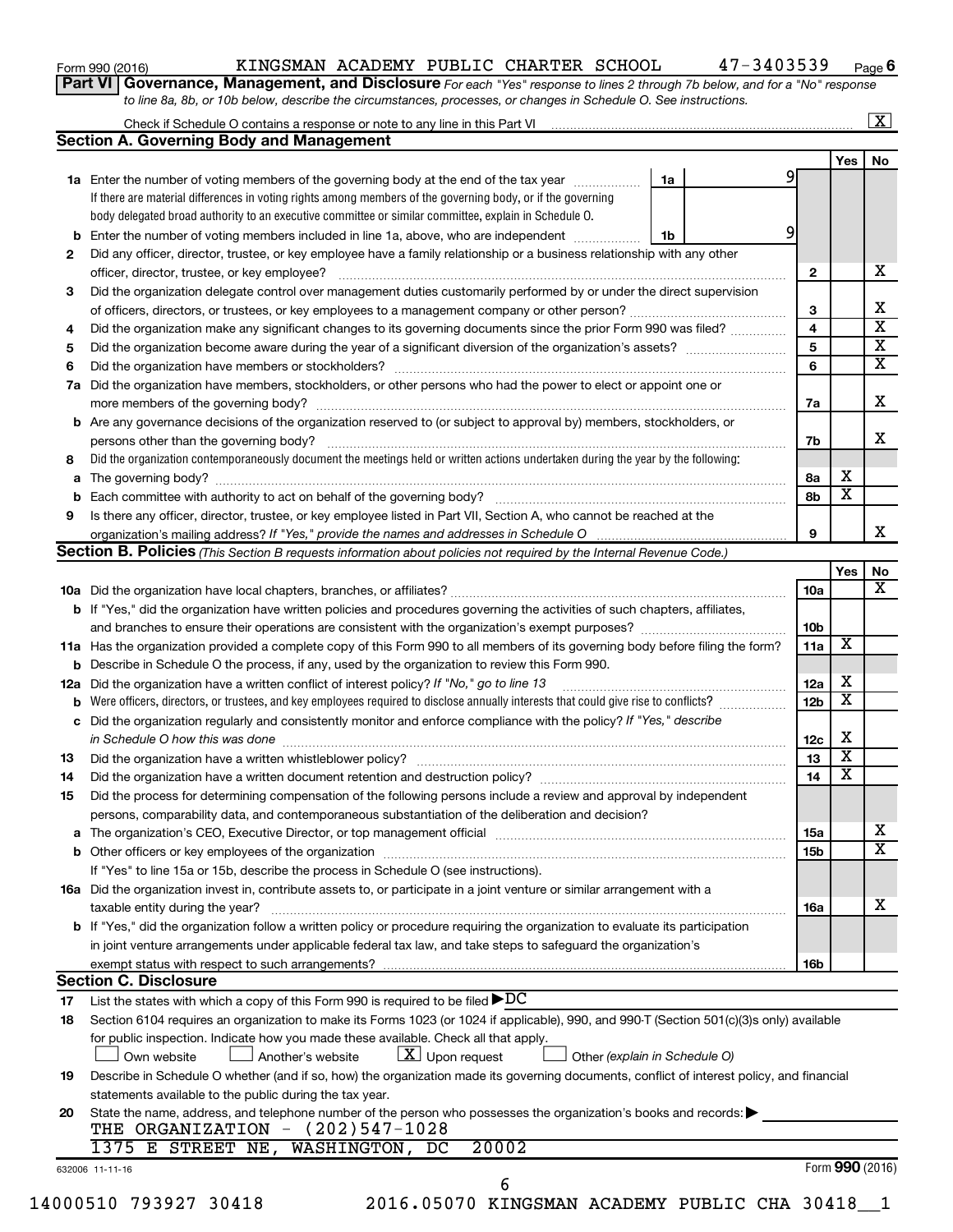$\Box$ 

| Part VII Compensation of Officers, Directors, Trustees, Key Employees, Highest Compensated |  |  |  |  |
|--------------------------------------------------------------------------------------------|--|--|--|--|
| <b>Employees, and Independent Contractors</b>                                              |  |  |  |  |

#### Check if Schedule O contains a response or note to any line in this Part VII

**Section A. Officers, Directors, Trustees, Key Employees, and Highest Compensated Employees**

**1a**  Complete this table for all persons required to be listed. Report compensation for the calendar year ending with or within the organization's tax year.

**•** List all of the organization's current officers, directors, trustees (whether individuals or organizations), regardless of amount of compensation.

**•** List all of the organization's **current** key employees, if any. See instructions for definition of "key employee." Enter -0- in columns  $(D)$ ,  $(E)$ , and  $(F)$  if no compensation was paid.

**•** List the organization's five current highest compensated employees (other than an officer, director, trustee, or key employee) who received reportable compensation (Box 5 of Form W-2 and/or Box 7 of Form 1099-MISC) of more than \$100,000 from the organization and any related organizations.

**•** List all of the organization's former officers, key employees, and highest compensated employees who received more than \$100,000 of reportable compensation from the organization and any related organizations.

**•** List all of the organization's former directors or trustees that received, in the capacity as a former director or trustee of the organization, more than \$10,000 of reportable compensation from the organization and any related organizations.

List persons in the following order: individual trustees or directors; institutional trustees; officers; key employees; highest compensated employees; and former such persons.

Check this box if neither the organization nor any related organization compensated any current officer, director, or trustee.  $\Box$ 

| (A)                          | (B)                  |                                         |                       |             | (C)          |                                                                  |        | (D)                             | (E)             | (F)                      |
|------------------------------|----------------------|-----------------------------------------|-----------------------|-------------|--------------|------------------------------------------------------------------|--------|---------------------------------|-----------------|--------------------------|
| Name and Title               | Average              | Position<br>(do not check more than one |                       |             |              |                                                                  |        | Reportable                      | Reportable      | Estimated                |
|                              | hours per            |                                         |                       |             |              | box, unless person is both an<br>officer and a director/trustee) |        | compensation                    | compensation    | amount of                |
|                              | week                 |                                         |                       |             |              |                                                                  |        | from                            | from related    | other                    |
|                              | (list any            |                                         |                       |             |              |                                                                  |        | the                             | organizations   | compensation             |
|                              | hours for<br>related |                                         |                       |             |              |                                                                  |        | organization<br>(W-2/1099-MISC) | (W-2/1099-MISC) | from the<br>organization |
|                              | organizations        |                                         |                       |             |              |                                                                  |        |                                 |                 | and related              |
|                              | below                |                                         |                       |             |              |                                                                  |        |                                 |                 | organizations            |
|                              | line)                | Individual trustee or director          | Institutional trustee | Officer     | Key employee | Highest compensated<br>employee                                  | Former |                                 |                 |                          |
| STEPHEN C. MESSNER<br>(1)    | 5.00                 |                                         |                       |             |              |                                                                  |        |                                 |                 |                          |
| PRESIDENT AND CHAIRMAN       |                      | X                                       |                       | $\mathbf X$ |              |                                                                  |        | $\mathbf 0$ .                   | $\mathbf 0$ .   | 0.                       |
| (2)<br>INDRA CHALK           | 5.00                 |                                         |                       |             |              |                                                                  |        |                                 |                 |                          |
| VICE PRESIDENT               |                      | $\mathbf X$                             |                       | $\mathbf X$ |              |                                                                  |        | 0                               | $\mathbf 0$ .   | $\mathbf 0$ .            |
| JAHNISA TATE<br>(3)          | 3.00                 |                                         |                       |             |              |                                                                  |        |                                 |                 |                          |
| <b>SECRETARY</b>             |                      | $\mathbf X$                             |                       | $\mathbf X$ |              |                                                                  |        | $\mathbf 0$                     | $\mathbf 0$ .   | $\mathbf 0$ .            |
| (4)<br><b>MARIA BLAEUER</b>  | 3.00                 |                                         |                       |             |              |                                                                  |        |                                 |                 |                          |
| TREASURER                    |                      | $\mathbf X$                             |                       | $\mathbf X$ |              |                                                                  |        | 0.                              | $\mathbf 0$ .   | $\mathbf 0$ .            |
| PETER OLLE<br>(5)            | 1.00                 |                                         |                       |             |              |                                                                  |        |                                 |                 |                          |
| <b>DIRECTOR</b>              |                      | $\mathbf X$                             |                       |             |              |                                                                  |        | $\mathbf 0$                     | $\mathbf 0$ .   | $\mathbf 0$ .            |
| (6) MICHELLE TELLOCK         | 1.00                 |                                         |                       |             |              |                                                                  |        |                                 |                 |                          |
| <b>DIRECTOR</b>              |                      | $\mathbf X$                             |                       |             |              |                                                                  |        | $\mathbf 0$                     | 0.              | $\mathbf 0$ .            |
| GERALD HODGE<br>(7)          | 1.00                 |                                         |                       |             |              |                                                                  |        |                                 |                 |                          |
| <b>DIRECTOR</b>              |                      | $\mathbf X$                             |                       |             |              |                                                                  |        | 0.                              | $\mathbf 0$ .   | $\boldsymbol{0}$ .       |
| (8)<br>KAYE LAWTON           | 1.00                 |                                         |                       |             |              |                                                                  |        |                                 |                 |                          |
| <b>DIRECTOR</b>              |                      | $\mathbf X$                             |                       |             |              |                                                                  |        | 0.                              | 0.              | $\mathbf 0$ .            |
| AYANA MALONE<br>(9)          | 1.00                 |                                         |                       |             |              |                                                                  |        |                                 |                 |                          |
| <b>DIRECTOR</b>              |                      | $\mathbf X$                             |                       |             |              |                                                                  |        | 0.                              | 0.              | $\mathbf 0$ .            |
| (10) SHANNON T. HODGE        | 40.00                |                                         |                       |             |              |                                                                  |        |                                 |                 |                          |
| CO-FOUNDER AND EXE. DIR.     |                      |                                         |                       | $\mathbf X$ |              |                                                                  |        | 179,676.                        | 0.              | 5,793.                   |
| (11) ARTIE CALBERT           | 40.00                |                                         |                       |             |              |                                                                  |        |                                 |                 |                          |
| DIR. OF FINANCE & OPERATIONS |                      |                                         |                       | $\mathbf X$ |              |                                                                  |        | 47,995.                         | $\mathbf 0$ .   | 3,503.                   |
| (12) DEREK DEANE             | 40.00                |                                         |                       |             |              |                                                                  |        |                                 |                 |                          |
| <b>TEACHER</b>               |                      |                                         |                       |             |              | $\mathbf X$                                                      |        | 110,808.                        | $\mathbf 0$ .   | 8,938.                   |
| (13) KENNESHA KELLY          | 40.00                |                                         |                       |             |              |                                                                  |        |                                 |                 |                          |
| DEPUTY DIRECTOR              |                      |                                         |                       |             |              | $\mathbf x$                                                      |        | 135,102.                        | $\mathbf 0$ .   | 891.                     |
|                              |                      |                                         |                       |             |              |                                                                  |        |                                 |                 |                          |
|                              |                      |                                         |                       |             |              |                                                                  |        |                                 |                 |                          |
|                              |                      |                                         |                       |             |              |                                                                  |        |                                 |                 |                          |
|                              |                      |                                         |                       |             |              |                                                                  |        |                                 |                 |                          |
|                              |                      |                                         |                       |             |              |                                                                  |        |                                 |                 |                          |
|                              |                      |                                         |                       |             |              |                                                                  |        |                                 |                 |                          |
|                              |                      |                                         |                       |             |              |                                                                  |        |                                 |                 |                          |
|                              |                      |                                         |                       |             |              |                                                                  |        |                                 |                 |                          |

632007 11-11-16

Form (2016) **990**

14000510 793927 30418 2016.05070 KINGSMAN ACADEMY PUBLIC CHA 30418\_\_1

7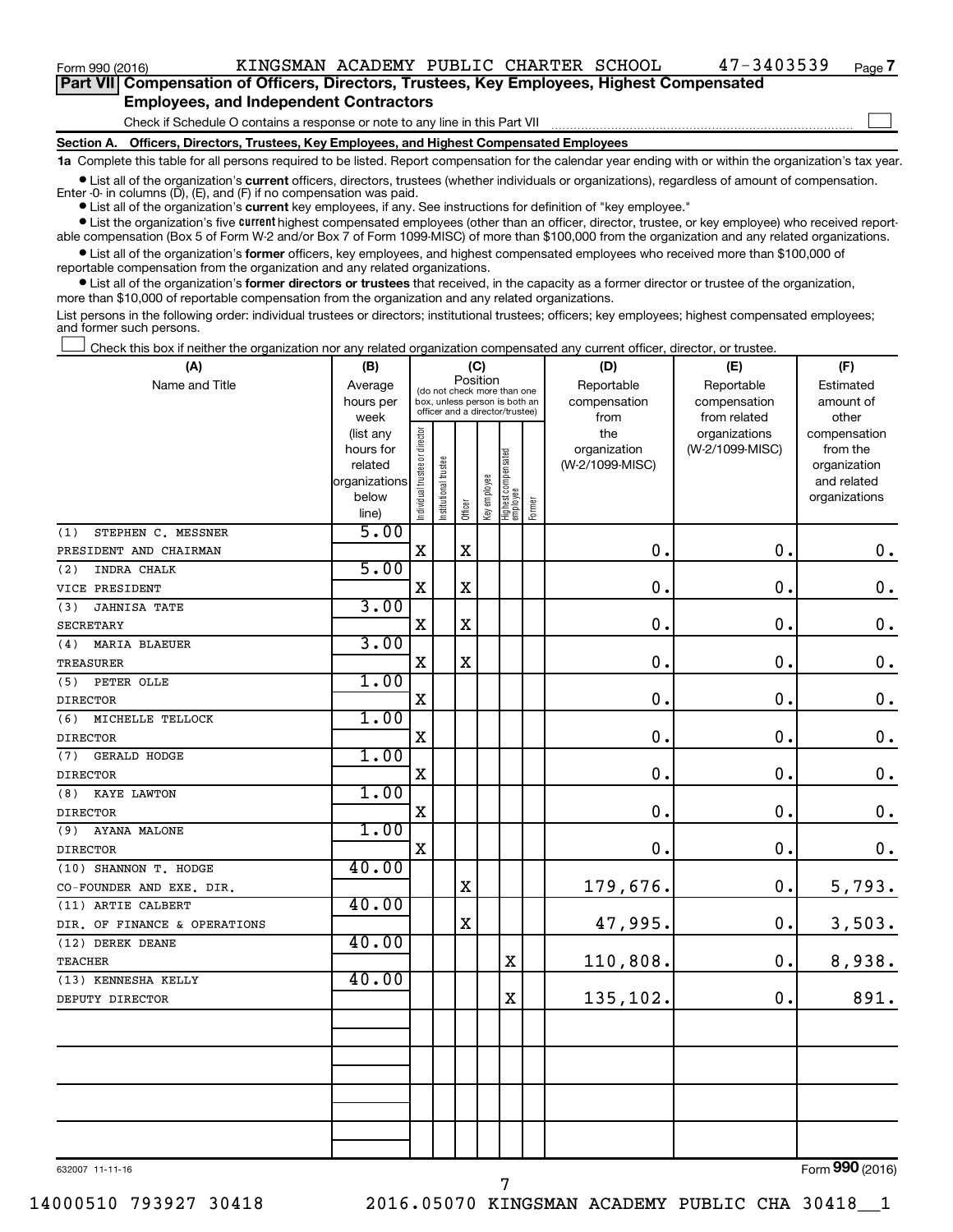|                                                      | KINGSMAN ACADEMY PUBLIC CHARTER SCHOOL<br>Form 990 (2016)                                                                                                                                                                                              |                                                                              |                                                                                                                    |                       |         |              |                                   |        |                                                | 47-3403539                                       |                                   |                     |                                                                                   | Page 8           |
|------------------------------------------------------|--------------------------------------------------------------------------------------------------------------------------------------------------------------------------------------------------------------------------------------------------------|------------------------------------------------------------------------------|--------------------------------------------------------------------------------------------------------------------|-----------------------|---------|--------------|-----------------------------------|--------|------------------------------------------------|--------------------------------------------------|-----------------------------------|---------------------|-----------------------------------------------------------------------------------|------------------|
|                                                      | <b>Part VII</b><br>Section A. Officers, Directors, Trustees, Key Employees, and Highest Compensated Employees (continued)                                                                                                                              |                                                                              |                                                                                                                    |                       |         |              |                                   |        |                                                |                                                  |                                   |                     |                                                                                   |                  |
| (B)<br>(A)<br>Average<br>Name and title<br>hours per |                                                                                                                                                                                                                                                        |                                                                              | (C)<br>Position<br>(do not check more than one<br>box, unless person is both an<br>officer and a director/trustee) |                       |         |              |                                   |        | (D)<br>Reportable<br>compensation              | (E)                                              | Reportable<br>compensation        |                     | (F)<br>Estimated<br>amount of                                                     |                  |
|                                                      |                                                                                                                                                                                                                                                        | week<br>(list any<br>hours for<br>related<br>organizations<br>below<br>line) | Individual trustee or director                                                                                     | Institutional trustee | Officer | Key employee | Highest compensated<br>  employee | Former | from<br>the<br>organization<br>(W-2/1099-MISC) | from related<br>organizations<br>(W-2/1099-MISC) |                                   |                     | other<br>compensation<br>from the<br>organization<br>and related<br>organizations |                  |
|                                                      |                                                                                                                                                                                                                                                        |                                                                              |                                                                                                                    |                       |         |              |                                   |        |                                                |                                                  |                                   |                     |                                                                                   |                  |
|                                                      |                                                                                                                                                                                                                                                        |                                                                              |                                                                                                                    |                       |         |              |                                   |        |                                                |                                                  |                                   |                     |                                                                                   |                  |
|                                                      |                                                                                                                                                                                                                                                        |                                                                              |                                                                                                                    |                       |         |              |                                   |        |                                                |                                                  |                                   |                     |                                                                                   |                  |
|                                                      |                                                                                                                                                                                                                                                        |                                                                              |                                                                                                                    |                       |         |              |                                   |        |                                                |                                                  |                                   |                     |                                                                                   |                  |
|                                                      |                                                                                                                                                                                                                                                        |                                                                              |                                                                                                                    |                       |         |              |                                   |        |                                                |                                                  |                                   |                     |                                                                                   |                  |
|                                                      |                                                                                                                                                                                                                                                        |                                                                              |                                                                                                                    |                       |         |              |                                   |        |                                                |                                                  |                                   |                     |                                                                                   |                  |
|                                                      |                                                                                                                                                                                                                                                        |                                                                              |                                                                                                                    |                       |         |              |                                   |        |                                                |                                                  |                                   |                     |                                                                                   |                  |
|                                                      |                                                                                                                                                                                                                                                        |                                                                              |                                                                                                                    |                       |         |              |                                   |        |                                                |                                                  |                                   |                     |                                                                                   |                  |
|                                                      |                                                                                                                                                                                                                                                        |                                                                              |                                                                                                                    |                       |         |              |                                   |        |                                                |                                                  |                                   |                     |                                                                                   |                  |
|                                                      |                                                                                                                                                                                                                                                        |                                                                              |                                                                                                                    |                       |         |              |                                   |        | 473,581.                                       |                                                  | $\overline{\mathfrak{o}}$ .       |                     | 19, 125.                                                                          |                  |
|                                                      |                                                                                                                                                                                                                                                        |                                                                              |                                                                                                                    |                       |         |              |                                   |        | $\overline{0}$ .<br>473,581.                   |                                                  | $\overline{\mathfrak{o}}$ .<br>0. |                     | 19, 125.                                                                          | $\overline{0}$ . |
| 2                                                    | Total number of individuals (including but not limited to those listed above) who received more than \$100,000 of reportable<br>compensation from the organization $\blacktriangleright$                                                               |                                                                              |                                                                                                                    |                       |         |              |                                   |        |                                                |                                                  |                                   |                     |                                                                                   | 3                |
| 3                                                    | Did the organization list any former officer, director, or trustee, key employee, or highest compensated employee on                                                                                                                                   |                                                                              |                                                                                                                    |                       |         |              |                                   |        |                                                |                                                  |                                   |                     | Yes                                                                               | No               |
|                                                      | line 1a? If "Yes," complete Schedule J for such individual [11] manufacture manufacture in the set of the set o                                                                                                                                        |                                                                              |                                                                                                                    |                       |         |              |                                   |        |                                                |                                                  |                                   | 3                   |                                                                                   | х                |
|                                                      | For any individual listed on line 1a, is the sum of reportable compensation and other compensation from the organization<br>and related organizations greater than \$150,000? If "Yes," complete Schedule J for such individual                        |                                                                              |                                                                                                                    |                       |         |              |                                   |        |                                                |                                                  |                                   | 4                   | х                                                                                 |                  |
| 5                                                    | Did any person listed on line 1a receive or accrue compensation from any unrelated organization or individual for services                                                                                                                             |                                                                              |                                                                                                                    |                       |         |              |                                   |        |                                                |                                                  |                                   | 5                   |                                                                                   | X                |
|                                                      | <b>Section B. Independent Contractors</b>                                                                                                                                                                                                              |                                                                              |                                                                                                                    |                       |         |              |                                   |        |                                                |                                                  |                                   |                     |                                                                                   |                  |
| 1                                                    | Complete this table for your five highest compensated independent contractors that received more than \$100,000 of compensation from<br>the organization. Report compensation for the calendar year ending with or within the organization's tax year. |                                                                              |                                                                                                                    |                       |         |              |                                   |        |                                                |                                                  |                                   |                     |                                                                                   |                  |
|                                                      | (A)<br>Name and business address                                                                                                                                                                                                                       |                                                                              |                                                                                                                    |                       |         |              |                                   |        | (B)<br>Description of services                 |                                                  |                                   | (C)<br>Compensation |                                                                                   |                  |
|                                                      | <b>D. WOLF CONTRACTOR</b><br>MAINTENANCE AND<br>7313 GARY ROAD, MANASSAS, VA 20109<br>REPAIRS                                                                                                                                                          |                                                                              |                                                                                                                    |                       |         |              |                                   |        |                                                | 136,684.                                         |                                   |                     |                                                                                   |                  |
|                                                      | DELTA-T GROUP VIRGINIA, INC.<br>PO BOX 884, BRYN MAWR, PA 19010                                                                                                                                                                                        |                                                                              |                                                                                                                    |                       |         |              |                                   |        | TEMPORARY STAFFING                             |                                                  |                                   |                     | 122,582.                                                                          |                  |
|                                                      | PMM FACILITIES<br>15938 DERWOOD ROAD, ROCKVILLE, MD 20855                                                                                                                                                                                              |                                                                              |                                                                                                                    |                       |         |              |                                   |        | FACILITIES MGMT AND<br>MAINTENANCE             |                                                  |                                   |                     | 110,756.                                                                          |                  |
|                                                      | EDOPS, 1611 CONNECTICUT AVE. NW, STE. 200,<br>WASHINGTON, DC 20009                                                                                                                                                                                     |                                                                              |                                                                                                                    |                       |         |              |                                   |        | <b>ACCOUNTING SUPPORT</b>                      |                                                  |                                   |                     | 109, 150.                                                                         |                  |
|                                                      | PMM COMPANIES<br>15938 DERWOOD ROAD, ROCKVILLE, MD 20855                                                                                                                                                                                               |                                                                              |                                                                                                                    |                       |         |              |                                   |        | <b>JANITORIAL SERVICES</b>                     |                                                  |                                   |                     | 107,957.                                                                          |                  |
| 2                                                    | Total number of independent contractors (including but not limited to those listed above) who received more than<br>\$100,000 of compensation from the organization                                                                                    |                                                                              |                                                                                                                    |                       |         |              | 5                                 |        |                                                |                                                  |                                   |                     |                                                                                   |                  |
|                                                      |                                                                                                                                                                                                                                                        |                                                                              |                                                                                                                    |                       |         |              |                                   |        |                                                |                                                  |                                   | Form 990 (2016)     |                                                                                   |                  |

632008 11-11-16

Form (2016) **990**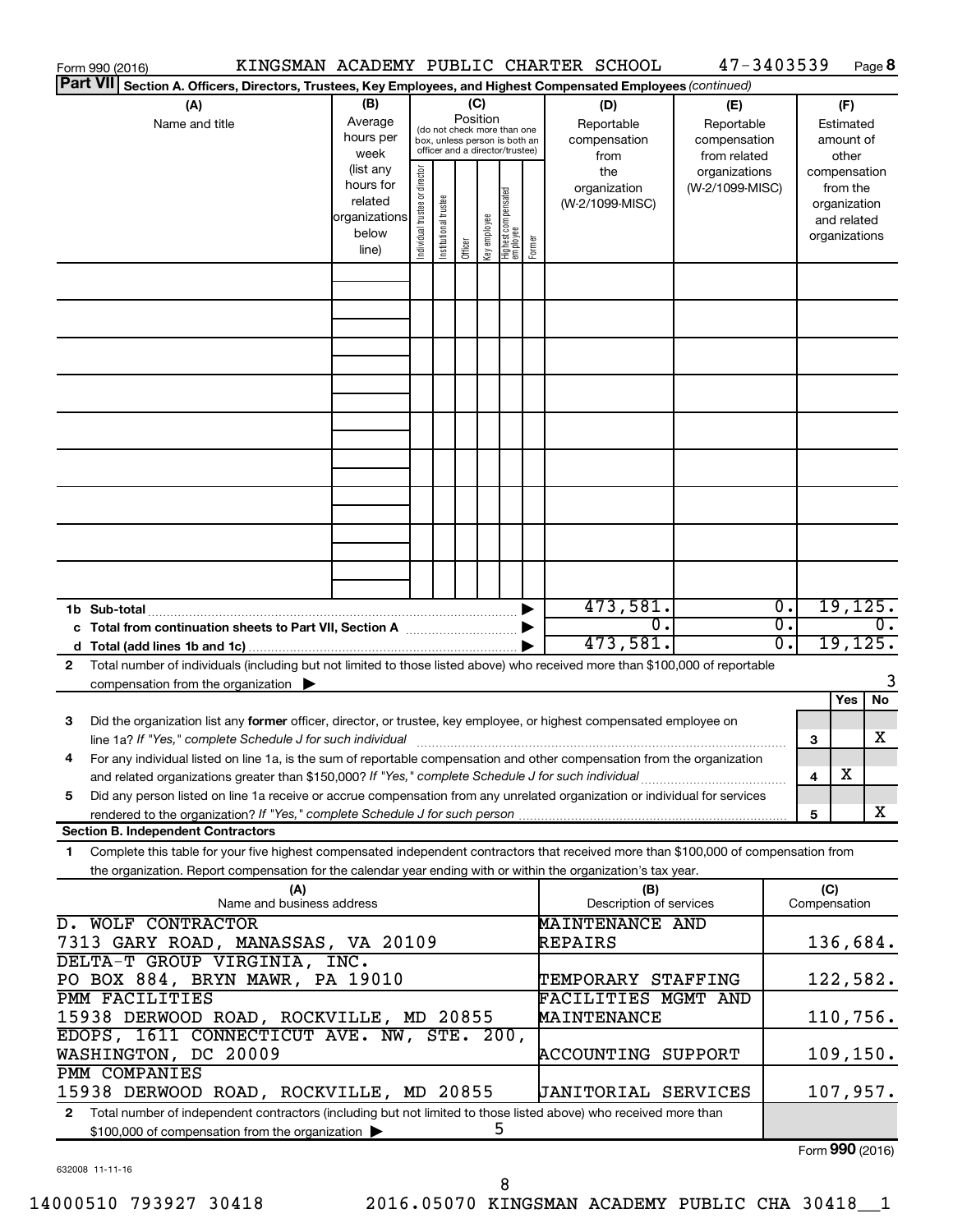|                                                           |                  | KINGSMAN ACADEMY PUBLIC CHARTER SCHOOL<br>Form 990 (2016)                                                             |                  |                       |                                                   |                                                 | 47-3403539                                         | Page 9                                                      |
|-----------------------------------------------------------|------------------|-----------------------------------------------------------------------------------------------------------------------|------------------|-----------------------|---------------------------------------------------|-------------------------------------------------|----------------------------------------------------|-------------------------------------------------------------|
|                                                           | <b>Part VIII</b> | <b>Statement of Revenue</b>                                                                                           |                  |                       |                                                   |                                                 |                                                    |                                                             |
|                                                           |                  |                                                                                                                       |                  |                       |                                                   |                                                 |                                                    | $\boxed{\mathbf{X}}$                                        |
|                                                           |                  |                                                                                                                       |                  |                       | (A)<br>Total revenue                              | (B)<br>Related or<br>exempt function<br>revenue | $\overline{C}$<br>Unrelated<br>business<br>revenue | Revenue excluded<br>from tax under<br>sections<br>512 - 514 |
|                                                           |                  | 1a<br>1 a Federated campaigns                                                                                         |                  |                       |                                                   |                                                 |                                                    |                                                             |
| Contributions, Gifts, Grants<br>and Other Similar Amounts |                  | 1 <sub>b</sub><br><b>b</b> Membership dues                                                                            |                  |                       |                                                   |                                                 |                                                    |                                                             |
|                                                           |                  | 1 <sub>c</sub><br>c Fundraising events                                                                                |                  |                       |                                                   |                                                 |                                                    |                                                             |
|                                                           |                  | d Related organizations                                                                                               | 1 <sub>d</sub>   |                       |                                                   |                                                 |                                                    |                                                             |
|                                                           |                  | e Government grants (contributions)                                                                                   | 1e               | 507, 385.             |                                                   |                                                 |                                                    |                                                             |
|                                                           |                  | f All other contributions, gifts, grants, and                                                                         |                  |                       |                                                   |                                                 |                                                    |                                                             |
|                                                           |                  | similar amounts not included above                                                                                    | 1f               | 10,324.               |                                                   |                                                 |                                                    |                                                             |
|                                                           |                  | g Noncash contributions included in lines 1a-1f: \$                                                                   |                  | $\blacktriangleright$ | 517,709.                                          |                                                 |                                                    |                                                             |
|                                                           |                  |                                                                                                                       |                  | <b>Business Code</b>  |                                                   |                                                 |                                                    |                                                             |
|                                                           |                  | 2 a PER PUPIL APPROPRIATIO                                                                                            |                  | 900099                | $\overline{5}$ ,761,563. $\overline{5}$ ,761,563. |                                                 |                                                    |                                                             |
|                                                           |                  | b PER PUPIL FACILITY ALL                                                                                              |                  | 900099                |                                                   | $\overline{674, 785.}$ $\overline{674, 785.}$   |                                                    |                                                             |
|                                                           |                  | <b>UNIFORM AND MERCHANDIS</b>                                                                                         |                  | 900099                | 680.                                              | 680.                                            |                                                    |                                                             |
|                                                           | d                |                                                                                                                       |                  |                       |                                                   |                                                 |                                                    |                                                             |
| Program Service<br>Revenue                                | е                |                                                                                                                       |                  |                       |                                                   |                                                 |                                                    |                                                             |
|                                                           | f                | All other program service revenue                                                                                     |                  |                       |                                                   |                                                 |                                                    |                                                             |
|                                                           |                  |                                                                                                                       |                  | $\blacktriangleright$ | 6,437,028.                                        |                                                 |                                                    |                                                             |
|                                                           | 3                | Investment income (including dividends, interest, and                                                                 |                  |                       |                                                   |                                                 |                                                    |                                                             |
|                                                           |                  |                                                                                                                       |                  |                       | 1,702.                                            |                                                 |                                                    | 1,702.                                                      |
|                                                           | 4                | Income from investment of tax-exempt bond proceeds                                                                    |                  |                       |                                                   |                                                 |                                                    |                                                             |
|                                                           | 5                |                                                                                                                       |                  |                       |                                                   |                                                 |                                                    |                                                             |
|                                                           |                  | (i) Real<br>34,821.<br>6 a Gross rents                                                                                |                  | (ii) Personal         |                                                   |                                                 |                                                    |                                                             |
|                                                           |                  | b Less: rental expenses                                                                                               | $\overline{0}$ . |                       |                                                   |                                                 |                                                    |                                                             |
|                                                           |                  | 34,821.<br>c Rental income or (loss)                                                                                  |                  |                       |                                                   |                                                 |                                                    |                                                             |
|                                                           |                  |                                                                                                                       |                  | ▶                     | 34,821.                                           |                                                 |                                                    | 34,821.                                                     |
|                                                           |                  | (i) Securities<br>7 a Gross amount from sales of                                                                      |                  | (ii) Other            |                                                   |                                                 |                                                    |                                                             |
|                                                           |                  | assets other than inventory                                                                                           |                  |                       |                                                   |                                                 |                                                    |                                                             |
|                                                           |                  | <b>b</b> Less: cost or other basis                                                                                    |                  |                       |                                                   |                                                 |                                                    |                                                             |
|                                                           |                  | and sales expenses                                                                                                    |                  |                       |                                                   |                                                 |                                                    |                                                             |
|                                                           |                  |                                                                                                                       |                  |                       |                                                   |                                                 |                                                    |                                                             |
|                                                           |                  | 8 a Gross income from fundraising events (not                                                                         |                  |                       |                                                   |                                                 |                                                    |                                                             |
| <b>Other Revenue</b>                                      |                  | including \$<br>$\overline{\phantom{a}}$ of                                                                           |                  |                       |                                                   |                                                 |                                                    |                                                             |
|                                                           |                  | contributions reported on line 1c). See                                                                               |                  |                       |                                                   |                                                 |                                                    |                                                             |
|                                                           |                  |                                                                                                                       | b                |                       |                                                   |                                                 |                                                    |                                                             |
|                                                           |                  | c Net income or (loss) from fundraising events                                                                        |                  |                       |                                                   |                                                 |                                                    |                                                             |
|                                                           |                  | 9 a Gross income from gaming activities. See                                                                          |                  |                       |                                                   |                                                 |                                                    |                                                             |
|                                                           |                  |                                                                                                                       |                  |                       |                                                   |                                                 |                                                    |                                                             |
|                                                           |                  |                                                                                                                       |                  |                       |                                                   |                                                 |                                                    |                                                             |
|                                                           |                  |                                                                                                                       |                  |                       |                                                   |                                                 |                                                    |                                                             |
|                                                           |                  | 10 a Gross sales of inventory, less returns                                                                           |                  |                       |                                                   |                                                 |                                                    |                                                             |
|                                                           |                  |                                                                                                                       |                  |                       |                                                   |                                                 |                                                    |                                                             |
|                                                           |                  | <b>b</b> Less: cost of goods sold $\ldots$ <b>b</b>                                                                   |                  |                       |                                                   |                                                 |                                                    |                                                             |
|                                                           |                  |                                                                                                                       |                  |                       |                                                   |                                                 |                                                    |                                                             |
|                                                           |                  | Miscellaneous Revenue                                                                                                 |                  | <b>Business Code</b>  |                                                   |                                                 |                                                    |                                                             |
|                                                           | 11 a             |                                                                                                                       |                  |                       |                                                   |                                                 |                                                    |                                                             |
|                                                           | b<br>с           | <u> 1989 - Johann Stein, mars an deutscher Stein († 1958)</u>                                                         |                  |                       |                                                   |                                                 |                                                    |                                                             |
|                                                           | d                | <u> 1989 - Johann Harry Harry Harry Harry Harry Harry Harry Harry Harry Harry Harry Harry Harry Harry Harry Harry</u> |                  |                       |                                                   |                                                 |                                                    |                                                             |
|                                                           |                  |                                                                                                                       |                  |                       |                                                   |                                                 |                                                    |                                                             |
|                                                           | 12               |                                                                                                                       |                  |                       |                                                   | $\bullet$ 6,991,260.6,437,028.                  | 0.1                                                | 36,523.                                                     |
|                                                           | 632009 11-11-16  |                                                                                                                       |                  |                       |                                                   |                                                 |                                                    | Form 990 (2016)                                             |

632009 11-11-16

14000510 793927 30418 2016.05070 KINGSMAN ACADEMY PUBLIC CHA 30418\_\_1

9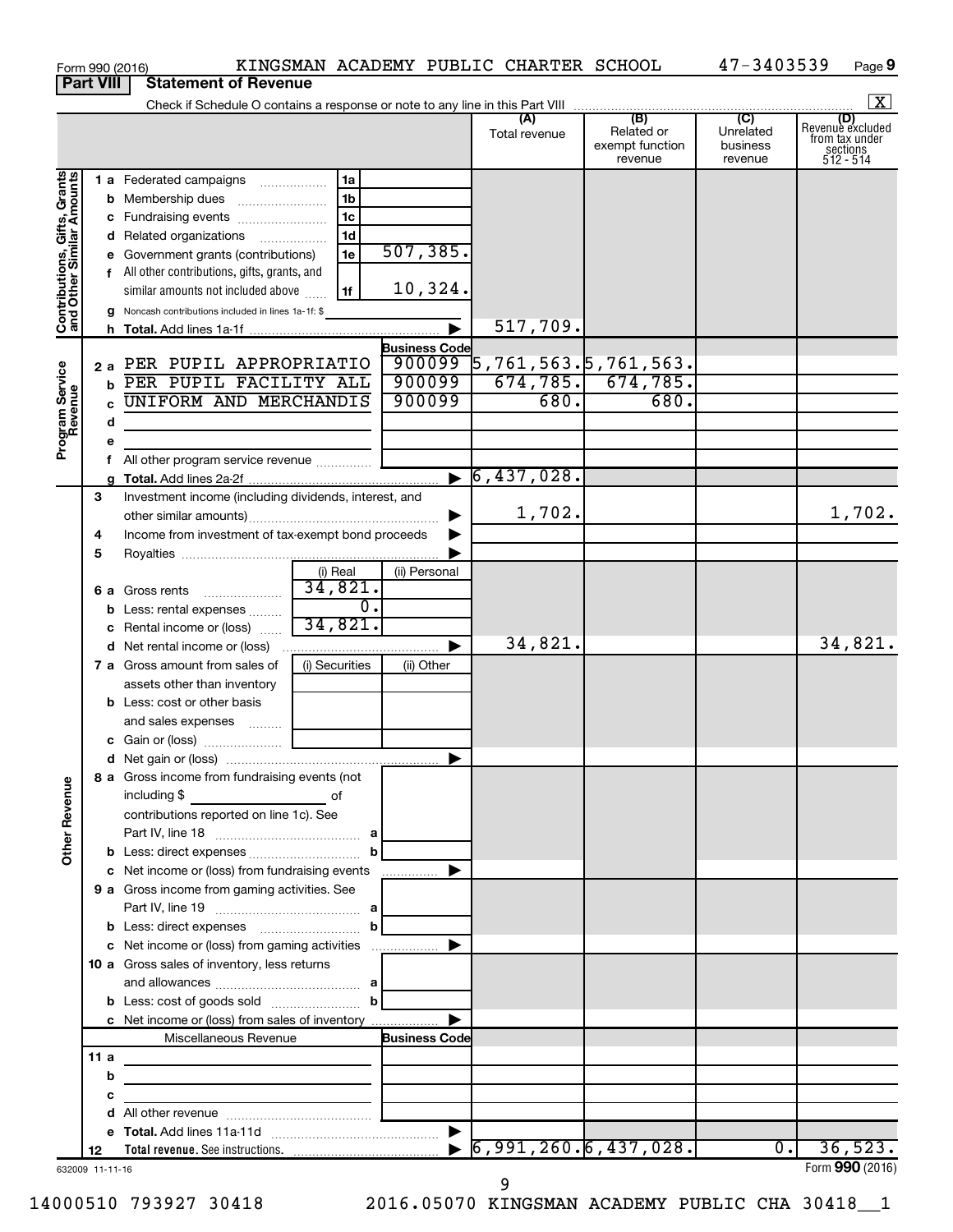|  | Form 990 (2016) |  |
|--|-----------------|--|
|  |                 |  |

**Part IX | Statement of Functional Expenses** 

|              | Section 501(c)(3) and 501(c)(4) organizations must complete all columns. All other organizations must complete column (A).                                                                                  |                |                             |                                    |                         |  |  |  |  |  |
|--------------|-------------------------------------------------------------------------------------------------------------------------------------------------------------------------------------------------------------|----------------|-----------------------------|------------------------------------|-------------------------|--|--|--|--|--|
|              | Check if Schedule O contains a response or note to any line in this Part IX<br>(B)<br>(C)<br>(A)<br>(D)                                                                                                     |                |                             |                                    |                         |  |  |  |  |  |
|              | Do not include amounts reported on lines 6b,<br>7b, 8b, 9b, and 10b of Part VIII.                                                                                                                           | Total expenses | Program service<br>expenses | Management and<br>general expenses | Fundraising<br>expenses |  |  |  |  |  |
| $\mathbf{1}$ | Grants and other assistance to domestic organizations                                                                                                                                                       |                |                             |                                    |                         |  |  |  |  |  |
|              | and domestic governments. See Part IV, line 21                                                                                                                                                              |                |                             |                                    |                         |  |  |  |  |  |
| $\mathbf{2}$ | Grants and other assistance to domestic                                                                                                                                                                     |                |                             |                                    |                         |  |  |  |  |  |
|              | individuals. See Part IV, line 22                                                                                                                                                                           |                |                             |                                    |                         |  |  |  |  |  |
| 3            | Grants and other assistance to foreign                                                                                                                                                                      |                |                             |                                    |                         |  |  |  |  |  |
|              | organizations, foreign governments, and foreign                                                                                                                                                             |                |                             |                                    |                         |  |  |  |  |  |
|              | individuals. See Part IV, lines 15 and 16                                                                                                                                                                   |                |                             |                                    |                         |  |  |  |  |  |
| 4            | Benefits paid to or for members                                                                                                                                                                             |                |                             |                                    |                         |  |  |  |  |  |
| 5            | Compensation of current officers, directors,                                                                                                                                                                |                |                             |                                    |                         |  |  |  |  |  |
|              | trustees, and key employees                                                                                                                                                                                 | 290,732.       | 267,473.                    | 23,259.                            |                         |  |  |  |  |  |
| 6            | Compensation not included above, to disqualified                                                                                                                                                            |                |                             |                                    |                         |  |  |  |  |  |
|              | persons (as defined under section 4958(f)(1)) and                                                                                                                                                           |                |                             |                                    |                         |  |  |  |  |  |
|              | persons described in section 4958(c)(3)(B)<br>1.1.1.1.1.1.1                                                                                                                                                 |                |                             |                                    |                         |  |  |  |  |  |
| 7            |                                                                                                                                                                                                             | 3,195,262.     | 2,939,641.                  | 255,621.                           |                         |  |  |  |  |  |
| 8            | Pension plan accruals and contributions (include                                                                                                                                                            |                |                             |                                    |                         |  |  |  |  |  |
|              | section 401(k) and 403(b) employer contributions)                                                                                                                                                           |                |                             |                                    |                         |  |  |  |  |  |
| 9            |                                                                                                                                                                                                             | 341,549.       | 314, 225.                   | 27,324.                            |                         |  |  |  |  |  |
| 10           |                                                                                                                                                                                                             | 272,645.       | 250,833.                    | 21,812.                            |                         |  |  |  |  |  |
| 11           | Fees for services (non-employees):                                                                                                                                                                          |                |                             |                                    |                         |  |  |  |  |  |
|              |                                                                                                                                                                                                             |                |                             |                                    |                         |  |  |  |  |  |
| b            |                                                                                                                                                                                                             | 98,485.        | 98,485.                     |                                    |                         |  |  |  |  |  |
| c            |                                                                                                                                                                                                             | 103,645.       | 75,039.                     | 28,606.                            |                         |  |  |  |  |  |
| d            |                                                                                                                                                                                                             |                |                             |                                    |                         |  |  |  |  |  |
| e            | Professional fundraising services. See Part IV, line 17                                                                                                                                                     |                |                             |                                    |                         |  |  |  |  |  |
| f            | Investment management fees                                                                                                                                                                                  |                |                             |                                    |                         |  |  |  |  |  |
| g            | Other. (If line 11g amount exceeds 10% of line 25,                                                                                                                                                          |                |                             |                                    |                         |  |  |  |  |  |
|              | column (A) amount, list line 11g expenses on Sch O.)                                                                                                                                                        | 155, 439.      | 155,439.                    |                                    |                         |  |  |  |  |  |
| 12           |                                                                                                                                                                                                             |                |                             |                                    |                         |  |  |  |  |  |
| 13           |                                                                                                                                                                                                             | 93,827.        | 86,320.                     | 7,507.                             |                         |  |  |  |  |  |
| 14           |                                                                                                                                                                                                             | 95,152.        | 87,540.                     | 7,612.                             |                         |  |  |  |  |  |
| 15           |                                                                                                                                                                                                             |                |                             |                                    |                         |  |  |  |  |  |
| 16           |                                                                                                                                                                                                             | 372, 137.      | 342, 365.                   | 29,772.                            |                         |  |  |  |  |  |
| 17           |                                                                                                                                                                                                             |                |                             |                                    |                         |  |  |  |  |  |
| 18           | Payments of travel or entertainment expenses                                                                                                                                                                |                |                             |                                    |                         |  |  |  |  |  |
|              | for any federal, state, or local public officials                                                                                                                                                           |                |                             |                                    |                         |  |  |  |  |  |
| 19           | Conferences, conventions, and meetings                                                                                                                                                                      |                |                             |                                    |                         |  |  |  |  |  |
| 20           | Interest                                                                                                                                                                                                    | 424,633.       | 390,662.                    | 33,971.                            |                         |  |  |  |  |  |
| 21           |                                                                                                                                                                                                             | 339,514.       | 312, 353.                   | 27,161.                            |                         |  |  |  |  |  |
| 22           | Depreciation, depletion, and amortization                                                                                                                                                                   | 57,723.        | 53, 105.                    | 4,618.                             |                         |  |  |  |  |  |
| 23           | Insurance                                                                                                                                                                                                   |                |                             |                                    |                         |  |  |  |  |  |
| 24           | Other expenses. Itemize expenses not covered<br>above. (List miscellaneous expenses in line 24e. If line<br>24e amount exceeds 10% of line 25, column (A)<br>amount, list line 24e expenses on Schedule O.) |                |                             |                                    |                         |  |  |  |  |  |
| a            | DIRECT STUDENT COSTS                                                                                                                                                                                        | 607,471.       | 607,471.                    |                                    |                         |  |  |  |  |  |
| b            | <b>AUTHORIZER FEES</b>                                                                                                                                                                                      | 68,842.        | 63,335.                     | 5,507.                             |                         |  |  |  |  |  |
|              | PROFESSIONAL DEVELOPMEN                                                                                                                                                                                     | 28, 124.       | 25,874.                     | 2,250.                             |                         |  |  |  |  |  |
| d            | DUES AND SUBSCRIPTIONS                                                                                                                                                                                      | 24,905.        | 22,913.                     | 1,992.                             |                         |  |  |  |  |  |
|              | e All other expenses                                                                                                                                                                                        | 20, 151.       | 18,539.                     | 1,612.                             |                         |  |  |  |  |  |
| 25           | Total functional expenses. Add lines 1 through 24e                                                                                                                                                          | 6,590,236.     | 6,111,612.                  | 478,624.                           | 0.                      |  |  |  |  |  |
| 26           | Joint costs. Complete this line only if the organization                                                                                                                                                    |                |                             |                                    |                         |  |  |  |  |  |
|              | reported in column (B) joint costs from a combined                                                                                                                                                          |                |                             |                                    |                         |  |  |  |  |  |
|              | educational campaign and fundraising solicitation.                                                                                                                                                          |                |                             |                                    |                         |  |  |  |  |  |
|              | Check here $\blacktriangleright$<br>if following SOP 98-2 (ASC 958-720)                                                                                                                                     |                |                             |                                    |                         |  |  |  |  |  |

632010 11-11-16

14000510 793927 30418 2016.05070 KINGSMAN ACADEMY PUBLIC CHA 30418\_\_1 10

Form (2016) **990**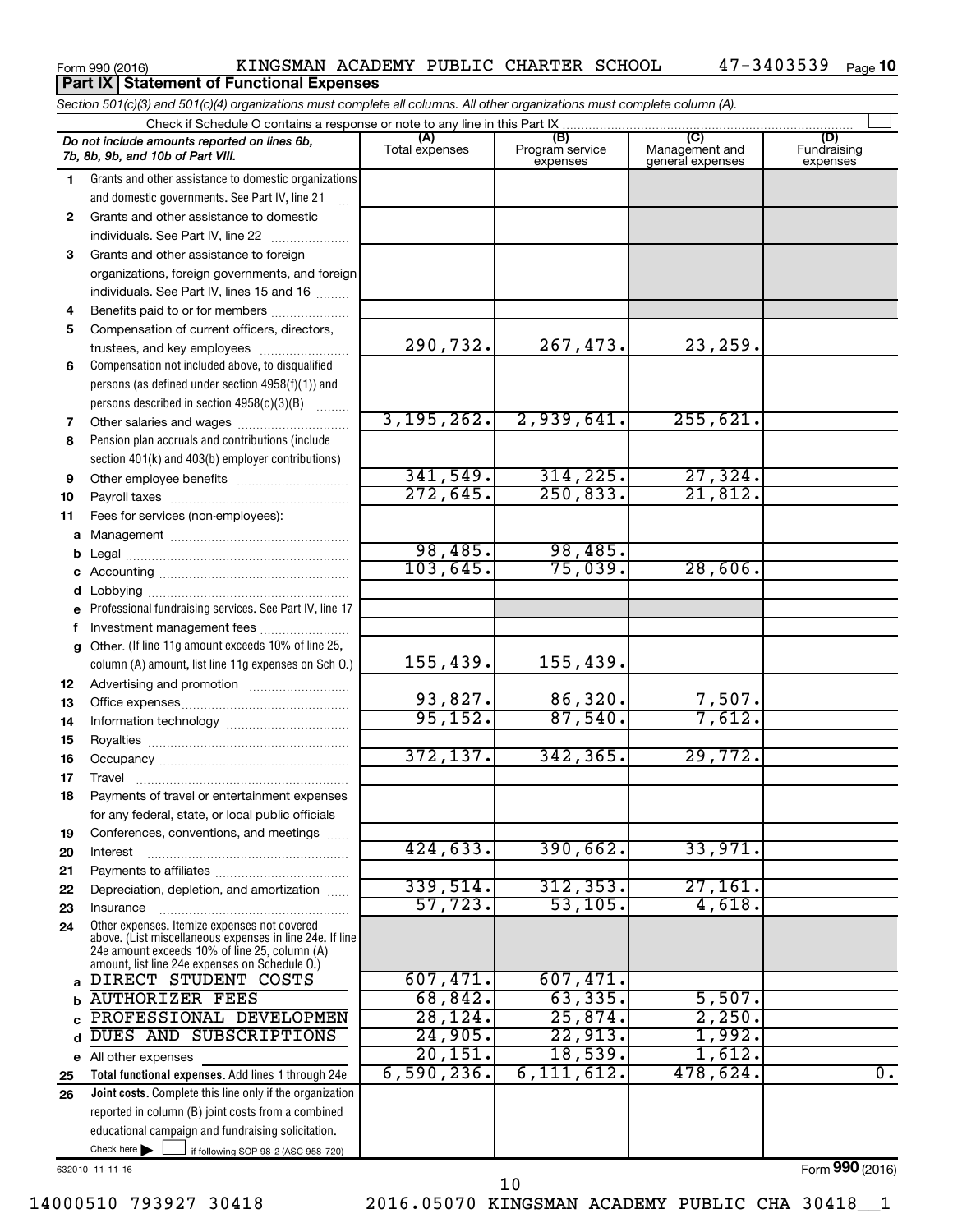| Check if Schedule O contains a response or note to any line in this Part X |                         |  |                    |  |  |  |  |  |  |
|----------------------------------------------------------------------------|-------------------------|--|--------------------|--|--|--|--|--|--|
|                                                                            | íΑ<br>Beginning of year |  | (B)<br>End of year |  |  |  |  |  |  |
| Cash - non-interest-bearing                                                |                         |  | ,353,603.          |  |  |  |  |  |  |
| Savings and temporary cash investments                                     |                         |  |                    |  |  |  |  |  |  |
| Pledges and grants receivable, net                                         |                         |  |                    |  |  |  |  |  |  |

|                          | 3  |                                                                                                                              |                 |             |             |                 | 3               |               |
|--------------------------|----|------------------------------------------------------------------------------------------------------------------------------|-----------------|-------------|-------------|-----------------|-----------------|---------------|
|                          | 4  |                                                                                                                              |                 |             | 223,442.    |                 | $\overline{4}$  | 240, 737.     |
|                          | 5  | Loans and other receivables from current and former officers, directors,                                                     |                 |             |             |                 |                 |               |
|                          |    | trustees, key employees, and highest compensated employees. Complete                                                         |                 |             |             |                 |                 |               |
|                          |    | Part II of Schedule L                                                                                                        |                 |             | 5           |                 |                 |               |
|                          | 6  | Loans and other receivables from other disqualified persons (as defined under                                                |                 |             |             |                 |                 |               |
|                          |    | section 4958(f)(1)), persons described in section 4958(c)(3)(B), and contributing                                            |                 |             |             |                 |                 |               |
|                          |    | employers and sponsoring organizations of section 501(c)(9) voluntary                                                        |                 |             |             |                 |                 |               |
|                          |    | employees' beneficiary organizations (see instr). Complete Part II of Sch L                                                  |                 |             |             |                 | 6               |               |
| Assets                   | 7  |                                                                                                                              |                 |             |             |                 | 7               |               |
|                          | 8  |                                                                                                                              |                 |             |             |                 | 8               |               |
|                          | 9  | Prepaid expenses and deferred charges                                                                                        |                 |             |             | 28,988.         | 9               | 17,927.       |
|                          |    |                                                                                                                              |                 |             |             |                 |                 |               |
|                          |    | <b>10a</b> Land, buildings, and equipment: cost or other                                                                     |                 | 10,092,974. |             |                 |                 |               |
|                          |    | basis. Complete Part VI of Schedule D  10a                                                                                   | 10 <sub>b</sub> | 621,658.    | 9,705,422.  |                 |                 | 9,471,316.    |
|                          |    | <b>b</b> Less: accumulated depreciation <i></i>                                                                              |                 |             |             |                 | 10 <sub>c</sub> |               |
|                          | 11 |                                                                                                                              |                 |             |             |                 | 11              |               |
|                          | 12 |                                                                                                                              |                 |             |             |                 | 12              |               |
|                          | 13 |                                                                                                                              |                 |             |             | 13              |                 |               |
|                          | 14 |                                                                                                                              |                 |             |             |                 | 14              |               |
|                          | 15 |                                                                                                                              | 214, 208.       |             | 15          | 40,000.         |                 |               |
|                          | 16 |                                                                                                                              |                 |             | 11,834,577. |                 | 16              | 11,450,236.   |
|                          | 17 |                                                                                                                              |                 | 672,661.    |             | 17              | 394, 290.       |               |
|                          | 18 |                                                                                                                              |                 |             | 18          |                 |                 |               |
|                          | 19 |                                                                                                                              |                 |             | 19          | 59,065.         |                 |               |
|                          | 20 |                                                                                                                              | 9,385,831.      |             | 20          | 8,880,318.      |                 |               |
|                          | 21 | Escrow or custodial account liability. Complete Part IV of Schedule D                                                        |                 |             | 21          |                 |                 |               |
|                          | 22 | Loans and other payables to current and former officers, directors, trustees,                                                |                 |             |             |                 |                 |               |
| Liabilities              |    | key employees, highest compensated employees, and disqualified persons.                                                      |                 |             |             |                 |                 |               |
|                          |    |                                                                                                                              |                 |             | 22          |                 |                 |               |
|                          | 23 | Secured mortgages and notes payable to unrelated third parties                                                               |                 |             | 868, 235.   |                 | 23              | 823,726.      |
|                          | 24 | Unsecured notes and loans payable to unrelated third parties                                                                 |                 |             |             |                 | 24              |               |
|                          | 25 | Other liabilities (including federal income tax, payables to related third                                                   |                 |             |             |                 |                 |               |
|                          |    | parties, and other liabilities not included on lines 17-24). Complete Part X of                                              |                 |             |             |                 |                 |               |
|                          |    | Schedule D                                                                                                                   |                 |             |             | 85, 573.        | 25              | 69,536.       |
|                          | 26 |                                                                                                                              |                 |             | 11,012,300. |                 | 26              | 10, 226, 935. |
|                          |    | Organizations that follow SFAS 117 (ASC 958), check here $\blacktriangleright \begin{array}{c} \boxed{X} \\ \end{array}$ and |                 |             |             |                 |                 |               |
| ces                      |    | complete lines 27 through 29, and lines 33 and 34.                                                                           |                 |             |             |                 |                 |               |
|                          | 27 |                                                                                                                              |                 |             | 822, 277.   |                 | 27              | 1,223,301.    |
|                          | 28 |                                                                                                                              |                 |             |             |                 | 28              |               |
|                          | 29 | Permanently restricted net assets                                                                                            |                 |             |             | 29              |                 |               |
|                          |    | Organizations that do not follow SFAS 117 (ASC 958), check here ▶                                                            |                 |             |             |                 |                 |               |
|                          |    | and complete lines 30 through 34.                                                                                            |                 |             |             |                 |                 |               |
|                          | 30 |                                                                                                                              |                 |             |             |                 | 30              |               |
| Net Assets or Fund Balan | 31 | Paid-in or capital surplus, or land, building, or equipment fund                                                             |                 |             |             |                 | 31              |               |
|                          | 32 | Retained earnings, endowment, accumulated income, or other funds                                                             |                 |             |             |                 | 32              |               |
|                          | 33 |                                                                                                                              |                 |             | 822, 277.   |                 | 33              | 1,223,301.    |
|                          | 34 |                                                                                                                              |                 |             | 11,834,577. |                 | 34              | 11,450,236.   |
|                          |    |                                                                                                                              |                 |             |             | Form 990 (2016) |                 |               |

Form 990 (2016) KINGSMAN ACADEMY PUBLIC CHARTER SCHOOL 47-3403539 Page

47-3403539 Page 11

**Part X** | Balance Sheet

**1 2**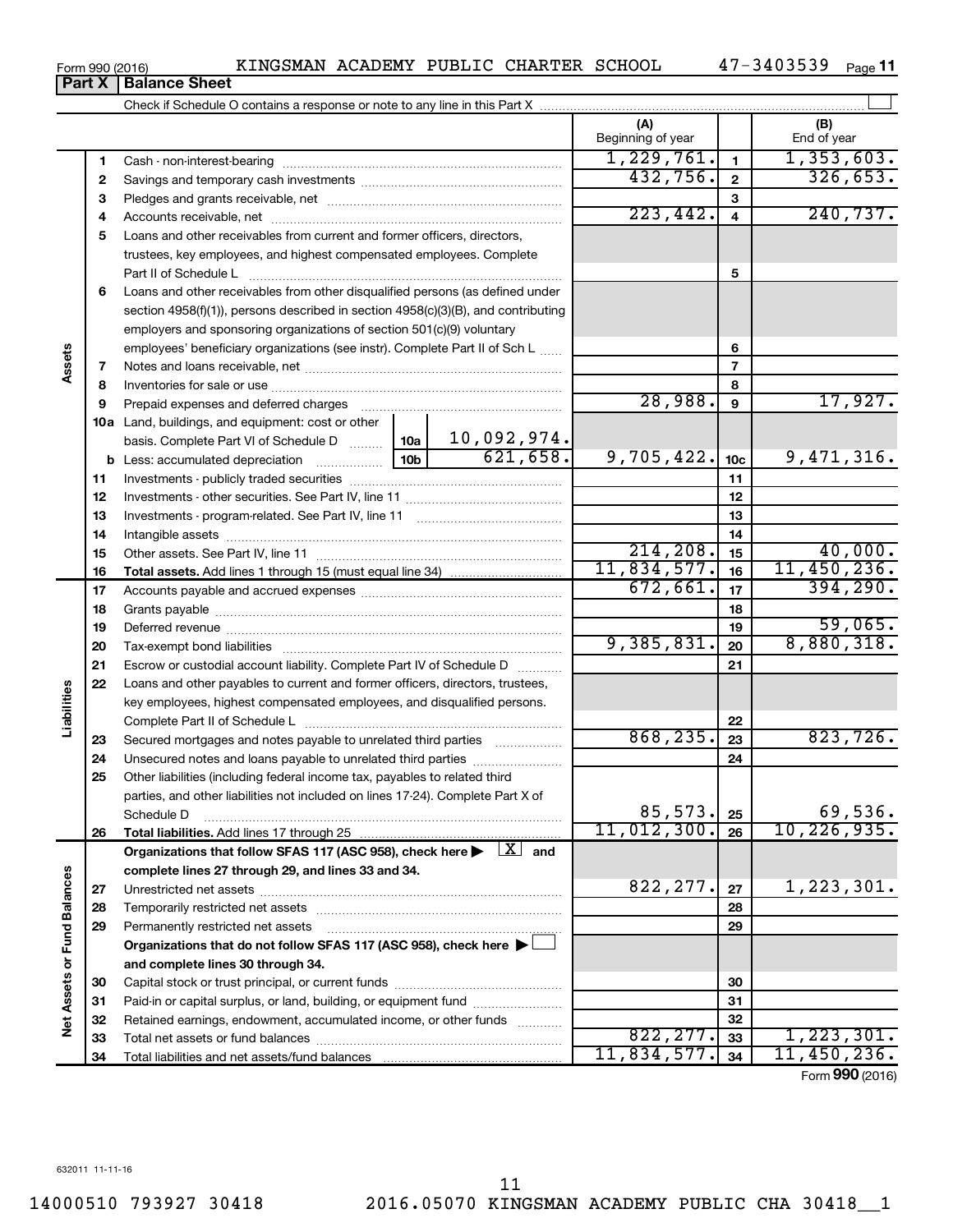|    | KINGSMAN ACADEMY PUBLIC CHARTER SCHOOL<br>Form 990 (2016)                                                                       |                         | 47-3403539     |            | Page 12          |
|----|---------------------------------------------------------------------------------------------------------------------------------|-------------------------|----------------|------------|------------------|
|    | Part XI   Reconciliation of Net Assets                                                                                          |                         |                |            |                  |
|    |                                                                                                                                 |                         |                |            |                  |
|    |                                                                                                                                 |                         |                |            |                  |
| 1  |                                                                                                                                 | 1                       | 6,991,260.     |            |                  |
| 2  |                                                                                                                                 | $\mathbf{2}$            | 6,590,236.     |            |                  |
| 3  | Revenue less expenses. Subtract line 2 from line 1                                                                              | 3                       |                |            | 401,024.         |
| 4  |                                                                                                                                 | $\overline{\mathbf{4}}$ |                |            | 822, 277.        |
| 5  |                                                                                                                                 | 5                       |                |            |                  |
| 6  | Donated services and use of facilities                                                                                          | 6                       |                |            |                  |
| 7  | Investment expenses                                                                                                             | $\overline{7}$          |                |            |                  |
| 8  | Prior period adjustments                                                                                                        | 8                       |                |            |                  |
| 9  |                                                                                                                                 | 9                       |                |            | $\overline{0}$ . |
| 10 | Net assets or fund balances at end of year. Combine lines 3 through 9 (must equal Part X, line 33,                              |                         |                |            |                  |
|    | column (B))                                                                                                                     | 10                      | 1, 223, 301.   |            |                  |
|    | Part XII Financial Statements and Reporting                                                                                     |                         |                |            |                  |
|    |                                                                                                                                 |                         |                |            |                  |
|    |                                                                                                                                 |                         |                | <b>Yes</b> | <b>No</b>        |
| 1  | $\mathbf{X}$ Accrual<br>Accounting method used to prepare the Form 990: $\Box$ Cash<br>$\Box$ Other                             |                         |                |            |                  |
|    | If the organization changed its method of accounting from a prior year or checked "Other," explain in Schedule O.               |                         |                |            |                  |
|    |                                                                                                                                 |                         | 2a             |            | х                |
|    | If "Yes," check a box below to indicate whether the financial statements for the year were compiled or reviewed on a            |                         |                |            |                  |
|    | separate basis, consolidated basis, or both:                                                                                    |                         |                |            |                  |
|    | Both consolidated and separate basis<br>Separate basis<br>Consolidated basis                                                    |                         |                |            |                  |
|    |                                                                                                                                 |                         | 2 <sub>b</sub> | х          |                  |
|    | If "Yes," check a box below to indicate whether the financial statements for the year were audited on a separate basis,         |                         |                |            |                  |
|    | consolidated basis, or both:                                                                                                    |                         |                |            |                  |
|    | $\lfloor x \rfloor$ Separate basis<br>Consolidated basis<br>Both consolidated and separate basis                                |                         |                |            |                  |
|    | c If "Yes" to line 2a or 2b, does the organization have a committee that assumes responsibility for oversight of the audit,     |                         |                |            |                  |
|    |                                                                                                                                 |                         | 2c             |            | x                |
|    | If the organization changed either its oversight process or selection process during the tax year, explain in Schedule O.       |                         |                |            |                  |
|    | 3a As a result of a federal award, was the organization required to undergo an audit or audits as set forth in the Single Audit |                         |                |            |                  |
|    |                                                                                                                                 |                         | За             | х          |                  |
|    | b If "Yes," did the organization undergo the required audit or audits? If the organization did not undergo the required audit   |                         |                |            |                  |
|    |                                                                                                                                 |                         | 3 <sub>b</sub> | х          |                  |

Form (2016) **990**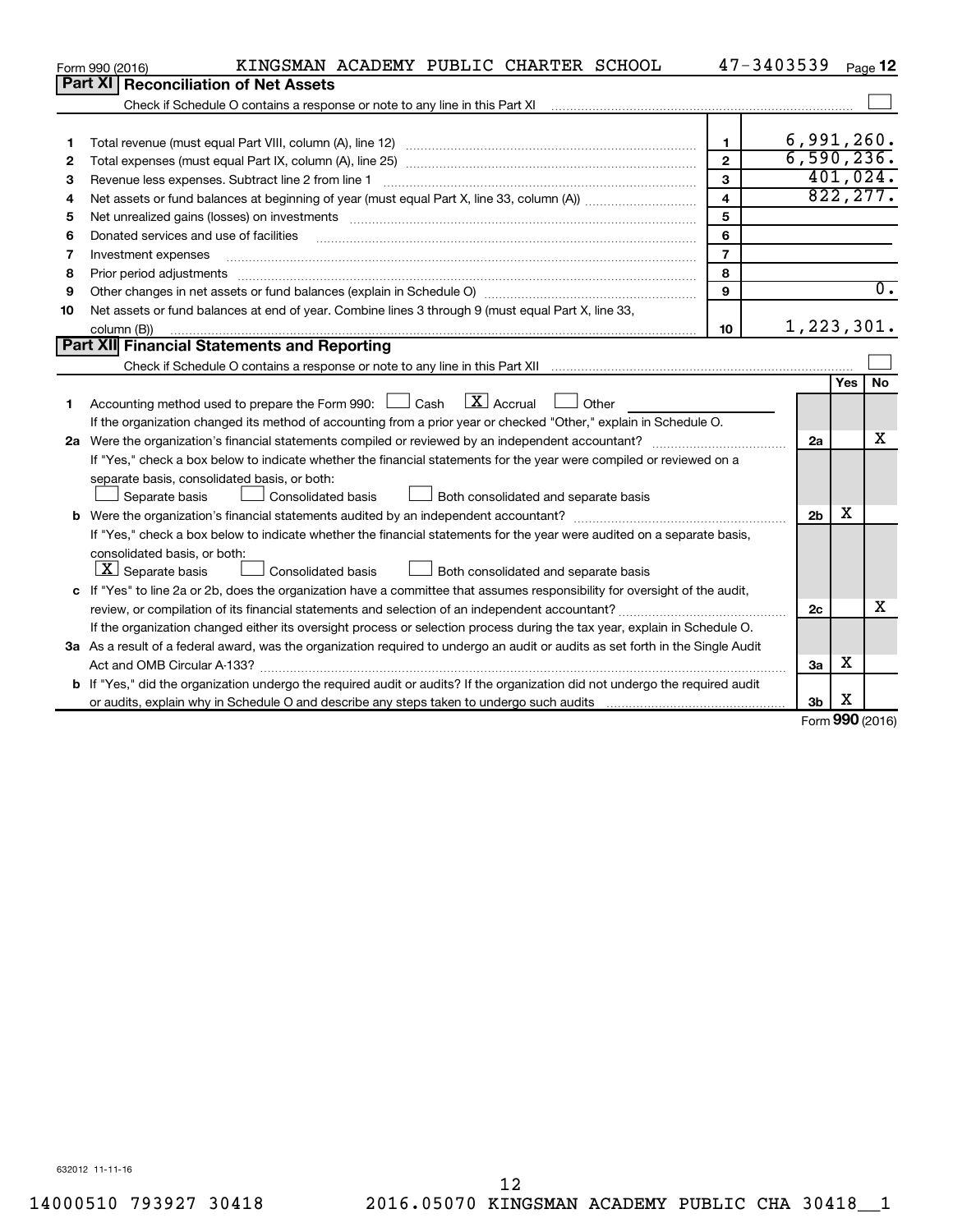| (Form 990 or 990-EZ |  |  |  |  |
|---------------------|--|--|--|--|
|---------------------|--|--|--|--|

## Form 990 or 990-EZ) **Public Charity Status and Public Support**<br>
Complete if the organization is a section 501(c)(3) organization or a section<br> **2016**

**4947(a)(1) nonexempt charitable trust. | Attach to Form 990 or Form 990-EZ.** 

| <b>Open to Public</b><br>Inspection |  |
|-------------------------------------|--|

OMB No. 1545-0047

Department of the Treasury Internal Revenue Service

| Information about Schedule A (Form 990 or 990-EZ) and its instructions is at WWW.irs.gov/form990. |
|---------------------------------------------------------------------------------------------------|

|        |              | Name of the organization                                                                                                                                                                                                                           |          |                                                        |     |                                                                |                            | <b>Employer identification number</b> |
|--------|--------------|----------------------------------------------------------------------------------------------------------------------------------------------------------------------------------------------------------------------------------------------------|----------|--------------------------------------------------------|-----|----------------------------------------------------------------|----------------------------|---------------------------------------|
| Part I |              | Reason for Public Charity Status (All organizations must complete this part.) See instructions.                                                                                                                                                    |          | KINGSMAN ACADEMY PUBLIC CHARTER SCHOOL                 |     |                                                                |                            | 47-3403539                            |
|        |              |                                                                                                                                                                                                                                                    |          |                                                        |     |                                                                |                            |                                       |
| 1.     |              | The organization is not a private foundation because it is: (For lines 1 through 12, check only one box.)<br>A church, convention of churches, or association of churches described in section 170(b)(1)(A)(i).                                    |          |                                                        |     |                                                                |                            |                                       |
| 2      | $\mathbf{X}$ | A school described in section 170(b)(1)(A)(ii). (Attach Schedule E (Form 990 or 990-EZ).)                                                                                                                                                          |          |                                                        |     |                                                                |                            |                                       |
| 3      |              | A hospital or a cooperative hospital service organization described in section 170(b)(1)(A)(iii).                                                                                                                                                  |          |                                                        |     |                                                                |                            |                                       |
| 4      |              | A medical research organization operated in conjunction with a hospital described in section 170(b)(1)(A)(iii). Enter the hospital's name,                                                                                                         |          |                                                        |     |                                                                |                            |                                       |
|        |              | city, and state:                                                                                                                                                                                                                                   |          |                                                        |     |                                                                |                            |                                       |
| 5      |              | An organization operated for the benefit of a college or university owned or operated by a governmental unit described in                                                                                                                          |          |                                                        |     |                                                                |                            |                                       |
|        |              | section 170(b)(1)(A)(iv). (Complete Part II.)                                                                                                                                                                                                      |          |                                                        |     |                                                                |                            |                                       |
| 6      |              | A federal, state, or local government or governmental unit described in section 170(b)(1)(A)(v).                                                                                                                                                   |          |                                                        |     |                                                                |                            |                                       |
| 7      |              | An organization that normally receives a substantial part of its support from a governmental unit or from the general public described in                                                                                                          |          |                                                        |     |                                                                |                            |                                       |
|        |              | section 170(b)(1)(A)(vi). (Complete Part II.)                                                                                                                                                                                                      |          |                                                        |     |                                                                |                            |                                       |
| 8      |              | A community trust described in section 170(b)(1)(A)(vi). (Complete Part II.)                                                                                                                                                                       |          |                                                        |     |                                                                |                            |                                       |
| 9      |              | An agricultural research organization described in section 170(b)(1)(A)(ix) operated in conjunction with a land-grant college                                                                                                                      |          |                                                        |     |                                                                |                            |                                       |
|        |              | or university or a non-land-grant college of agriculture (see instructions). Enter the name, city, and state of the college or                                                                                                                     |          |                                                        |     |                                                                |                            |                                       |
|        |              | university:                                                                                                                                                                                                                                        |          |                                                        |     |                                                                |                            |                                       |
| 10     |              | An organization that normally receives: (1) more than 33 1/3% of its support from contributions, membership fees, and gross receipts from                                                                                                          |          |                                                        |     |                                                                |                            |                                       |
|        |              | activities related to its exempt functions - subject to certain exceptions, and (2) no more than 33 1/3% of its support from gross investment                                                                                                      |          |                                                        |     |                                                                |                            |                                       |
|        |              | income and unrelated business taxable income (less section 511 tax) from businesses acquired by the organization after June 30, 1975.                                                                                                              |          |                                                        |     |                                                                |                            |                                       |
| 11     |              | See section 509(a)(2). (Complete Part III.)                                                                                                                                                                                                        |          |                                                        |     |                                                                |                            |                                       |
| 12     |              | An organization organized and operated exclusively to test for public safety. See section 509(a)(4).<br>An organization organized and operated exclusively for the benefit of, to perform the functions of, or to carry out the purposes of one or |          |                                                        |     |                                                                |                            |                                       |
|        |              | more publicly supported organizations described in section 509(a)(1) or section 509(a)(2). See section 509(a)(3). Check the box in                                                                                                                 |          |                                                        |     |                                                                |                            |                                       |
|        |              | lines 12a through 12d that describes the type of supporting organization and complete lines 12e, 12f, and 12g.                                                                                                                                     |          |                                                        |     |                                                                |                            |                                       |
| a      |              | Type I. A supporting organization operated, supervised, or controlled by its supported organization(s), typically by giving                                                                                                                        |          |                                                        |     |                                                                |                            |                                       |
|        |              | the supported organization(s) the power to regularly appoint or elect a majority of the directors or trustees of the supporting                                                                                                                    |          |                                                        |     |                                                                |                            |                                       |
|        |              | organization. You must complete Part IV, Sections A and B.                                                                                                                                                                                         |          |                                                        |     |                                                                |                            |                                       |
| b      |              | Type II. A supporting organization supervised or controlled in connection with its supported organization(s), by having                                                                                                                            |          |                                                        |     |                                                                |                            |                                       |
|        |              | control or management of the supporting organization vested in the same persons that control or manage the supported                                                                                                                               |          |                                                        |     |                                                                |                            |                                       |
|        |              | organization(s). You must complete Part IV, Sections A and C.                                                                                                                                                                                      |          |                                                        |     |                                                                |                            |                                       |
| с      |              | Type III functionally integrated. A supporting organization operated in connection with, and functionally integrated with,                                                                                                                         |          |                                                        |     |                                                                |                            |                                       |
|        |              | its supported organization(s) (see instructions). You must complete Part IV, Sections A, D, and E.                                                                                                                                                 |          |                                                        |     |                                                                |                            |                                       |
| d      |              | Type III non-functionally integrated. A supporting organization operated in connection with its supported organization(s)                                                                                                                          |          |                                                        |     |                                                                |                            |                                       |
|        |              | that is not functionally integrated. The organization generally must satisfy a distribution requirement and an attentiveness<br>requirement (see instructions). You must complete Part IV, Sections A and D, and Part V.                           |          |                                                        |     |                                                                |                            |                                       |
|        |              | Check this box if the organization received a written determination from the IRS that it is a Type I, Type II, Type III                                                                                                                            |          |                                                        |     |                                                                |                            |                                       |
|        |              | functionally integrated, or Type III non-functionally integrated supporting organization.                                                                                                                                                          |          |                                                        |     |                                                                |                            |                                       |
|        |              | f Enter the number of supported organizations                                                                                                                                                                                                      |          |                                                        |     |                                                                |                            |                                       |
|        |              | g Provide the following information about the supported organization(s).                                                                                                                                                                           |          |                                                        |     |                                                                |                            |                                       |
|        |              | (i) Name of supported                                                                                                                                                                                                                              | (ii) EIN | (iii) Type of organization<br>(described on lines 1-10 |     | (iv) Is the organization listed<br>in your governing document? | (v) Amount of monetary     | (vi) Amount of other                  |
|        |              | organization                                                                                                                                                                                                                                       |          | above (see instructions))                              | Yes | No                                                             | support (see instructions) | support (see instructions)            |
|        |              |                                                                                                                                                                                                                                                    |          |                                                        |     |                                                                |                            |                                       |
|        |              |                                                                                                                                                                                                                                                    |          |                                                        |     |                                                                |                            |                                       |
|        |              |                                                                                                                                                                                                                                                    |          |                                                        |     |                                                                |                            |                                       |
|        |              |                                                                                                                                                                                                                                                    |          |                                                        |     |                                                                |                            |                                       |
|        |              |                                                                                                                                                                                                                                                    |          |                                                        |     |                                                                |                            |                                       |
|        |              |                                                                                                                                                                                                                                                    |          |                                                        |     |                                                                |                            |                                       |
|        |              |                                                                                                                                                                                                                                                    |          |                                                        |     |                                                                |                            |                                       |
|        |              |                                                                                                                                                                                                                                                    |          |                                                        |     |                                                                |                            |                                       |
|        |              |                                                                                                                                                                                                                                                    |          |                                                        |     |                                                                |                            |                                       |
| Total  |              |                                                                                                                                                                                                                                                    |          |                                                        |     |                                                                |                            |                                       |

LHA For Paperwork Reduction Act Notice, see the Instructions for Form 990 or 990-EZ. 632021 09-21-16 Schedule A (Form 990 or 990-EZ) 2016

14000510 793927 30418 2016.05070 KINGSMAN ACADEMY PUBLIC CHA 30418\_\_1 13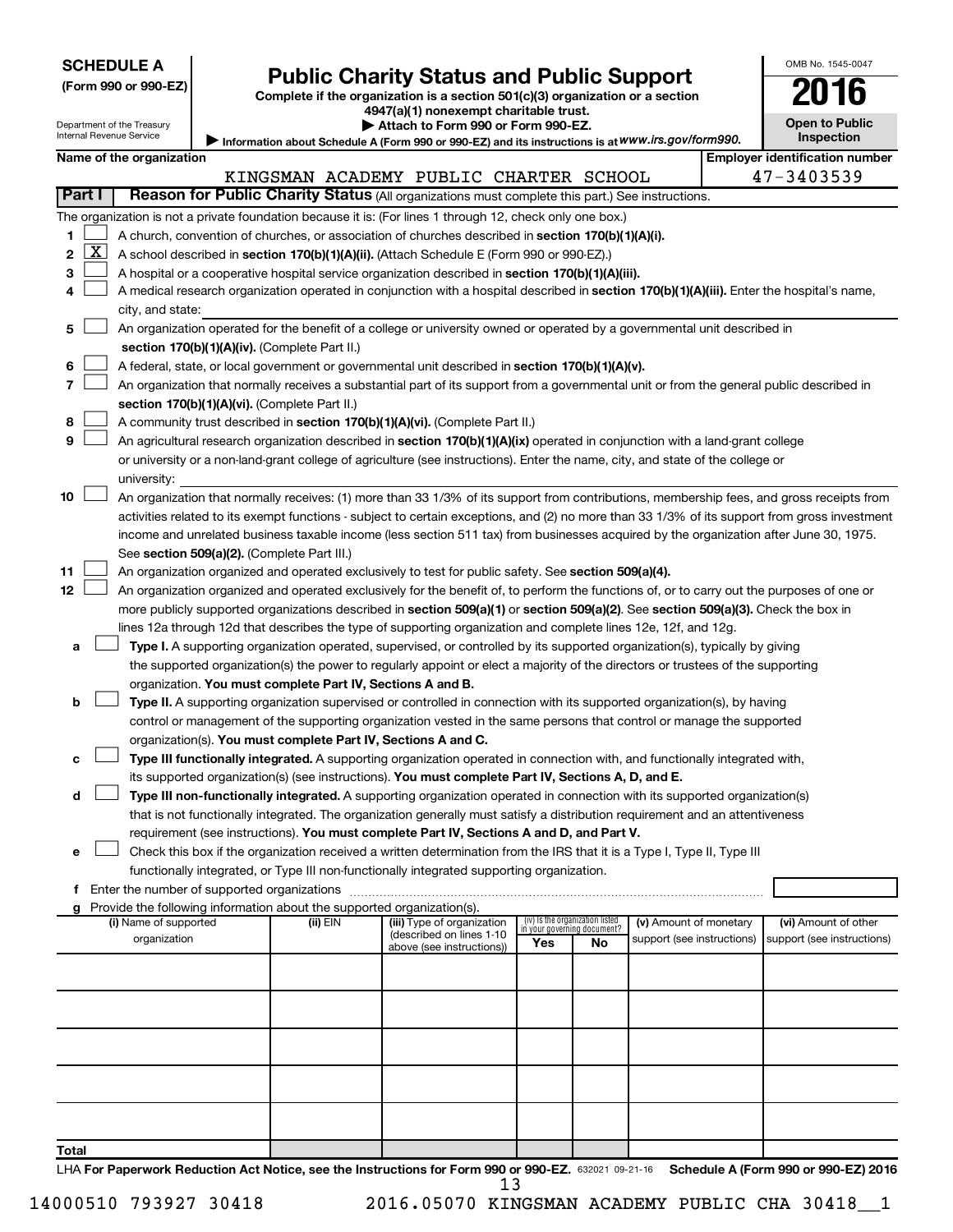#### 47-3403539 <sub>Page 2</sub> Schedule A (Form 990 or 990-EZ) 2016 KINGSMAN ACADEMY PUBLIC CHARTER SCHOOL 47-3403539 Page

(Complete only if you checked the box on line 5, 7, or 8 of Part I or if the organization failed to qualify under Part III. If the organization fails to qualify under the tests listed below, please complete Part III.) **Part II Support Schedule for Organizations Described in Sections 170(b)(1)(A)(iv) and 170(b)(1)(A)(vi)**

|   | <b>Section A. Public Support</b>                                                                                                           |          |          |            |            |          |                                      |
|---|--------------------------------------------------------------------------------------------------------------------------------------------|----------|----------|------------|------------|----------|--------------------------------------|
|   | Calendar year (or fiscal year beginning in)                                                                                                | (a) 2012 | (b) 2013 | $(c)$ 2014 | $(d)$ 2015 | (e) 2016 | (f) Total                            |
|   | 1 Gifts, grants, contributions, and                                                                                                        |          |          |            |            |          |                                      |
|   | membership fees received. (Do not                                                                                                          |          |          |            |            |          |                                      |
|   | include any "unusual grants.")                                                                                                             |          |          |            |            |          |                                      |
|   | 2 Tax revenues levied for the organ-                                                                                                       |          |          |            |            |          |                                      |
|   | ization's benefit and either paid to                                                                                                       |          |          |            |            |          |                                      |
|   | or expended on its behalf                                                                                                                  |          |          |            |            |          |                                      |
|   | 3 The value of services or facilities                                                                                                      |          |          |            |            |          |                                      |
|   | furnished by a governmental unit to                                                                                                        |          |          |            |            |          |                                      |
|   | the organization without charge                                                                                                            |          |          |            |            |          |                                      |
|   | 4 Total. Add lines 1 through 3                                                                                                             |          |          |            |            |          |                                      |
|   | 5 The portion of total contributions                                                                                                       |          |          |            |            |          |                                      |
|   | by each person (other than a                                                                                                               |          |          |            |            |          |                                      |
|   | governmental unit or publicly                                                                                                              |          |          |            |            |          |                                      |
|   | supported organization) included                                                                                                           |          |          |            |            |          |                                      |
|   | on line 1 that exceeds 2% of the                                                                                                           |          |          |            |            |          |                                      |
|   | amount shown on line 11,                                                                                                                   |          |          |            |            |          |                                      |
|   | column (f)                                                                                                                                 |          |          |            |            |          |                                      |
|   | 6 Public support. Subtract line 5 from line 4.                                                                                             |          |          |            |            |          |                                      |
|   | <b>Section B. Total Support</b>                                                                                                            |          |          |            |            |          |                                      |
|   | Calendar year (or fiscal year beginning in)                                                                                                | (a) 2012 | (b) 2013 | $(c)$ 2014 | $(d)$ 2015 | (e) 2016 | (f) Total                            |
|   | 7 Amounts from line 4                                                                                                                      |          |          |            |            |          |                                      |
| 8 | Gross income from interest,                                                                                                                |          |          |            |            |          |                                      |
|   | dividends, payments received on                                                                                                            |          |          |            |            |          |                                      |
|   | securities loans, rents, royalties                                                                                                         |          |          |            |            |          |                                      |
|   | and income from similar sources                                                                                                            |          |          |            |            |          |                                      |
| 9 | Net income from unrelated business                                                                                                         |          |          |            |            |          |                                      |
|   | activities, whether or not the                                                                                                             |          |          |            |            |          |                                      |
|   | business is regularly carried on                                                                                                           |          |          |            |            |          |                                      |
|   | 10 Other income. Do not include gain                                                                                                       |          |          |            |            |          |                                      |
|   | or loss from the sale of capital                                                                                                           |          |          |            |            |          |                                      |
|   | assets (Explain in Part VI.)                                                                                                               |          |          |            |            |          |                                      |
|   | 11 Total support. Add lines 7 through 10                                                                                                   |          |          |            |            |          |                                      |
|   | <b>12</b> Gross receipts from related activities, etc. (see instructions)                                                                  |          |          |            |            | 12       |                                      |
|   | 13 First five years. If the Form 990 is for the organization's first, second, third, fourth, or fifth tax year as a section 501(c)(3)      |          |          |            |            |          |                                      |
|   | organization, check this box and stop here                                                                                                 |          |          |            |            |          |                                      |
|   | <b>Section C. Computation of Public Support Percentage</b>                                                                                 |          |          |            |            |          |                                      |
|   |                                                                                                                                            |          |          |            |            | 14       | %                                    |
|   |                                                                                                                                            |          |          |            |            | 15       | %                                    |
|   | 16a 33 1/3% support test - 2016. If the organization did not check the box on line 13, and line 14 is 33 1/3% or more, check this box and  |          |          |            |            |          |                                      |
|   |                                                                                                                                            |          |          |            |            |          |                                      |
|   | b 33 1/3% support test - 2015. If the organization did not check a box on line 13 or 16a, and line 15 is 33 1/3% or more, check this box   |          |          |            |            |          |                                      |
|   |                                                                                                                                            |          |          |            |            |          |                                      |
|   | 17a 10% -facts-and-circumstances test - 2016. If the organization did not check a box on line 13, 16a, or 16b, and line 14 is 10% or more, |          |          |            |            |          |                                      |
|   | and if the organization meets the "facts-and-circumstances" test, check this box and stop here. Explain in Part VI how the organization    |          |          |            |            |          |                                      |
|   |                                                                                                                                            |          |          |            |            |          |                                      |
|   | b 10% -facts-and-circumstances test - 2015. If the organization did not check a box on line 13, 16a, 16b, or 17a, and line 15 is 10% or    |          |          |            |            |          |                                      |
|   | more, and if the organization meets the "facts-and-circumstances" test, check this box and stop here. Explain in Part VI how the           |          |          |            |            |          |                                      |
|   | organization meets the "facts-and-circumstances" test. The organization qualifies as a publicly supported organization                     |          |          |            |            |          |                                      |
|   | 18 Private foundation. If the organization did not check a box on line 13, 16a, 16b, 17a, or 17b, check this box and see instructions      |          |          |            |            |          |                                      |
|   |                                                                                                                                            |          |          |            |            |          | Schedule A (Form 990 or 990-F7) 2016 |

**Schedule A (Form 990 or 990-EZ) 2016**

632022 09-21-16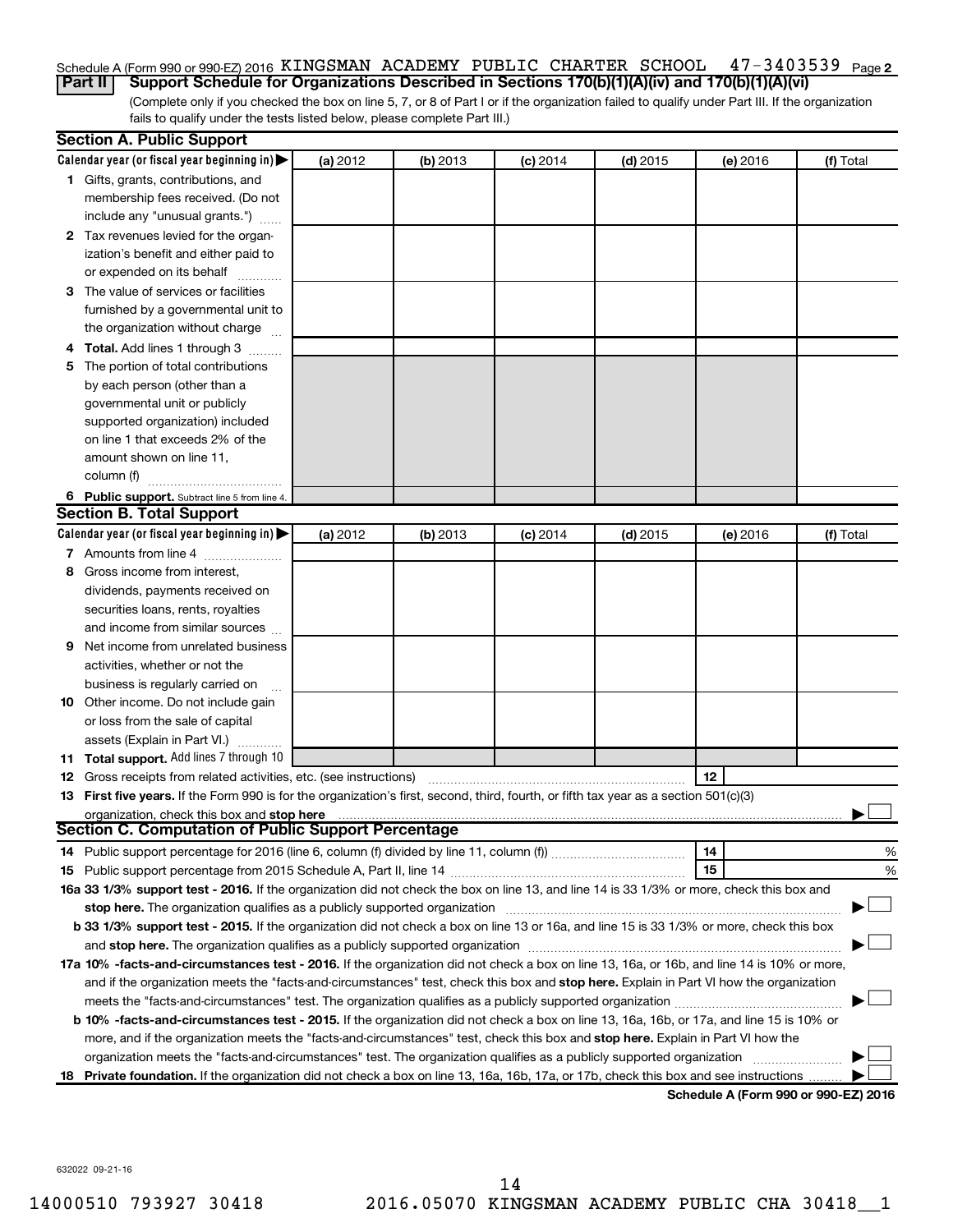### Schedule A (Form 990 or 990-EZ) 2016 KINGSMAN ACADEMY PUBLIC CHARTER SCHOOL 47-3403539 <sub>Page 3</sub> **Part III Support Schedule for Organizations Described in Section 509(a)(2)**

(Complete only if you checked the box on line 10 of Part I or if the organization failed to qualify under Part II. If the organization fails to qualify under the tests listed below, please complete Part II.)

| <b>Section A. Public Support</b>                                                                                                                                                                                                    |          |          |            |            |          |                                      |
|-------------------------------------------------------------------------------------------------------------------------------------------------------------------------------------------------------------------------------------|----------|----------|------------|------------|----------|--------------------------------------|
| Calendar year (or fiscal year beginning in)                                                                                                                                                                                         | (a) 2012 | (b) 2013 | $(c)$ 2014 | $(d)$ 2015 | (e) 2016 | (f) Total                            |
| 1 Gifts, grants, contributions, and                                                                                                                                                                                                 |          |          |            |            |          |                                      |
| membership fees received. (Do not                                                                                                                                                                                                   |          |          |            |            |          |                                      |
| include any "unusual grants.")                                                                                                                                                                                                      |          |          |            |            |          |                                      |
| 2 Gross receipts from admissions,<br>merchandise sold or services per-<br>formed, or facilities furnished in                                                                                                                        |          |          |            |            |          |                                      |
| any activity that is related to the<br>organization's tax-exempt purpose                                                                                                                                                            |          |          |            |            |          |                                      |
| 3 Gross receipts from activities that                                                                                                                                                                                               |          |          |            |            |          |                                      |
| are not an unrelated trade or bus-                                                                                                                                                                                                  |          |          |            |            |          |                                      |
| iness under section 513                                                                                                                                                                                                             |          |          |            |            |          |                                      |
| 4 Tax revenues levied for the organ-<br>ization's benefit and either paid to                                                                                                                                                        |          |          |            |            |          |                                      |
| or expended on its behalf                                                                                                                                                                                                           |          |          |            |            |          |                                      |
| 5 The value of services or facilities                                                                                                                                                                                               |          |          |            |            |          |                                      |
| furnished by a governmental unit to                                                                                                                                                                                                 |          |          |            |            |          |                                      |
| the organization without charge                                                                                                                                                                                                     |          |          |            |            |          |                                      |
|                                                                                                                                                                                                                                     |          |          |            |            |          |                                      |
| <b>6 Total.</b> Add lines 1 through 5                                                                                                                                                                                               |          |          |            |            |          |                                      |
| 7a Amounts included on lines 1, 2, and                                                                                                                                                                                              |          |          |            |            |          |                                      |
| 3 received from disqualified persons                                                                                                                                                                                                |          |          |            |            |          |                                      |
| <b>b</b> Amounts included on lines 2 and 3 received<br>from other than disqualified persons that<br>exceed the greater of \$5,000 or 1% of the<br>amount on line 13 for the year                                                    |          |          |            |            |          |                                      |
| c Add lines 7a and 7b                                                                                                                                                                                                               |          |          |            |            |          |                                      |
| 8 Public support. (Subtract line 7c from line 6.)                                                                                                                                                                                   |          |          |            |            |          |                                      |
| <b>Section B. Total Support</b>                                                                                                                                                                                                     |          |          |            |            |          |                                      |
| Calendar year (or fiscal year beginning in)                                                                                                                                                                                         | (a) 2012 | (b) 2013 | $(c)$ 2014 | $(d)$ 2015 | (e) 2016 | (f) Total                            |
| <b>9</b> Amounts from line 6                                                                                                                                                                                                        |          |          |            |            |          |                                      |
| <b>10a</b> Gross income from interest,<br>dividends, payments received on<br>securities loans, rents, royalties<br>and income from similar sources                                                                                  |          |          |            |            |          |                                      |
| <b>b</b> Unrelated business taxable income                                                                                                                                                                                          |          |          |            |            |          |                                      |
| (less section 511 taxes) from businesses                                                                                                                                                                                            |          |          |            |            |          |                                      |
| acquired after June 30, 1975                                                                                                                                                                                                        |          |          |            |            |          |                                      |
| c Add lines 10a and 10b                                                                                                                                                                                                             |          |          |            |            |          |                                      |
| <b>11</b> Net income from unrelated business<br>activities not included in line 10b.<br>whether or not the business is<br>regularly carried on                                                                                      |          |          |            |            |          |                                      |
| <b>12</b> Other income. Do not include gain<br>or loss from the sale of capital                                                                                                                                                     |          |          |            |            |          |                                      |
| assets (Explain in Part VI.)<br><b>13</b> Total support. (Add lines 9, 10c, 11, and 12.)                                                                                                                                            |          |          |            |            |          |                                      |
| 14 First five years. If the Form 990 is for the organization's first, second, third, fourth, or fifth tax year as a section 501(c)(3) organization,                                                                                 |          |          |            |            |          |                                      |
| check this box and stop here <i>macuum content and a content and a content and stop here</i> and stop here and stop here and stop the state of the state of the state of the state of the state of the state of the state of the st |          |          |            |            |          |                                      |
| <b>Section C. Computation of Public Support Percentage</b>                                                                                                                                                                          |          |          |            |            |          |                                      |
|                                                                                                                                                                                                                                     |          |          |            |            | 15       | ℅                                    |
| 16 Public support percentage from 2015 Schedule A, Part III, line 15                                                                                                                                                                |          |          |            |            | 16       | %                                    |
| Section D. Computation of Investment Income Percentage                                                                                                                                                                              |          |          |            |            |          |                                      |
|                                                                                                                                                                                                                                     |          |          |            |            | 17       | %                                    |
| 18 Investment income percentage from 2015 Schedule A, Part III, line 17                                                                                                                                                             |          |          |            |            | 18       | %                                    |
| 19a 33 1/3% support tests - 2016. If the organization did not check the box on line 14, and line 15 is more than 33 1/3%, and line 17 is not                                                                                        |          |          |            |            |          |                                      |
| more than 33 1/3%, check this box and stop here. The organization qualifies as a publicly supported organization                                                                                                                    |          |          |            |            |          |                                      |
| b 33 1/3% support tests - 2015. If the organization did not check a box on line 14 or line 19a, and line 16 is more than 33 1/3%, and                                                                                               |          |          |            |            |          |                                      |
| line 18 is not more than 33 1/3%, check this box and stop here. The organization qualifies as a publicly supported organization                                                                                                     |          |          |            |            |          |                                      |
|                                                                                                                                                                                                                                     |          |          |            |            |          |                                      |
| 632023 09-21-16                                                                                                                                                                                                                     |          |          |            |            |          | Schedule A (Form 990 or 990-EZ) 2016 |
|                                                                                                                                                                                                                                     |          |          | 15         |            |          |                                      |

14000510 793927 30418 2016.05070 KINGSMAN ACADEMY PUBLIC CHA 30418\_\_1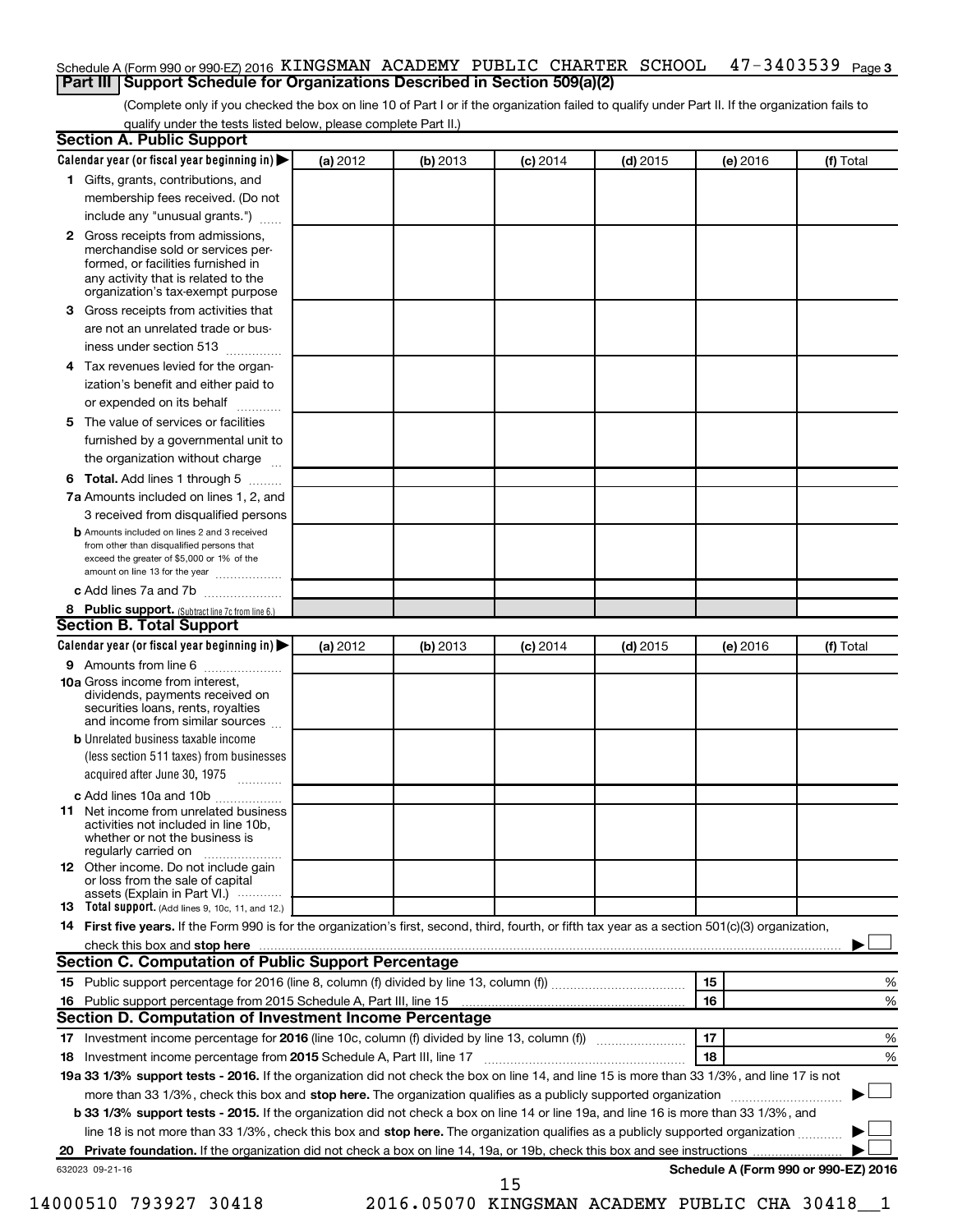#### $47 - 3403539$  Page 4 Schedule A (Form 990 or 990-EZ) 2016 KINGSMAN ACADEMY PUBLIC CHARTER SCHOOL 47-3403539 Page

## **Part IV Supporting Organizations**

(Complete only if you checked a box in line 12 on Part I. If you checked 12a of Part I, complete Sections A and B. If you checked 12b of Part I, complete Sections A and C. If you checked 12c of Part I, complete Sections A, D, and E. If you checked 12d of Part I, complete Sections A and D, and complete Part V.)

#### **Section A. All Supporting Organizations**

- **1** Are all of the organization's supported organizations listed by name in the organization's governing documents? If "No," describe in Part VI how the supported organizations are designated. If designated by *class or purpose, describe the designation. If historic and continuing relationship, explain.*
- **2** Did the organization have any supported organization that does not have an IRS determination of status under section 509(a)(1) or (2)? If "Yes," explain in Part VI how the organization determined that the supported *organization was described in section 509(a)(1) or (2).*
- **3a** Did the organization have a supported organization described in section 501(c)(4), (5), or (6)? If "Yes," answer *(b) and (c) below.*
- **b** Did the organization confirm that each supported organization qualified under section 501(c)(4), (5), or (6) and satisfied the public support tests under section 509(a)(2)? If "Yes," describe in Part VI when and how the *organization made the determination.*
- **c** Did the organization ensure that all support to such organizations was used exclusively for section 170(c)(2)(B) purposes? If "Yes," explain in Part VI what controls the organization put in place to ensure such use.
- **4 a** *If* Was any supported organization not organized in the United States ("foreign supported organization")? *"Yes," and if you checked 12a or 12b in Part I, answer (b) and (c) below.*
- **b** Did the organization have ultimate control and discretion in deciding whether to make grants to the foreign supported organization? If "Yes," describe in Part VI how the organization had such control and discretion *despite being controlled or supervised by or in connection with its supported organizations.*
- **c** Did the organization support any foreign supported organization that does not have an IRS determination under sections 501(c)(3) and 509(a)(1) or (2)? If "Yes," explain in Part VI what controls the organization used *to ensure that all support to the foreign supported organization was used exclusively for section 170(c)(2)(B) purposes.*
- **5a** Did the organization add, substitute, or remove any supported organizations during the tax year? If "Yes," answer (b) and (c) below (if applicable). Also, provide detail in Part VI, including (i) the names and EIN *numbers of the supported organizations added, substituted, or removed; (ii) the reasons for each such action; (iii) the authority under the organization's organizing document authorizing such action; and (iv) how the action was accomplished (such as by amendment to the organizing document).*
- **b Type I or Type II only.** Was any added or substituted supported organization part of a class already designated in the organization's organizing document?
- **c Substitutions only.**  Was the substitution the result of an event beyond the organization's control?
- **6** Did the organization provide support (whether in the form of grants or the provision of services or facilities) to support or benefit one or more of the filing organization's supported organizations? If "Yes," provide detail in anyone other than (i) its supported organizations, (ii) individuals that are part of the charitable class benefited by one or more of its supported organizations, or (iii) other supporting organizations that also *Part VI.*
- **7** Did the organization provide a grant, loan, compensation, or other similar payment to a substantial contributor regard to a substantial contributor? If "Yes," complete Part I of Schedule L (Form 990 or 990-EZ). (defined in section 4958(c)(3)(C)), a family member of a substantial contributor, or a 35% controlled entity with
- **8** Did the organization make a loan to a disqualified person (as defined in section 4958) not described in line 7? *If "Yes," complete Part I of Schedule L (Form 990 or 990-EZ).*
- **9 a** Was the organization controlled directly or indirectly at any time during the tax year by one or more in section 509(a)(1) or (2))? If "Yes," provide detail in Part VI. disqualified persons as defined in section 4946 (other than foundation managers and organizations described
- **b** Did one or more disqualified persons (as defined in line 9a) hold a controlling interest in any entity in which the supporting organization had an interest? If "Yes," provide detail in Part VI.
- **c** Did a disqualified person (as defined in line 9a) have an ownership interest in, or derive any personal benefit from, assets in which the supporting organization also had an interest? If "Yes," provide detail in Part VI.
- **10 a** Was the organization subject to the excess business holdings rules of section 4943 because of section supporting organizations)? If "Yes," answer 10b below. 4943(f) (regarding certain Type II supporting organizations, and all Type III non-functionally integrated
	- **b** Did the organization have any excess business holdings in the tax year? (Use Schedule C, Form 4720, to *determine whether the organization had excess business holdings.)*

632024 09-21-16

**Schedule A (Form 990 or 990-EZ) 2016**

**Yes No**

**1**

**2**

**3a**

**3b**

**3c**

**4a**

**4b**

**4c**

**5a**

**5b 5c**

**6**

**7**

**8**

**9a**

**9b**

**9c**

**10a**

**10b**

16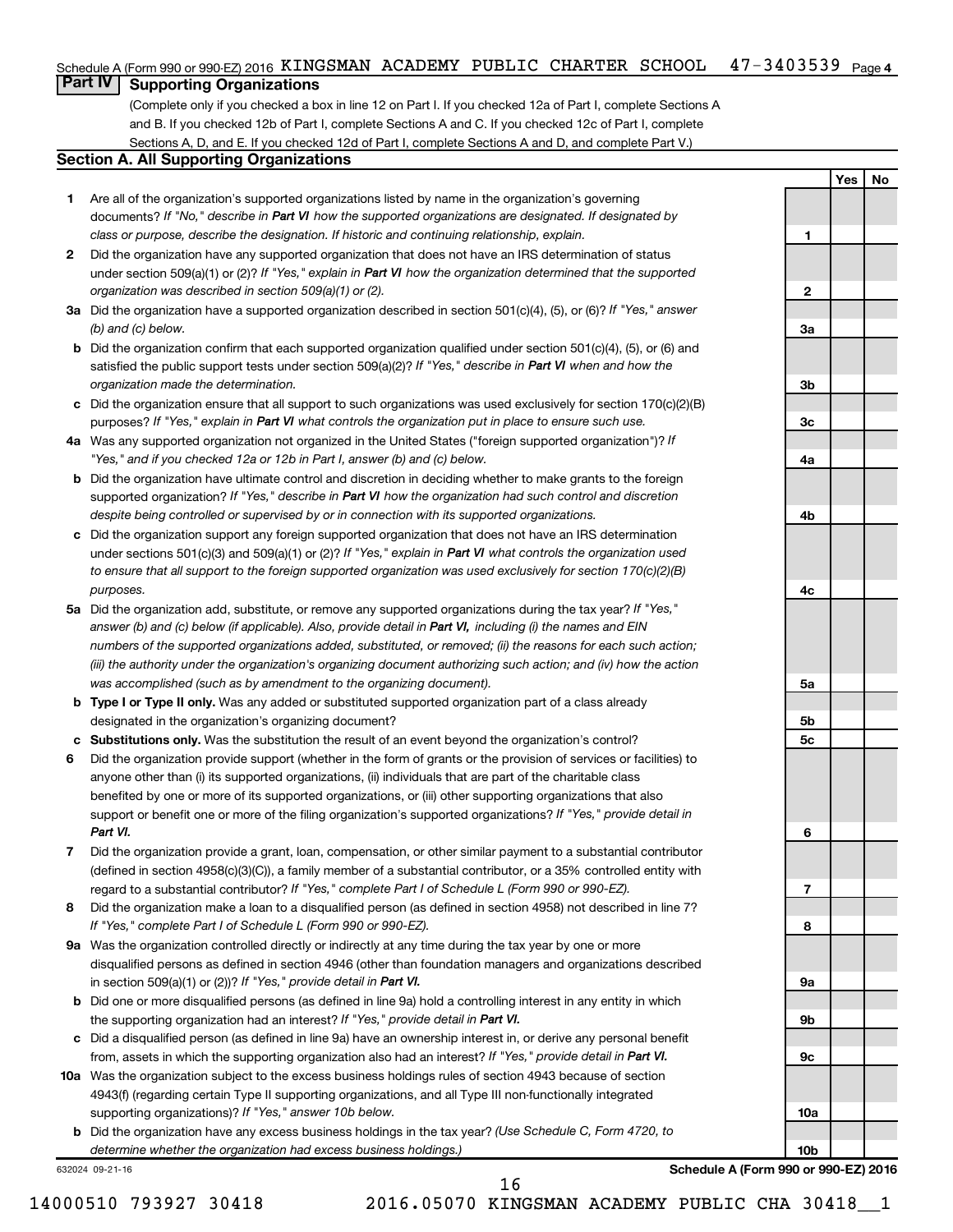#### Schedule A (Form 990 or 990-EZ) 2016 KINGSMAN ACADEMY PUBLIC CHARTER SCHOOL 4 / − 34U3539 Page 5 **Part IV Supporting Organizations** *(continued)* KINGSMAN ACADEMY PUBLIC CHARTER SCHOOL 47-3403539

|              | <u>communed</u> of same and recommunities                                                                                                                                                                                              |                |     |    |
|--------------|----------------------------------------------------------------------------------------------------------------------------------------------------------------------------------------------------------------------------------------|----------------|-----|----|
|              |                                                                                                                                                                                                                                        |                | Yes | No |
| 11           | Has the organization accepted a gift or contribution from any of the following persons?                                                                                                                                                |                |     |    |
|              | a A person who directly or indirectly controls, either alone or together with persons described in (b) and (c)                                                                                                                         |                |     |    |
|              | below, the governing body of a supported organization?                                                                                                                                                                                 | 11a            |     |    |
|              | <b>b</b> A family member of a person described in (a) above?                                                                                                                                                                           | 11b            |     |    |
|              | c A 35% controlled entity of a person described in (a) or (b) above? If "Yes" to a, b, or c, provide detail in Part VI.                                                                                                                | 11c            |     |    |
|              | <b>Section B. Type I Supporting Organizations</b>                                                                                                                                                                                      |                |     |    |
|              |                                                                                                                                                                                                                                        |                | Yes | No |
| 1.           | Did the directors, trustees, or membership of one or more supported organizations have the power to                                                                                                                                    |                |     |    |
|              | regularly appoint or elect at least a majority of the organization's directors or trustees at all times during the                                                                                                                     |                |     |    |
|              | tax year? If "No," describe in Part VI how the supported organization(s) effectively operated, supervised, or                                                                                                                          |                |     |    |
|              | controlled the organization's activities. If the organization had more than one supported organization,                                                                                                                                |                |     |    |
|              | describe how the powers to appoint and/or remove directors or trustees were allocated among the supported                                                                                                                              |                |     |    |
|              | organizations and what conditions or restrictions, if any, applied to such powers during the tax year.                                                                                                                                 | 1              |     |    |
| $\mathbf{2}$ | Did the organization operate for the benefit of any supported organization other than the supported                                                                                                                                    |                |     |    |
|              | organization(s) that operated, supervised, or controlled the supporting organization? If "Yes," explain in                                                                                                                             |                |     |    |
|              | Part VI how providing such benefit carried out the purposes of the supported organization(s) that operated,                                                                                                                            |                |     |    |
|              | supervised, or controlled the supporting organization.                                                                                                                                                                                 | $\mathbf{2}$   |     |    |
|              | <b>Section C. Type II Supporting Organizations</b>                                                                                                                                                                                     |                |     |    |
|              |                                                                                                                                                                                                                                        |                | Yes | No |
| 1.           | Were a majority of the organization's directors or trustees during the tax year also a majority of the directors                                                                                                                       |                |     |    |
|              | or trustees of each of the organization's supported organization(s)? If "No," describe in Part VI how control                                                                                                                          |                |     |    |
|              | or management of the supporting organization was vested in the same persons that controlled or managed                                                                                                                                 |                |     |    |
|              | the supported organization(s).                                                                                                                                                                                                         | 1              |     |    |
|              | <b>Section D. All Type III Supporting Organizations</b>                                                                                                                                                                                |                |     |    |
|              |                                                                                                                                                                                                                                        |                | Yes | No |
| 1.           | Did the organization provide to each of its supported organizations, by the last day of the fifth month of the                                                                                                                         |                |     |    |
|              | organization's tax year, (i) a written notice describing the type and amount of support provided during the prior tax                                                                                                                  |                |     |    |
|              | year, (ii) a copy of the Form 990 that was most recently filed as of the date of notification, and (iii) copies of the                                                                                                                 | 1              |     |    |
|              | organization's governing documents in effect on the date of notification, to the extent not previously provided?                                                                                                                       |                |     |    |
| 2            | Were any of the organization's officers, directors, or trustees either (i) appointed or elected by the supported<br>organization(s) or (ii) serving on the governing body of a supported organization? If "No," explain in Part VI how |                |     |    |
|              |                                                                                                                                                                                                                                        |                |     |    |
|              | the organization maintained a close and continuous working relationship with the supported organization(s).<br>By reason of the relationship described in (2), did the organization's supported organizations have a                   | 2              |     |    |
| З            | significant voice in the organization's investment policies and in directing the use of the organization's                                                                                                                             |                |     |    |
|              |                                                                                                                                                                                                                                        |                |     |    |
|              | income or assets at all times during the tax year? If "Yes," describe in Part VI the role the organization's                                                                                                                           |                |     |    |
|              | supported organizations played in this regard.<br>Section E. Type III Functionally Integrated Supporting Organizations                                                                                                                 | 3              |     |    |
| 1            | Check the box next to the method that the organization used to satisfy the Integral Part Test during the yealsee instructions).                                                                                                        |                |     |    |
| a            | The organization satisfied the Activities Test. Complete line 2 below.                                                                                                                                                                 |                |     |    |
| b            | The organization is the parent of each of its supported organizations. Complete line 3 below.                                                                                                                                          |                |     |    |
| c            | The organization supported a governmental entity. Describe in Part VI how you supported a government entity (see instructions).                                                                                                        |                |     |    |
| 2            | Activities Test. Answer (a) and (b) below.                                                                                                                                                                                             |                | Yes | No |
| a            | Did substantially all of the organization's activities during the tax year directly further the exempt purposes of                                                                                                                     |                |     |    |
|              | the supported organization(s) to which the organization was responsive? If "Yes," then in Part VI identify                                                                                                                             |                |     |    |
|              | those supported organizations and explain<br>how these activities directly furthered their exempt purposes,                                                                                                                            |                |     |    |
|              | how the organization was responsive to those supported organizations, and how the organization determined                                                                                                                              |                |     |    |
|              | that these activities constituted substantially all of its activities.                                                                                                                                                                 | 2a             |     |    |
| b            | Did the activities described in (a) constitute activities that, but for the organization's involvement, one or more                                                                                                                    |                |     |    |
|              | of the organization's supported organization(s) would have been engaged in? If "Yes," explain in Part VI the                                                                                                                           |                |     |    |
|              | reasons for the organization's position that its supported organization(s) would have engaged in these                                                                                                                                 |                |     |    |
|              | activities but for the organization's involvement.                                                                                                                                                                                     | 2b             |     |    |
| з            | Parent of Supported Organizations. Answer (a) and (b) below.                                                                                                                                                                           |                |     |    |
| a            | Did the organization have the power to regularly appoint or elect a majority of the officers, directors, or                                                                                                                            |                |     |    |
|              | trustees of each of the supported organizations? Provide details in Part VI.                                                                                                                                                           | За             |     |    |
| b            | Did the organization exercise a substantial degree of direction over the policies, programs, and activities of each                                                                                                                    |                |     |    |
|              | of its supported organizations? If "Yes," describe in Part VI the role played by the organization in this regard.                                                                                                                      | 3 <sub>b</sub> |     |    |
|              | Schedule A (Form 990 or 990-EZ) 2016<br>632025 09-21-16                                                                                                                                                                                |                |     |    |

<sup>14000510 793927 30418 2016.05070</sup> KINGSMAN ACADEMY PUBLIC CHA 30418\_\_1 17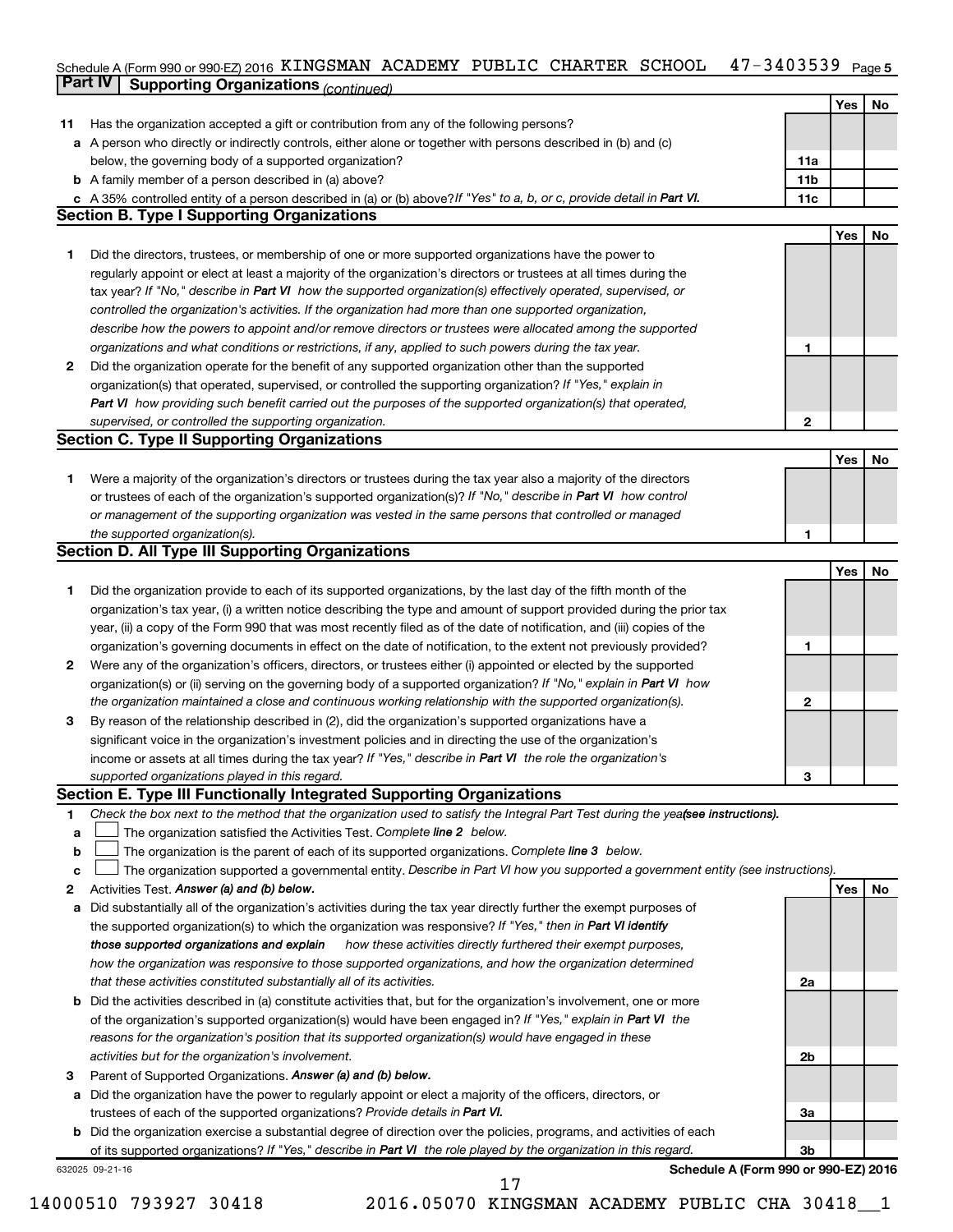| Schedule A (Form 990 or 990-EZ) 2016 KINGSMAN ACADEMY PUBLIC CHARTER SCHOOL $47-3403539$ Page 6<br><b>Part V</b> Type III Non-Functionally Integrated 509(a)(3) Supporting Organizations |  |  |  |  |
|------------------------------------------------------------------------------------------------------------------------------------------------------------------------------------------|--|--|--|--|
|                                                                                                                                                                                          |  |  |  |  |

1 **Letter See instructions.** All Check here if the organization satisfied the Integral Part Test as a qualifying trust on Nov. 20, 1970 (explain in Part VI.) See instructions. All other Type III non-functionally integrated supporting organizations must complete Sections A through E.

|                                         | Section A - Adjusted Net Income                                              | (A) Prior Year | (B) Current Year<br>(optional) |                                |
|-----------------------------------------|------------------------------------------------------------------------------|----------------|--------------------------------|--------------------------------|
| 1                                       | Net short-term capital gain                                                  | 1              |                                |                                |
| 2                                       | Recoveries of prior-year distributions                                       | $\mathbf{2}$   |                                |                                |
| З                                       | Other gross income (see instructions)                                        | 3              |                                |                                |
| 4                                       | Add lines 1 through 3                                                        | 4              |                                |                                |
| 5                                       | Depreciation and depletion                                                   | 5              |                                |                                |
| 6                                       | Portion of operating expenses paid or incurred for production or             |                |                                |                                |
|                                         | collection of gross income or for management, conservation, or               |                |                                |                                |
|                                         | maintenance of property held for production of income (see instructions)     | 6              |                                |                                |
| 7                                       | Other expenses (see instructions)                                            | $\overline{7}$ |                                |                                |
| 8                                       | Adjusted Net Income (subtract lines 5, 6, and 7 from line 4)                 | 8              |                                |                                |
| <b>Section B - Minimum Asset Amount</b> |                                                                              |                | (A) Prior Year                 | (B) Current Year<br>(optional) |
| 1.                                      | Aggregate fair market value of all non-exempt-use assets (see                |                |                                |                                |
|                                         | instructions for short tax year or assets held for part of year):            |                |                                |                                |
|                                         | <b>a</b> Average monthly value of securities                                 | 1a             |                                |                                |
|                                         | <b>b</b> Average monthly cash balances                                       | 1 <sub>b</sub> |                                |                                |
|                                         | c Fair market value of other non-exempt-use assets                           | 1c             |                                |                                |
|                                         | d Total (add lines 1a, 1b, and 1c)                                           | 1d             |                                |                                |
|                                         | e Discount claimed for blockage or other                                     |                |                                |                                |
|                                         | factors (explain in detail in <b>Part VI</b> ):                              |                |                                |                                |
| $\mathbf{2}$                            | Acquisition indebtedness applicable to non-exempt-use assets                 | $\mathbf{2}$   |                                |                                |
| 3                                       | Subtract line 2 from line 1d                                                 | 3              |                                |                                |
| 4                                       | Cash deemed held for exempt use. Enter 1-1/2% of line 3 (for greater amount, |                |                                |                                |
|                                         | see instructions)                                                            | 4              |                                |                                |
| 5                                       | Net value of non-exempt-use assets (subtract line 4 from line 3)             | 5              |                                |                                |
| 6                                       | Multiply line 5 by .035                                                      | 6              |                                |                                |
| 7                                       | Recoveries of prior-year distributions                                       | 7              |                                |                                |
| 8                                       | Minimum Asset Amount (add line 7 to line 6)                                  | 8              |                                |                                |
|                                         | <b>Section C - Distributable Amount</b>                                      |                |                                | <b>Current Year</b>            |
| 1                                       | Adjusted net income for prior year (from Section A, line 8, Column A)        | 1              |                                |                                |
| 2                                       | Enter 85% of line 1                                                          | $\mathbf{2}$   |                                |                                |
| 3                                       | Minimum asset amount for prior year (from Section B, line 8, Column A)       | 3              |                                |                                |
| 4                                       | Enter greater of line 2 or line 3                                            | 4              |                                |                                |
| 5                                       | Income tax imposed in prior year                                             | 5              |                                |                                |
| 6                                       | <b>Distributable Amount.</b> Subtract line 5 from line 4, unless subject to  |                |                                |                                |
|                                         | emergency temporary reduction (see instructions)                             | 6              |                                |                                |
|                                         |                                                                              |                |                                |                                |

**7** Check here if the current year is the organization's first as a non-functionally integrated Type III supporting organization (see † instructions).

**Schedule A (Form 990 or 990-EZ) 2016**

632026 09-21-16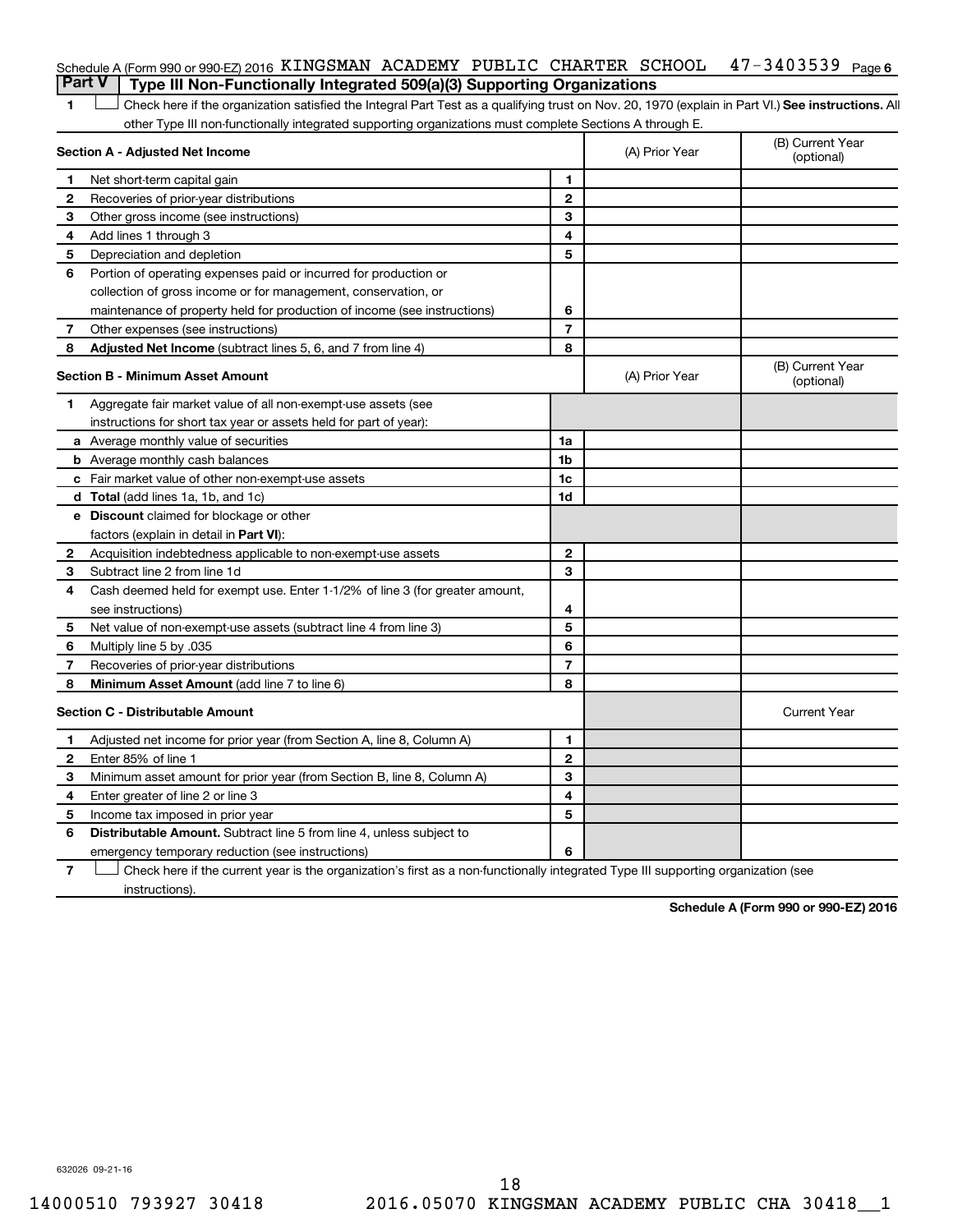#### 47-3403539 Page 7 Schedule A (Form 990 or 990-EZ) 2016 KINGSMAN ACADEMY PUBLIC CHARTER SCHOOL 47-3403539 Page

| <b>Part V</b>  | Type III Non-Functionally Integrated 509(a)(3) Supporting Organizations (continued)                     |                             |                                       |                                         |  |  |  |  |
|----------------|---------------------------------------------------------------------------------------------------------|-----------------------------|---------------------------------------|-----------------------------------------|--|--|--|--|
|                | <b>Current Year</b><br><b>Section D - Distributions</b>                                                 |                             |                                       |                                         |  |  |  |  |
| 1              | Amounts paid to supported organizations to accomplish exempt purposes                                   |                             |                                       |                                         |  |  |  |  |
| $\mathbf{2}$   | Amounts paid to perform activity that directly furthers exempt purposes of supported                    |                             |                                       |                                         |  |  |  |  |
|                | organizations, in excess of income from activity                                                        |                             |                                       |                                         |  |  |  |  |
| 3              | Administrative expenses paid to accomplish exempt purposes of supported organizations                   |                             |                                       |                                         |  |  |  |  |
| 4              | Amounts paid to acquire exempt-use assets                                                               |                             |                                       |                                         |  |  |  |  |
| 5              | Qualified set-aside amounts (prior IRS approval required)                                               |                             |                                       |                                         |  |  |  |  |
| 6              | Other distributions (describe in <b>Part VI</b> ). See instructions                                     |                             |                                       |                                         |  |  |  |  |
| 7              | <b>Total annual distributions.</b> Add lines 1 through 6                                                |                             |                                       |                                         |  |  |  |  |
| 8              | Distributions to attentive supported organizations to which the organization is responsive              |                             |                                       |                                         |  |  |  |  |
|                | (provide details in Part VI). See instructions                                                          |                             |                                       |                                         |  |  |  |  |
| 9              | Distributable amount for 2016 from Section C, line 6                                                    |                             |                                       |                                         |  |  |  |  |
| 10             | Line 8 amount divided by Line 9 amount                                                                  |                             |                                       |                                         |  |  |  |  |
|                |                                                                                                         | (i)                         | (ii)                                  | (iii)                                   |  |  |  |  |
|                | Section E - Distribution Allocations (see instructions)                                                 | <b>Excess Distributions</b> | <b>Underdistributions</b><br>Pre-2016 | <b>Distributable</b><br>Amount for 2016 |  |  |  |  |
|                |                                                                                                         |                             |                                       |                                         |  |  |  |  |
| 1              | Distributable amount for 2016 from Section C, line 6                                                    |                             |                                       |                                         |  |  |  |  |
| $\mathbf{2}$   | Underdistributions, if any, for years prior to 2016 (reason-                                            |                             |                                       |                                         |  |  |  |  |
|                | able cause required-explain in Part VI). See instructions                                               |                             |                                       |                                         |  |  |  |  |
| 3              | Excess distributions carryover, if any, to 2016:                                                        |                             |                                       |                                         |  |  |  |  |
| а              |                                                                                                         |                             |                                       |                                         |  |  |  |  |
| b              |                                                                                                         |                             |                                       |                                         |  |  |  |  |
|                | c From 2013                                                                                             |                             |                                       |                                         |  |  |  |  |
|                | <b>d</b> From 2014                                                                                      |                             |                                       |                                         |  |  |  |  |
|                | e From 2015                                                                                             |                             |                                       |                                         |  |  |  |  |
|                | f Total of lines 3a through e                                                                           |                             |                                       |                                         |  |  |  |  |
|                | g Applied to underdistributions of prior years                                                          |                             |                                       |                                         |  |  |  |  |
|                | h Applied to 2016 distributable amount                                                                  |                             |                                       |                                         |  |  |  |  |
| Ť.             | Carryover from 2011 not applied (see instructions)<br>Remainder. Subtract lines 3g, 3h, and 3i from 3f. |                             |                                       |                                         |  |  |  |  |
| 4              | Distributions for 2016 from Section D,                                                                  |                             |                                       |                                         |  |  |  |  |
|                | line $7:$                                                                                               |                             |                                       |                                         |  |  |  |  |
|                | a Applied to underdistributions of prior years                                                          |                             |                                       |                                         |  |  |  |  |
|                | <b>b</b> Applied to 2016 distributable amount                                                           |                             |                                       |                                         |  |  |  |  |
| c              | Remainder. Subtract lines 4a and 4b from 4                                                              |                             |                                       |                                         |  |  |  |  |
| 5              | Remaining underdistributions for years prior to 2016, if                                                |                             |                                       |                                         |  |  |  |  |
|                | any. Subtract lines 3g and 4a from line 2. For result greater                                           |                             |                                       |                                         |  |  |  |  |
|                | than zero, explain in Part VI. See instructions                                                         |                             |                                       |                                         |  |  |  |  |
| 6              | Remaining underdistributions for 2016. Subtract lines 3h                                                |                             |                                       |                                         |  |  |  |  |
|                | and 4b from line 1. For result greater than zero, explain in                                            |                             |                                       |                                         |  |  |  |  |
|                | Part VI. See instructions                                                                               |                             |                                       |                                         |  |  |  |  |
| $\overline{7}$ | Excess distributions carryover to 2017. Add lines 3j                                                    |                             |                                       |                                         |  |  |  |  |
|                | and 4c                                                                                                  |                             |                                       |                                         |  |  |  |  |
| 8              | Breakdown of line 7:                                                                                    |                             |                                       |                                         |  |  |  |  |
| а              |                                                                                                         |                             |                                       |                                         |  |  |  |  |
|                | <b>b</b> Excess from 2013                                                                               |                             |                                       |                                         |  |  |  |  |
|                | c Excess from 2014                                                                                      |                             |                                       |                                         |  |  |  |  |
|                | d Excess from 2015                                                                                      |                             |                                       |                                         |  |  |  |  |
|                | e Excess from 2016                                                                                      |                             |                                       |                                         |  |  |  |  |

**Schedule A (Form 990 or 990-EZ) 2016**

632027 09-21-16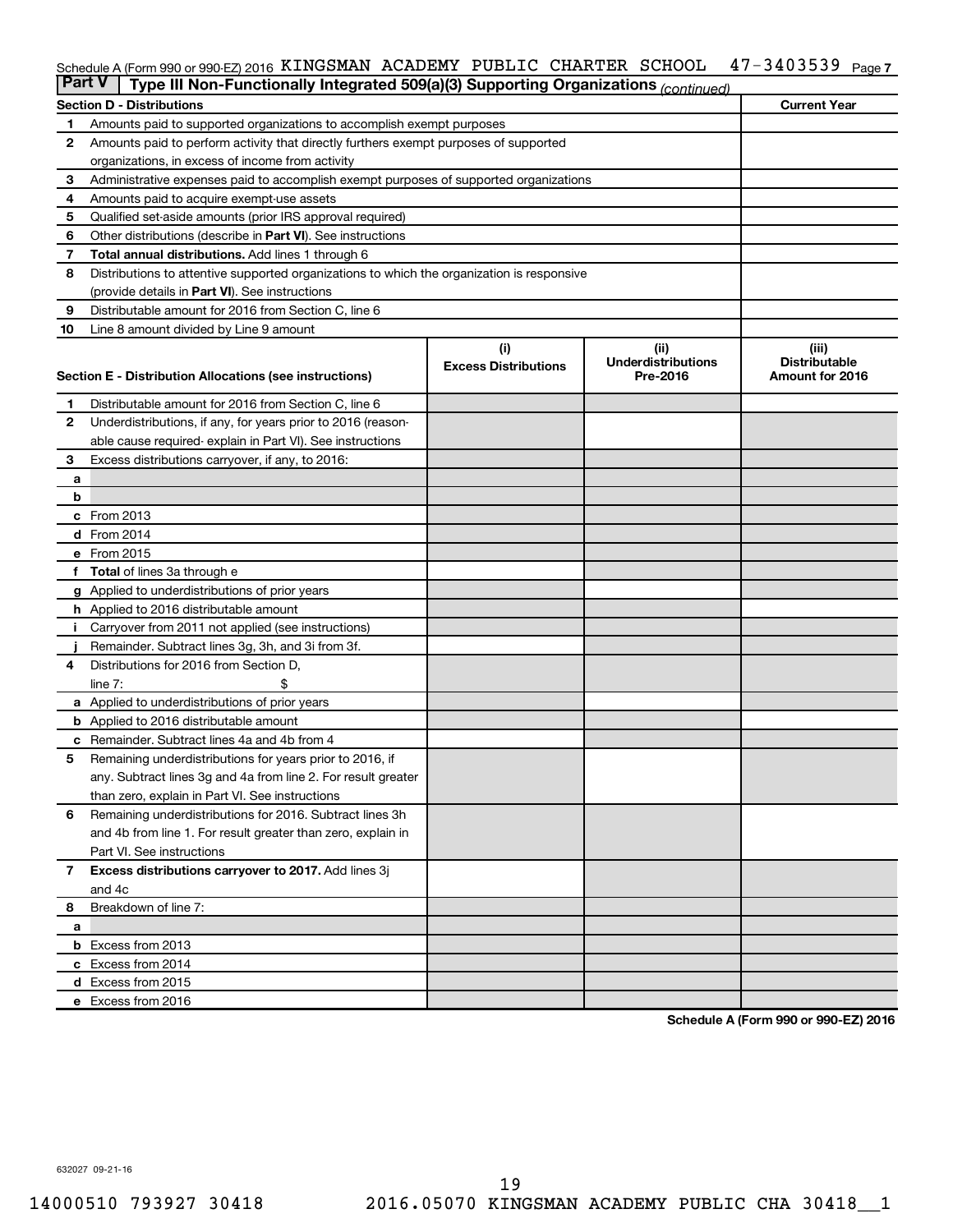| <b>Part VI</b>  |                       | Schedule A (Form 990 or 990-EZ) 2016 KINGSMAN ACADEMY PUBLIC CHARTER SCHOOL<br>Supplemental Information. Provide the explanations required by Part II, line 10; Part II, line 17a or 17b; Part III, line 12;<br>Part IV, Section A, lines 1, 2, 3b, 3c, 4b, 4c, 5a, 6, 9a, 9b, 9c, 11a, 11b, and 11c; Part IV, Section B, lines 1 and 2; Part IV, Section C, |    |                                                | $47 - 3403539$ Page 8 |
|-----------------|-----------------------|--------------------------------------------------------------------------------------------------------------------------------------------------------------------------------------------------------------------------------------------------------------------------------------------------------------------------------------------------------------|----|------------------------------------------------|-----------------------|
|                 | (See instructions.)   | line 1; Part IV, Section D, lines 2 and 3; Part IV, Section E, lines 1c, 2a, 2b, 3a, and 3b; Part V, line 1; Part V, Section B, line 1e; Part V,<br>Section D, lines 5, 6, and 8; and Part V, Section E, lines 2, 5, and 6. Also complete this part for any additional information.                                                                          |    |                                                |                       |
|                 |                       |                                                                                                                                                                                                                                                                                                                                                              |    |                                                |                       |
|                 |                       |                                                                                                                                                                                                                                                                                                                                                              |    |                                                |                       |
|                 |                       |                                                                                                                                                                                                                                                                                                                                                              |    |                                                |                       |
|                 |                       |                                                                                                                                                                                                                                                                                                                                                              |    |                                                |                       |
|                 |                       |                                                                                                                                                                                                                                                                                                                                                              |    |                                                |                       |
|                 |                       |                                                                                                                                                                                                                                                                                                                                                              |    |                                                |                       |
|                 |                       |                                                                                                                                                                                                                                                                                                                                                              |    |                                                |                       |
|                 |                       |                                                                                                                                                                                                                                                                                                                                                              |    |                                                |                       |
|                 |                       |                                                                                                                                                                                                                                                                                                                                                              |    |                                                |                       |
|                 |                       |                                                                                                                                                                                                                                                                                                                                                              |    |                                                |                       |
|                 |                       |                                                                                                                                                                                                                                                                                                                                                              |    |                                                |                       |
|                 |                       |                                                                                                                                                                                                                                                                                                                                                              |    |                                                |                       |
|                 |                       |                                                                                                                                                                                                                                                                                                                                                              |    |                                                |                       |
|                 |                       |                                                                                                                                                                                                                                                                                                                                                              |    |                                                |                       |
|                 |                       |                                                                                                                                                                                                                                                                                                                                                              |    |                                                |                       |
|                 |                       |                                                                                                                                                                                                                                                                                                                                                              |    |                                                |                       |
|                 |                       |                                                                                                                                                                                                                                                                                                                                                              |    |                                                |                       |
|                 |                       |                                                                                                                                                                                                                                                                                                                                                              |    |                                                |                       |
|                 |                       |                                                                                                                                                                                                                                                                                                                                                              |    |                                                |                       |
|                 |                       |                                                                                                                                                                                                                                                                                                                                                              |    |                                                |                       |
|                 |                       |                                                                                                                                                                                                                                                                                                                                                              |    |                                                |                       |
|                 |                       |                                                                                                                                                                                                                                                                                                                                                              |    |                                                |                       |
|                 |                       |                                                                                                                                                                                                                                                                                                                                                              |    |                                                |                       |
|                 |                       |                                                                                                                                                                                                                                                                                                                                                              |    |                                                |                       |
|                 |                       |                                                                                                                                                                                                                                                                                                                                                              |    |                                                |                       |
|                 |                       |                                                                                                                                                                                                                                                                                                                                                              |    |                                                |                       |
|                 |                       |                                                                                                                                                                                                                                                                                                                                                              |    |                                                |                       |
| 632028 09-21-16 |                       |                                                                                                                                                                                                                                                                                                                                                              |    | Schedule A (Form 990 or 990-EZ) 2016           |                       |
|                 | 14000510 793927 30418 |                                                                                                                                                                                                                                                                                                                                                              | 20 | 2016.05070 KINGSMAN ACADEMY PUBLIC CHA 30418_1 |                       |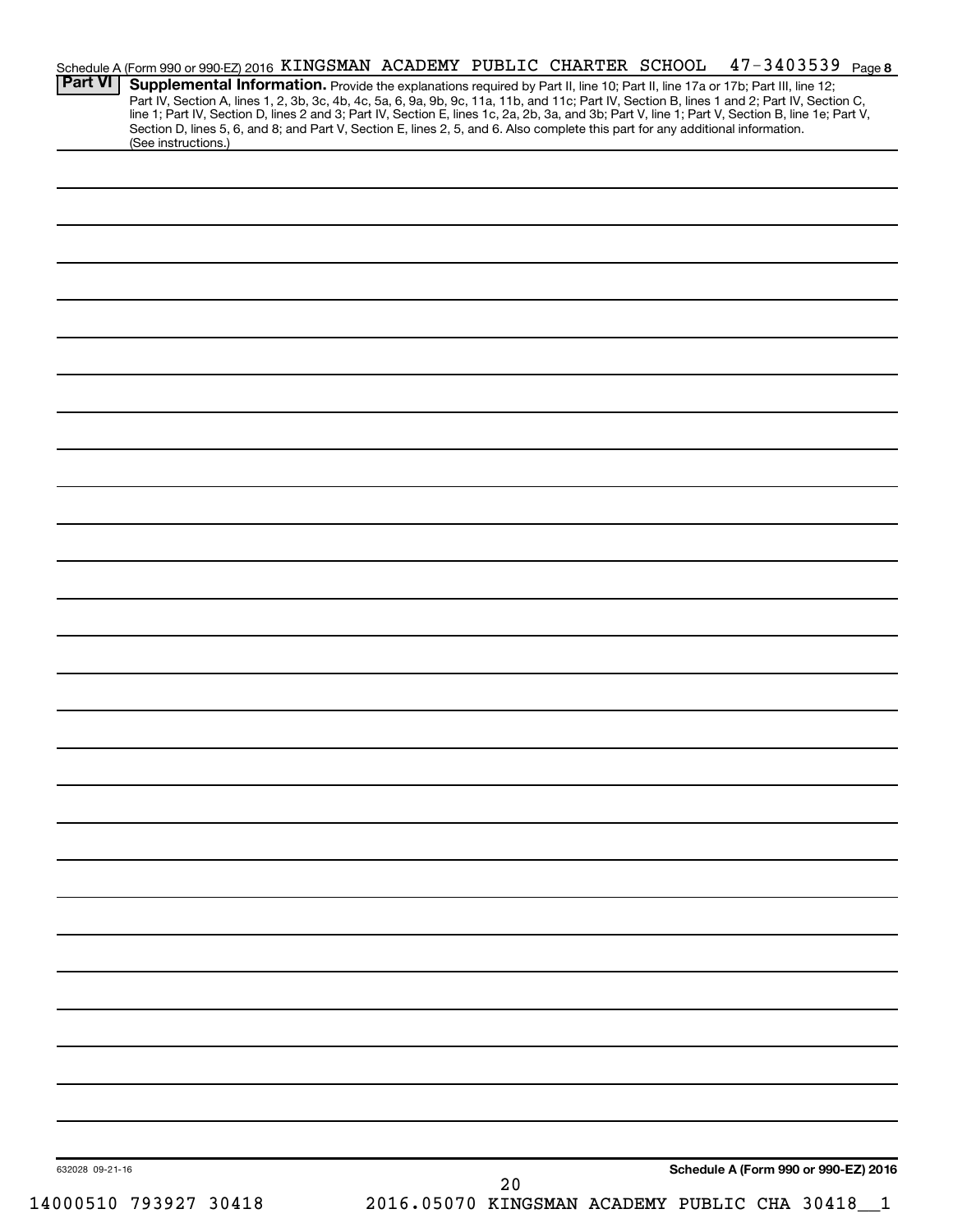Department of the Treasury Internal Revenue Service **(Form 990, 990-EZ,**

**Organization type** (check one):

|  |  | ** PUBLIC DISCLOSURE COPY ** |  |  |
|--|--|------------------------------|--|--|
|--|--|------------------------------|--|--|

## **Schedule B Schedule of Contributors**

**or 990-PF) | Attach to Form 990, Form 990-EZ, or Form 990-PF. | Information about Schedule B (Form 990, 990-EZ, or 990-PF) and** its instructions is at www.irs.gov/form990.

OMB No. 1545-0047

**2016**

**Name of the organization Employer identification number**

|--|

47-3403539

| Filers of:         | Section:                                                                           |
|--------------------|------------------------------------------------------------------------------------|
| Form 990 or 990-EZ | $\underline{\mathbf{X}}$ 501(c)( 3) (enter number) organization                    |
|                    | $4947(a)(1)$ nonexempt charitable trust <b>not</b> treated as a private foundation |
|                    | 527 political organization                                                         |
| Form 990-PF        | 501(c)(3) exempt private foundation                                                |
|                    | 4947(a)(1) nonexempt charitable trust treated as a private foundation              |
|                    | 501(c)(3) taxable private foundation                                               |

Check if your organization is covered by the General Rule or a Special Rule.

**Note:**  Only a section 501(c)(7), (8), or (10) organization can check boxes for both the General Rule and a Special Rule. See instructions.

#### **General Rule**

**K** For an organization filing Form 990, 990-EZ, or 990-PF that received, during the year, contributions totaling \$5,000 or more (in money or property) from any one contributor. Complete Parts I and II. See instructions for determining a contributor's total contributions.

#### **Special Rules**

 $\Box$ 

any one contributor, during the year, total contributions of the greater of **(1)** \$5,000 or **(2)** 2% of the amount on (i) Form 990, Part VIII, line 1h, For an organization described in section 501(c)(3) filing Form 990 or 990-EZ that met the 33 1/3% support test of the regulations under sections 509(a)(1) and 170(b)(1)(A)(vi), that checked Schedule A (Form 990 or 990-EZ), Part II, line 13, 16a, or 16b, and that received from or (ii) Form 990-EZ, line 1. Complete Parts I and II.  $\Box$ 

year, total contributions of more than \$1,000 *exclusively* for religious, charitable, scientific, literary, or educational purposes, or for For an organization described in section 501(c)(7), (8), or (10) filing Form 990 or 990-EZ that received from any one contributor, during the the prevention of cruelty to children or animals. Complete Parts I, II, and III.  $\Box$ 

purpose. Don't complete any of the parts unless the General Rule applies to this organization because it received nonexclusively year, contributions exclusively for religious, charitable, etc., purposes, but no such contributions totaled more than \$1,000. If this box is checked, enter here the total contributions that were received during the year for an exclusively religious, charitable, etc., For an organization described in section 501(c)(7), (8), or (10) filing Form 990 or 990-EZ that received from any one contributor, during the religious, charitable, etc., contributions totaling \$5,000 or more during the year  $\ldots$  $\ldots$  $\ldots$  $\ldots$  $\ldots$  $\ldots$ 

**Caution:**  An organization that isn't covered by the General Rule and/or the Special Rules doesn't file Schedule B (Form 990, 990-EZ, or 990-PF),  **must** but it answer "No" on Part IV, line 2, of its Form 990; or check the box on line H of its Form 990-EZ or on its Form 990-PF, Part I, line 2, to certify that it doesn't meet the filing requirements of Schedule B (Form 990, 990-EZ, or 990-PF).

LHA For Paperwork Reduction Act Notice, see the Instructions for Form 990, 990-EZ, or 990-PF. Schedule B (Form 990, 990-EZ, or 990-PF) (2016)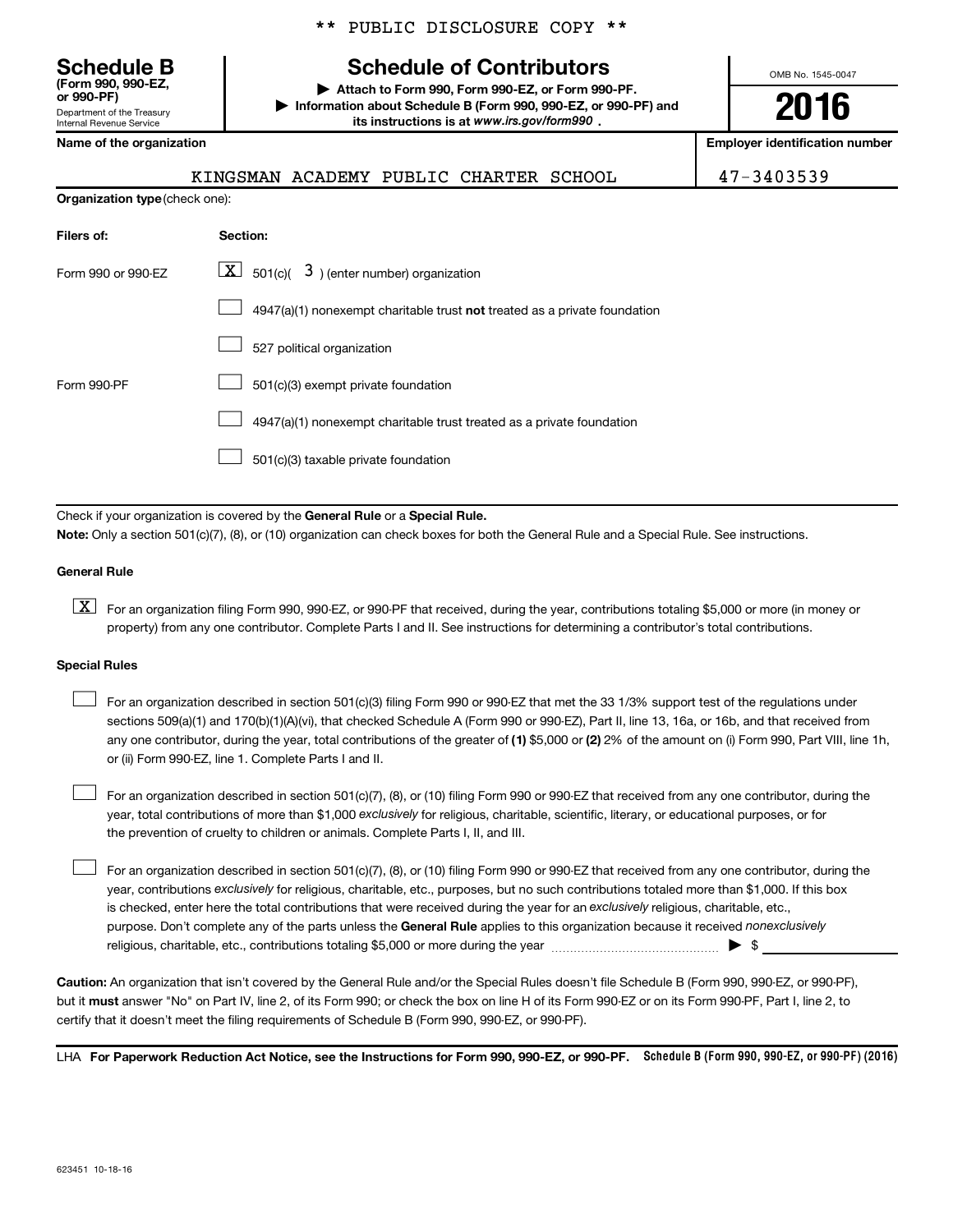#### **Name of organization Employer identification number**

**2**

## KINGSMAN ACADEMY PUBLIC CHARTER SCHOOL  $|$  47-3403539

**(a) No. (b) Name, address, and ZIP + 4 (c) Total contributions (d) Type of contribution Person Payroll Noncash (a) No. (b) Name, address, and ZIP + 4 (c) Total contributions (d) Type of contribution Person Payroll Noncash (a) No. (b) Name, address, and ZIP + 4 (c) Total contributions (d) Type of contribution Person Payroll Noncash (a) No. (b) Name, address, and ZIP + 4 (c) Total contributions (d) Type of contribution Person Payroll Noncash (a) No. (b) Name, address, and ZIP + 4 (c) Total contributions (d) Type of contribution Person Payroll Noncash (a) No. (b) Name, address, and ZIP + 4 (c) Total contributions (d) Type of contribution Person Payroll Noncash Part I** Contributors (See instructions). Use duplicate copies of Part I if additional space is needed. \$ (Complete Part II for noncash contributions.) \$ (Complete Part II for noncash contributions.) \$ (Complete Part II for noncash contributions.) \$ (Complete Part II for noncash contributions.) \$ (Complete Part II for noncash contributions.) \$ (Complete Part II for noncash contributions.)  $\lfloor x \rfloor$  $\Box$  $\Box$  $\Box$  $\Box$  $\Box$  $\Box$  $\Box$  $\Box$  $\Box$  $\Box$  $\Box$  $\Box$  $\Box$  $\Box$  $\Box$  $\Box$  $\Box$  $\begin{array}{|c|c|c|c|c|}\hline \ \text{1} & \text{Person} & \text{X} \ \hline \end{array}$ 495,696.

**Schedule B (Form 990, 990-EZ, or 990-PF) (2016)**

22

14000510 793927 30418 2016.05070 KINGSMAN ACADEMY PUBLIC CHA 30418\_\_1

623452 10-18-16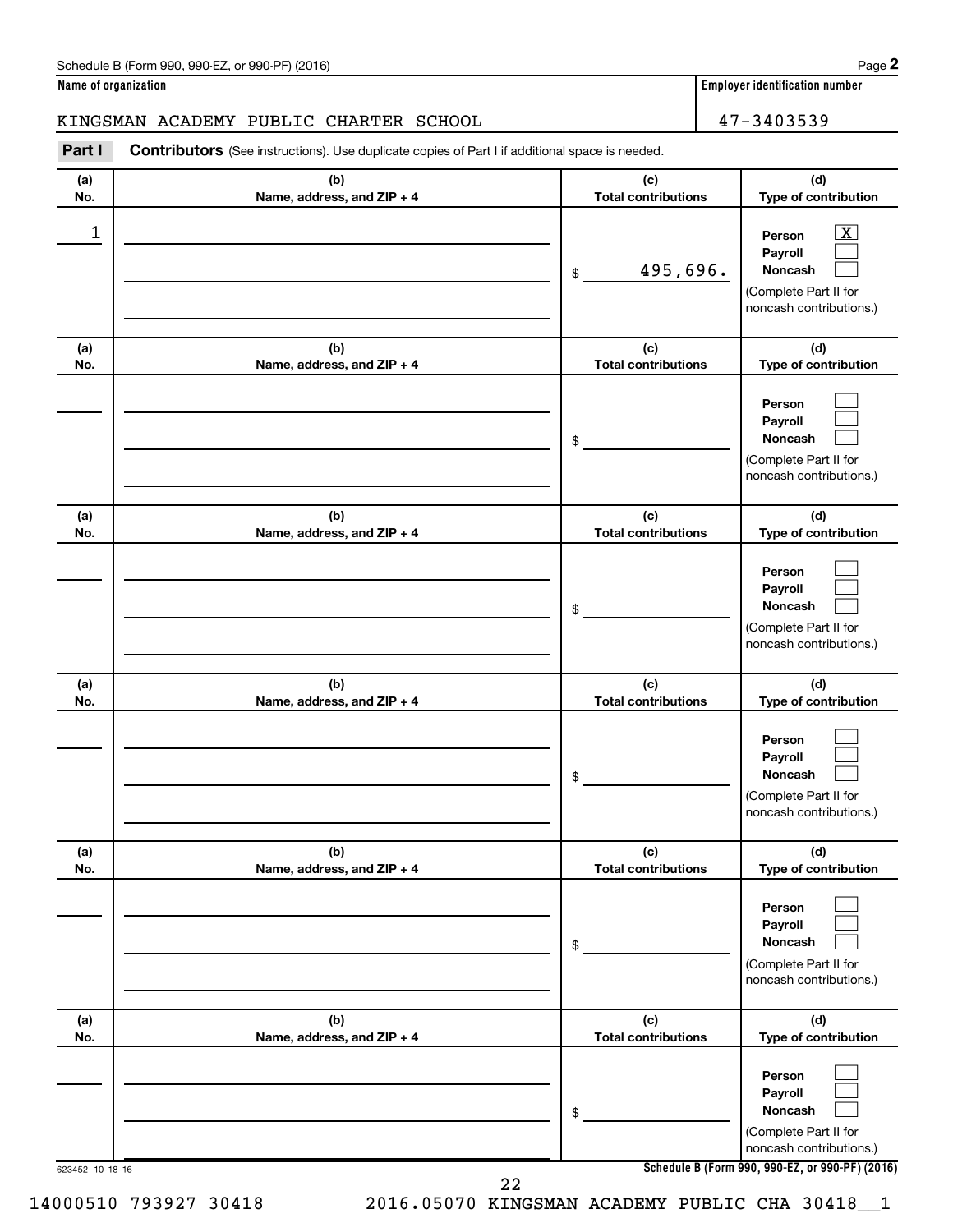## KINGSMAN ACADEMY PUBLIC CHARTER SCHOOL 47-3403539

Part II Noncash Property (See instructions). Use duplicate copies of Part II if additional space is needed.

| (a)             |                                              | (c)                                                     |                                                 |
|-----------------|----------------------------------------------|---------------------------------------------------------|-------------------------------------------------|
| No.             | (b)                                          | FMV (or estimate)                                       | (d)                                             |
| from            | Description of noncash property given        | (See instructions)                                      | Date received                                   |
| Part I          |                                              |                                                         |                                                 |
|                 |                                              |                                                         |                                                 |
|                 |                                              |                                                         |                                                 |
|                 |                                              |                                                         |                                                 |
|                 |                                              | $\begin{array}{c c} \updownarrow \\ \hline \end{array}$ |                                                 |
|                 |                                              |                                                         |                                                 |
| (a)             |                                              |                                                         |                                                 |
| No.             | (b)                                          | (c)                                                     | (d)                                             |
| from            | Description of noncash property given        | FMV (or estimate)                                       | Date received                                   |
| Part I          |                                              | (See instructions)                                      |                                                 |
|                 |                                              |                                                         |                                                 |
|                 |                                              |                                                         |                                                 |
|                 |                                              |                                                         |                                                 |
|                 |                                              |                                                         |                                                 |
|                 |                                              | $\frac{1}{2}$                                           |                                                 |
|                 |                                              |                                                         |                                                 |
| (a)<br>No.      |                                              | (c)                                                     |                                                 |
| from            | (b)<br>Description of noncash property given | FMV (or estimate)                                       | (d)<br>Date received                            |
| Part I          |                                              | (See instructions)                                      |                                                 |
|                 |                                              |                                                         |                                                 |
|                 |                                              |                                                         |                                                 |
|                 |                                              |                                                         |                                                 |
|                 |                                              |                                                         |                                                 |
|                 |                                              | $\frac{1}{2}$                                           |                                                 |
|                 |                                              |                                                         |                                                 |
| (a)             |                                              | (c)                                                     |                                                 |
| No.             | (b)                                          | FMV (or estimate)                                       | (d)                                             |
| from<br>Part I  | Description of noncash property given        | (See instructions)                                      | Date received                                   |
|                 |                                              |                                                         |                                                 |
|                 |                                              |                                                         |                                                 |
|                 |                                              |                                                         |                                                 |
|                 |                                              |                                                         |                                                 |
|                 |                                              | \$                                                      |                                                 |
|                 |                                              |                                                         |                                                 |
| (a)             |                                              | (c)                                                     |                                                 |
| No.             | (b)                                          | FMV (or estimate)                                       | (d)                                             |
| from            | Description of noncash property given        | (See instructions)                                      | Date received                                   |
| Part I          |                                              |                                                         |                                                 |
|                 |                                              |                                                         |                                                 |
|                 |                                              |                                                         |                                                 |
|                 |                                              |                                                         |                                                 |
|                 |                                              | \$                                                      |                                                 |
|                 |                                              |                                                         |                                                 |
| (a)             |                                              | (c)                                                     |                                                 |
| No.             | (b)                                          | FMV (or estimate)                                       | (d)                                             |
| from            | Description of noncash property given        | (See instructions)                                      | Date received                                   |
| Part I          |                                              |                                                         |                                                 |
|                 |                                              |                                                         |                                                 |
|                 |                                              |                                                         |                                                 |
|                 |                                              |                                                         |                                                 |
|                 |                                              | \$                                                      |                                                 |
| 623453 10-18-16 |                                              |                                                         | Schedule B (Form 990, 990-EZ, or 990-PF) (2016) |
|                 | 23                                           |                                                         |                                                 |

14000510 793927 30418 2016.05070 KINGSMAN ACADEMY PUBLIC CHA 30418\_\_1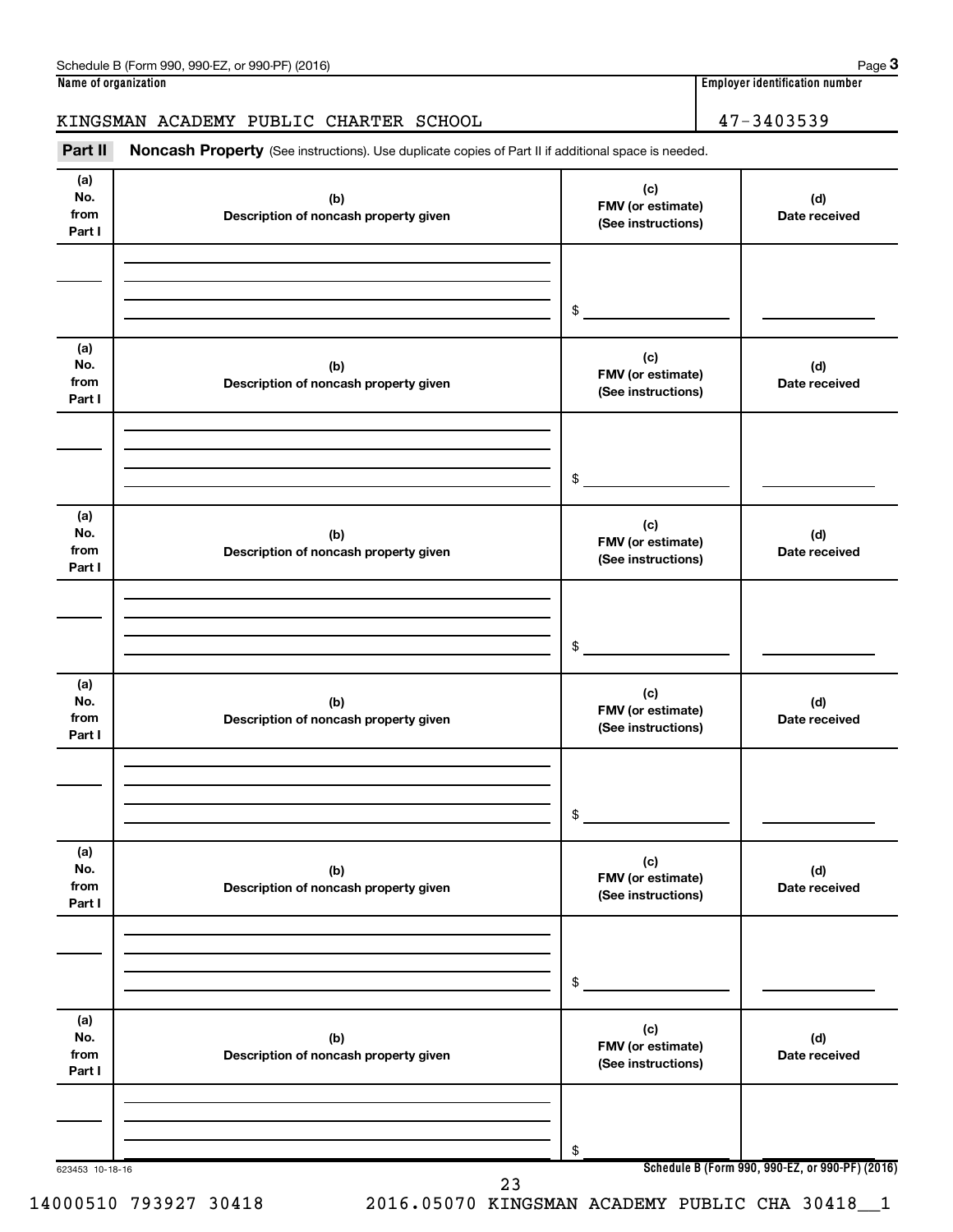|                           | Schedule B (Form 990, 990-EZ, or 990-PF) (2016)                                                                                                                                                                             |                      | Page 4                                                                                                                                                                 |  |  |  |
|---------------------------|-----------------------------------------------------------------------------------------------------------------------------------------------------------------------------------------------------------------------------|----------------------|------------------------------------------------------------------------------------------------------------------------------------------------------------------------|--|--|--|
| Name of organization      |                                                                                                                                                                                                                             |                      | <b>Employer identification number</b>                                                                                                                                  |  |  |  |
|                           | KINGSMAN ACADEMY PUBLIC CHARTER SCHOOL                                                                                                                                                                                      |                      | 47-3403539<br>Exclusively religious, charitable, etc., contributions to organizations described in section $501(c)(7)$ , (8), or (10) that total more than \$1,000 for |  |  |  |
| Part III                  | the year from any one contributor. Complete columns (a) through (e) and the following line entry. For organizations                                                                                                         |                      | $\blacktriangleright$ \$                                                                                                                                               |  |  |  |
|                           | completing Part III, enter the total of exclusively religious, charitable, etc., contributions of \$1,000 or less for the year. (Enter this info. once.)<br>Use duplicate copies of Part III if additional space is needed. |                      |                                                                                                                                                                        |  |  |  |
| (a) No.<br>from<br>Part I | (b) Purpose of gift                                                                                                                                                                                                         | (c) Use of gift      | (d) Description of how gift is held                                                                                                                                    |  |  |  |
|                           |                                                                                                                                                                                                                             |                      |                                                                                                                                                                        |  |  |  |
|                           |                                                                                                                                                                                                                             | (e) Transfer of gift |                                                                                                                                                                        |  |  |  |
|                           | Transferee's name, address, and ZIP + 4                                                                                                                                                                                     |                      | Relationship of transferor to transferee                                                                                                                               |  |  |  |
|                           |                                                                                                                                                                                                                             |                      |                                                                                                                                                                        |  |  |  |
| (a) No.<br>from<br>Part I | (b) Purpose of gift                                                                                                                                                                                                         | (c) Use of gift      | (d) Description of how gift is held                                                                                                                                    |  |  |  |
|                           |                                                                                                                                                                                                                             |                      |                                                                                                                                                                        |  |  |  |
|                           |                                                                                                                                                                                                                             | (e) Transfer of gift |                                                                                                                                                                        |  |  |  |
|                           | Transferee's name, address, and ZIP + 4                                                                                                                                                                                     |                      | Relationship of transferor to transferee                                                                                                                               |  |  |  |
|                           |                                                                                                                                                                                                                             |                      |                                                                                                                                                                        |  |  |  |
| (a) No.<br>from<br>Part I | (b) Purpose of gift                                                                                                                                                                                                         | (c) Use of gift      | (d) Description of how gift is held                                                                                                                                    |  |  |  |
|                           |                                                                                                                                                                                                                             |                      |                                                                                                                                                                        |  |  |  |
|                           | (e) Transfer of gift                                                                                                                                                                                                        |                      |                                                                                                                                                                        |  |  |  |
|                           | Transferee's name, address, and ZIP + 4                                                                                                                                                                                     |                      | Relationship of transferor to transferee                                                                                                                               |  |  |  |
|                           |                                                                                                                                                                                                                             |                      |                                                                                                                                                                        |  |  |  |
| (a) No.<br>from<br>Part I | (b) Purpose of gift                                                                                                                                                                                                         | (c) Use of gift      | (d) Description of how gift is held                                                                                                                                    |  |  |  |
|                           |                                                                                                                                                                                                                             |                      |                                                                                                                                                                        |  |  |  |
|                           | (e) Transfer of gift                                                                                                                                                                                                        |                      |                                                                                                                                                                        |  |  |  |
|                           | Transferee's name, address, and ZIP + 4                                                                                                                                                                                     |                      | Relationship of transferor to transferee                                                                                                                               |  |  |  |
|                           |                                                                                                                                                                                                                             |                      |                                                                                                                                                                        |  |  |  |
| 623454 10-18-16           |                                                                                                                                                                                                                             | 24                   | Schedule B (Form 990, 990-EZ, or 990-PF) (2016)                                                                                                                        |  |  |  |

14000510 793927 30418 2016.05070 KINGSMAN ACADEMY PUBLIC CHA 30418\_\_1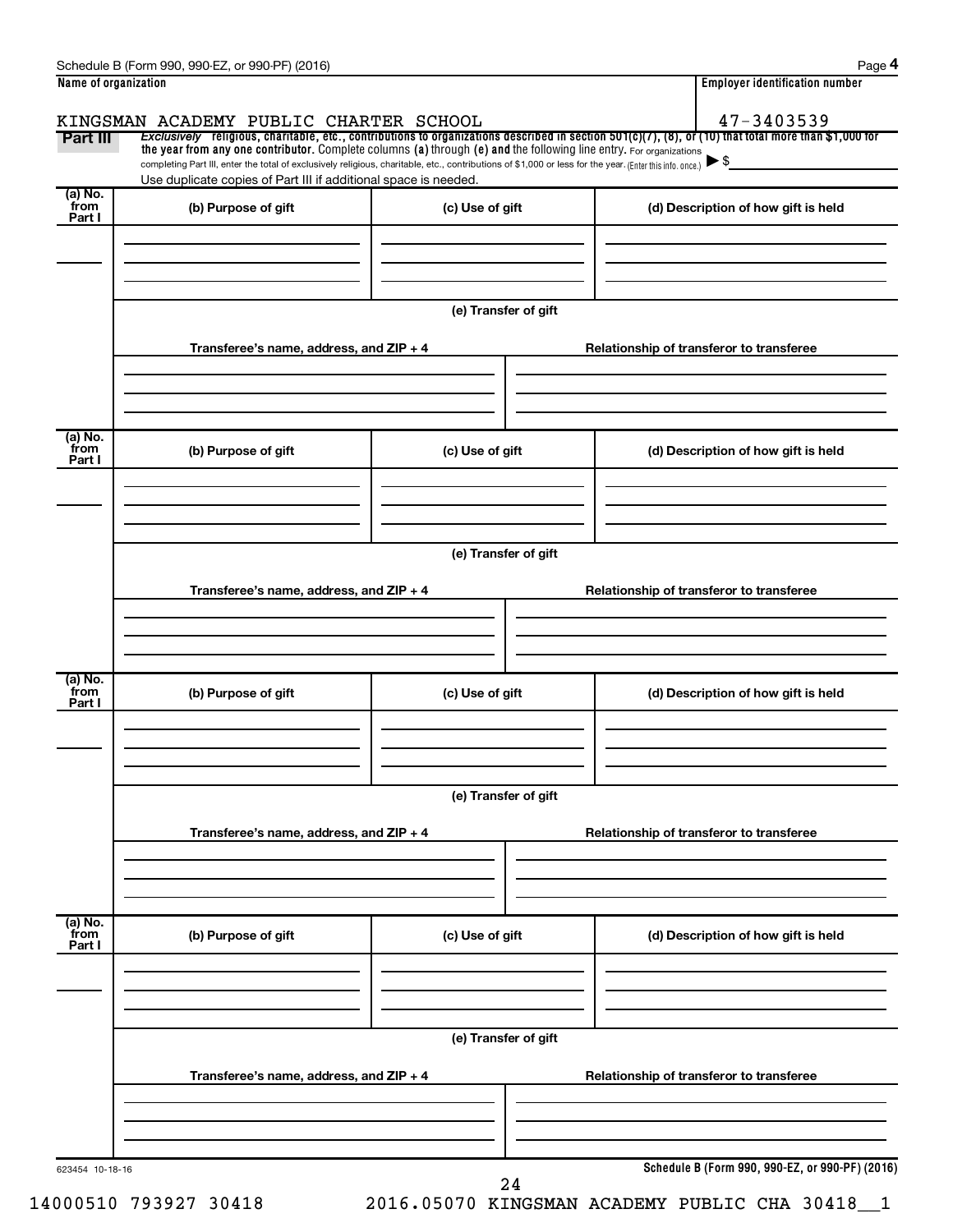| <b>SCHEDULE D</b> |  |
|-------------------|--|
|-------------------|--|

| (Form 990) |  |
|------------|--|
|------------|--|

# **SCHEDULE D Supplemental Financial Statements**<br> **Form 990 2016**<br> **Part IV** line 6.7.8.9.10, 11a, 11b, 11d, 11d, 11d, 11d, 11d, 12a, 0r, 12b

**(Form 990) | Complete if the organization answered "Yes" on Form 990, Part IV, line 6, 7, 8, 9, 10, 11a, 11b, 11c, 11d, 11e, 11f, 12a, or 12b.**

**| Attach to Form 990. | Information about Schedule D (Form 990) and its instructions is at**  *www.irs.gov/form990.*



Department of the Treasury Internal Revenue Service

**Name of the organization Employer identification number**

|         | KINGSMAN ACADEMY PUBLIC CHARTER SCHOOL                                                                                                                    |                         |                                                | 47-3403539                                         |
|---------|-----------------------------------------------------------------------------------------------------------------------------------------------------------|-------------------------|------------------------------------------------|----------------------------------------------------|
| Part I  | Organizations Maintaining Donor Advised Funds or Other Similar Funds or Accounts. Complete if the                                                         |                         |                                                |                                                    |
|         | organization answered "Yes" on Form 990, Part IV, line 6.                                                                                                 |                         |                                                |                                                    |
|         |                                                                                                                                                           | (a) Donor advised funds |                                                | (b) Funds and other accounts                       |
| 1       |                                                                                                                                                           |                         |                                                |                                                    |
| 2       | Aggregate value of contributions to (during year)                                                                                                         |                         |                                                |                                                    |
| з       | Aggregate value of grants from (during year)                                                                                                              |                         |                                                |                                                    |
| 4       |                                                                                                                                                           |                         |                                                |                                                    |
| 5       | Did the organization inform all donors and donor advisors in writing that the assets held in donor advised funds                                          |                         |                                                |                                                    |
|         |                                                                                                                                                           |                         |                                                | Yes<br>No                                          |
| 6       | Did the organization inform all grantees, donors, and donor advisors in writing that grant funds can be used only                                         |                         |                                                |                                                    |
|         | for charitable purposes and not for the benefit of the donor or donor advisor, or for any other purpose conferring                                        |                         |                                                |                                                    |
|         |                                                                                                                                                           |                         |                                                | Yes<br>No                                          |
| Part II | Conservation Easements. Complete if the organization answered "Yes" on Form 990, Part IV, line 7.                                                         |                         |                                                |                                                    |
|         |                                                                                                                                                           |                         |                                                |                                                    |
| 1       | Purpose(s) of conservation easements held by the organization (check all that apply).                                                                     |                         |                                                |                                                    |
|         | Preservation of land for public use (e.g., recreation or education)                                                                                       |                         |                                                | Preservation of a historically important land area |
|         | Protection of natural habitat                                                                                                                             |                         | Preservation of a certified historic structure |                                                    |
|         | Preservation of open space                                                                                                                                |                         |                                                |                                                    |
| 2       | Complete lines 2a through 2d if the organization held a qualified conservation contribution in the form of a conservation easement on the last            |                         |                                                |                                                    |
|         | day of the tax year.                                                                                                                                      |                         |                                                | Held at the End of the Tax Year                    |
| а       |                                                                                                                                                           |                         |                                                | 2a                                                 |
| b       |                                                                                                                                                           |                         |                                                | 2 <sub>b</sub>                                     |
|         |                                                                                                                                                           |                         |                                                | 2c                                                 |
|         | d Number of conservation easements included in (c) acquired after 8/17/06, and not on a historic structure                                                |                         |                                                |                                                    |
|         | listed in the National Register [111] [12] The Marian Marian Marian Marian Marian Marian Marian Marian Marian M                                           |                         |                                                | 2d                                                 |
| 3       | Number of conservation easements modified, transferred, released, extinguished, or terminated by the organization during the tax                          |                         |                                                |                                                    |
|         | year                                                                                                                                                      |                         |                                                |                                                    |
| 4       | Number of states where property subject to conservation easement is located >                                                                             |                         |                                                |                                                    |
| 5       | Does the organization have a written policy regarding the periodic monitoring, inspection, handling of                                                    |                         |                                                |                                                    |
|         | violations, and enforcement of the conservation easements it holds?                                                                                       |                         |                                                | Yes<br><b>No</b>                                   |
| 6       | Staff and volunteer hours devoted to monitoring, inspecting, handling of violations, and enforcing conservation easements during the year                 |                         |                                                |                                                    |
|         |                                                                                                                                                           |                         |                                                |                                                    |
| 7       | Amount of expenses incurred in monitoring, inspecting, handling of violations, and enforcing conservation easements during the year                       |                         |                                                |                                                    |
|         | ▶ \$                                                                                                                                                      |                         |                                                |                                                    |
| 8       | Does each conservation easement reported on line 2(d) above satisfy the requirements of section 170(h)(4)(B)(i)                                           |                         |                                                |                                                    |
|         |                                                                                                                                                           |                         |                                                | Yes<br><b>No</b>                                   |
| 9       | In Part XIII, describe how the organization reports conservation easements in its revenue and expense statement, and balance sheet, and                   |                         |                                                |                                                    |
|         | include, if applicable, the text of the footnote to the organization's financial statements that describes the organization's accounting for              |                         |                                                |                                                    |
|         | conservation easements.                                                                                                                                   |                         |                                                |                                                    |
|         | Organizations Maintaining Collections of Art, Historical Treasures, or Other Similar Assets.<br>Part III                                                  |                         |                                                |                                                    |
|         | Complete if the organization answered "Yes" on Form 990, Part IV, line 8.                                                                                 |                         |                                                |                                                    |
|         | 1a If the organization elected, as permitted under SFAS 116 (ASC 958), not to report in its revenue statement and balance sheet works of art,             |                         |                                                |                                                    |
|         | historical treasures, or other similar assets held for public exhibition, education, or research in furtherance of public service, provide, in Part XIII, |                         |                                                |                                                    |
|         | the text of the footnote to its financial statements that describes these items.                                                                          |                         |                                                |                                                    |
|         | b If the organization elected, as permitted under SFAS 116 (ASC 958), to report in its revenue statement and balance sheet works of art, historical       |                         |                                                |                                                    |
|         | treasures, or other similar assets held for public exhibition, education, or research in furtherance of public service, provide the following amounts     |                         |                                                |                                                    |
|         | relating to these items:                                                                                                                                  |                         |                                                |                                                    |
|         |                                                                                                                                                           |                         |                                                |                                                    |
|         | (ii) Assets included in Form 990, Part X                                                                                                                  |                         |                                                | $\blacktriangleright$ \$                           |
|         |                                                                                                                                                           |                         |                                                |                                                    |
| 2       | If the organization received or held works of art, historical treasures, or other similar assets for financial gain, provide                              |                         |                                                |                                                    |
|         | the following amounts required to be reported under SFAS 116 (ASC 958) relating to these items:                                                           |                         |                                                |                                                    |
| a       |                                                                                                                                                           |                         |                                                | \$                                                 |
|         |                                                                                                                                                           |                         |                                                | $\blacktriangleright$ s                            |
|         | LHA For Paperwork Reduction Act Notice, see the Instructions for Form 990.                                                                                |                         |                                                | Schedule D (Form 990) 2016                         |
|         | 632051 08-29-16                                                                                                                                           |                         |                                                |                                                    |

14000510 793927 30418 2016.05070 KINGSMAN ACADEMY PUBLIC CHA 30418\_\_1 25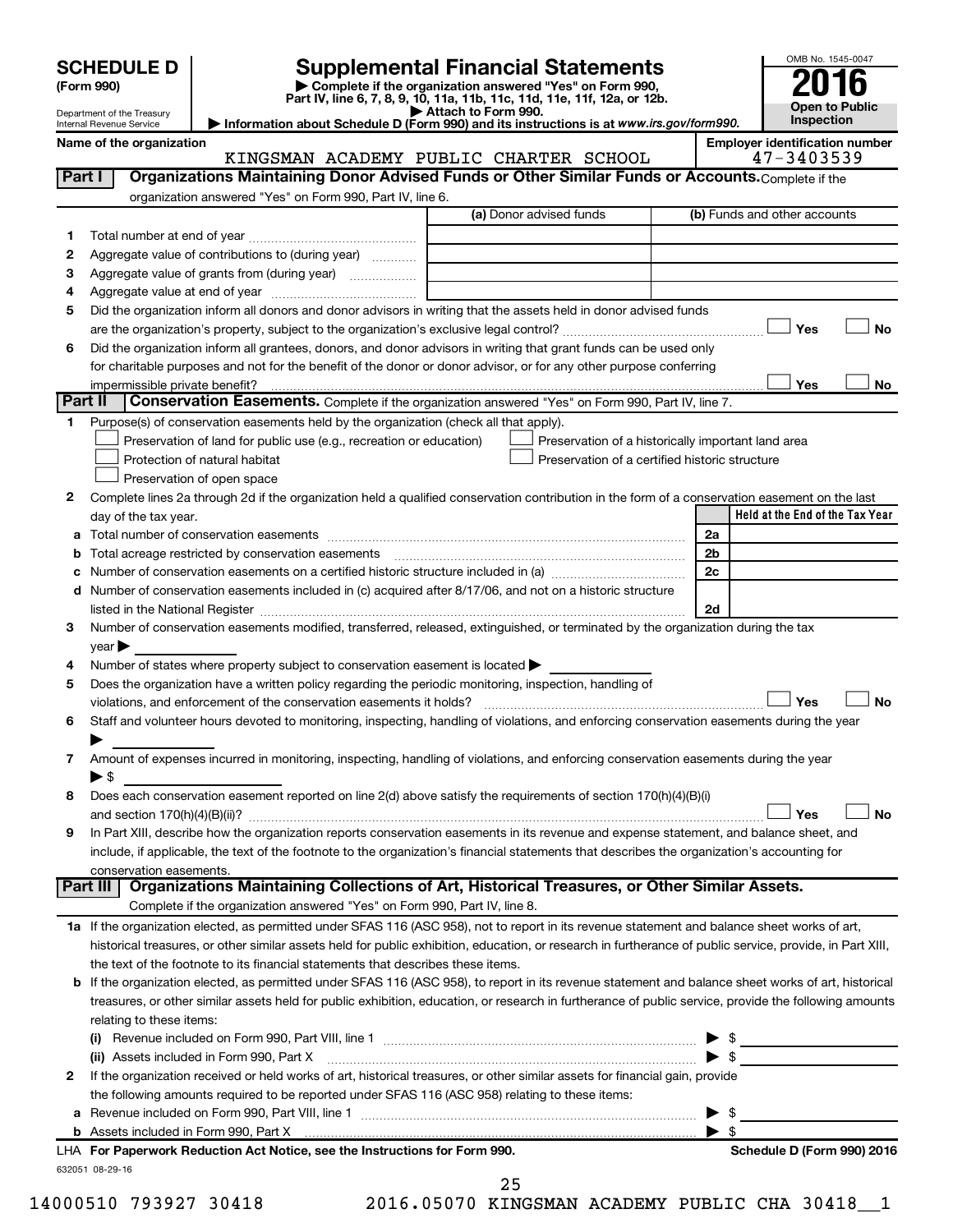|               | Schedule D (Form 990) 2016                                                                                                                                                                                                     | KINGSMAN ACADEMY PUBLIC CHARTER SCHOOL  |                |                                    |                                                                 |                                 | $47 - 3403539$ Page 2 |                |          |    |
|---------------|--------------------------------------------------------------------------------------------------------------------------------------------------------------------------------------------------------------------------------|-----------------------------------------|----------------|------------------------------------|-----------------------------------------------------------------|---------------------------------|-----------------------|----------------|----------|----|
|               | Part III<br>Organizations Maintaining Collections of Art, Historical Treasures, or Other Similar Assets (continued)                                                                                                            |                                         |                |                                    |                                                                 |                                 |                       |                |          |    |
| 3             | Using the organization's acquisition, accession, and other records, check any of the following that are a significant use of its collection items                                                                              |                                         |                |                                    |                                                                 |                                 |                       |                |          |    |
|               | (check all that apply):                                                                                                                                                                                                        |                                         |                |                                    |                                                                 |                                 |                       |                |          |    |
| a             | Public exhibition                                                                                                                                                                                                              | d                                       |                |                                    | Loan or exchange programs                                       |                                 |                       |                |          |    |
| b             | Scholarly research                                                                                                                                                                                                             | e                                       |                |                                    | Other <u>and the series of the series of the series</u>         |                                 |                       |                |          |    |
| c             | Preservation for future generations                                                                                                                                                                                            |                                         |                |                                    |                                                                 |                                 |                       |                |          |    |
| 4             | Provide a description of the organization's collections and explain how they further the organization's exempt purpose in Part XIII.                                                                                           |                                         |                |                                    |                                                                 |                                 |                       |                |          |    |
| 5             | During the year, did the organization solicit or receive donations of art, historical treasures, or other similar assets                                                                                                       |                                         |                |                                    |                                                                 |                                 |                       |                |          |    |
|               |                                                                                                                                                                                                                                |                                         |                |                                    |                                                                 |                                 |                       | Yes            |          | No |
|               | Part IV<br>Escrow and Custodial Arrangements. Complete if the organization answered "Yes" on Form 990, Part IV, line 9, or                                                                                                     |                                         |                |                                    |                                                                 |                                 |                       |                |          |    |
|               | reported an amount on Form 990, Part X, line 21.                                                                                                                                                                               |                                         |                |                                    |                                                                 |                                 |                       |                |          |    |
|               | 1a Is the organization an agent, trustee, custodian or other intermediary for contributions or other assets not included                                                                                                       |                                         |                |                                    |                                                                 |                                 |                       |                |          |    |
|               |                                                                                                                                                                                                                                |                                         |                |                                    |                                                                 |                                 |                       | Yes            |          | No |
|               | b If "Yes," explain the arrangement in Part XIII and complete the following table:                                                                                                                                             |                                         |                |                                    |                                                                 |                                 |                       |                |          |    |
|               |                                                                                                                                                                                                                                |                                         |                |                                    |                                                                 |                                 |                       | Amount         |          |    |
|               | c Beginning balance measurements and the contract of the contract of the contract of the contract of the contract of the contract of the contract of the contract of the contract of the contract of the contract of the contr |                                         |                |                                    |                                                                 | 1c                              |                       |                |          |    |
|               |                                                                                                                                                                                                                                |                                         |                |                                    |                                                                 | 1d                              |                       |                |          |    |
|               | e Distributions during the year manufactured and continuum and contact the year manufactured and contact the year manufactured and contact the year manufactured and contact the year manufactured and contact the year manufa |                                         |                |                                    |                                                                 | 1e                              |                       |                |          |    |
|               | 2a Did the organization include an amount on Form 990, Part X, line 21, for escrow or custodial account liability?                                                                                                             |                                         |                |                                    |                                                                 | 1f                              |                       | Yes            |          | No |
|               | <b>b</b> If "Yes," explain the arrangement in Part XIII. Check here if the explanation has been provided on Part XIII                                                                                                          |                                         |                |                                    |                                                                 |                                 |                       |                |          |    |
| <b>Part V</b> | <b>Endowment Funds.</b> Complete if the organization answered "Yes" on Form 990, Part IV, line 10.                                                                                                                             |                                         |                |                                    |                                                                 |                                 |                       |                |          |    |
|               |                                                                                                                                                                                                                                | (a) Current year                        | (b) Prior year |                                    | (c) Two years back   (d) Three years back   (e) Four years back |                                 |                       |                |          |    |
| 1а            | Beginning of year balance                                                                                                                                                                                                      |                                         |                |                                    |                                                                 |                                 |                       |                |          |    |
| b             |                                                                                                                                                                                                                                |                                         |                |                                    |                                                                 |                                 |                       |                |          |    |
|               | Net investment earnings, gains, and losses                                                                                                                                                                                     |                                         |                |                                    |                                                                 |                                 |                       |                |          |    |
|               |                                                                                                                                                                                                                                |                                         |                |                                    |                                                                 |                                 |                       |                |          |    |
|               | e Other expenditures for facilities                                                                                                                                                                                            |                                         |                |                                    |                                                                 |                                 |                       |                |          |    |
|               | and programs                                                                                                                                                                                                                   |                                         |                |                                    |                                                                 |                                 |                       |                |          |    |
| Ť.            |                                                                                                                                                                                                                                |                                         |                |                                    |                                                                 |                                 |                       |                |          |    |
| g             | End of year balance                                                                                                                                                                                                            |                                         |                |                                    |                                                                 |                                 |                       |                |          |    |
| 2             | Provide the estimated percentage of the current year end balance (line 1g, column (a)) held as:                                                                                                                                |                                         |                |                                    |                                                                 |                                 |                       |                |          |    |
| а             | Board designated or quasi-endowment                                                                                                                                                                                            |                                         | ℅              |                                    |                                                                 |                                 |                       |                |          |    |
| b             | Permanent endowment                                                                                                                                                                                                            | %                                       |                |                                    |                                                                 |                                 |                       |                |          |    |
|               | c Temporarily restricted endowment $\blacktriangleright$                                                                                                                                                                       | %                                       |                |                                    |                                                                 |                                 |                       |                |          |    |
|               | The percentages on lines 2a, 2b, and 2c should equal 100%.                                                                                                                                                                     |                                         |                |                                    |                                                                 |                                 |                       |                |          |    |
|               | 3a Are there endowment funds not in the possession of the organization that are held and administered for the organization                                                                                                     |                                         |                |                                    |                                                                 |                                 |                       |                |          |    |
|               | by:                                                                                                                                                                                                                            |                                         |                |                                    |                                                                 |                                 |                       |                | Yes      | No |
|               | (i)                                                                                                                                                                                                                            |                                         |                |                                    |                                                                 |                                 |                       | 3a(i)          |          |    |
|               |                                                                                                                                                                                                                                |                                         |                |                                    |                                                                 |                                 |                       | 3a(ii)         |          |    |
|               |                                                                                                                                                                                                                                |                                         |                |                                    |                                                                 |                                 |                       | 3b             |          |    |
| 4             | Describe in Part XIII the intended uses of the organization's endowment funds.                                                                                                                                                 |                                         |                |                                    |                                                                 |                                 |                       |                |          |    |
|               | Land, Buildings, and Equipment.<br>Part VI                                                                                                                                                                                     |                                         |                |                                    |                                                                 |                                 |                       |                |          |    |
|               | Complete if the organization answered "Yes" on Form 990, Part IV, line 11a. See Form 990, Part X, line 10.                                                                                                                     |                                         |                |                                    |                                                                 |                                 |                       |                |          |    |
|               | Description of property                                                                                                                                                                                                        | (a) Cost or other<br>basis (investment) |                | (b) Cost or other<br>basis (other) |                                                                 | (c) Accumulated<br>depreciation |                       | (d) Book value |          |    |
|               |                                                                                                                                                                                                                                |                                         |                |                                    | 2, 259, 174.                                                    |                                 |                       | 2, 259, 174.   |          |    |
|               |                                                                                                                                                                                                                                |                                         |                |                                    | 7,526,088.                                                      | 507,802.                        |                       | 7,018,286.     |          |    |
|               |                                                                                                                                                                                                                                |                                         |                |                                    |                                                                 |                                 |                       |                |          |    |
|               |                                                                                                                                                                                                                                |                                         |                |                                    | 96,998.                                                         | 33,089.                         |                       |                | 63,909.  |    |
|               |                                                                                                                                                                                                                                |                                         |                |                                    | 210, 714.                                                       | 80,767.                         |                       |                | 129,947. |    |
|               | Total. Add lines 1a through 1e. (Column (d) must equal Form 990, Part X, column (B), line 10c.)                                                                                                                                |                                         |                |                                    |                                                                 |                                 |                       | 9,471,316.     |          |    |

**Schedule D (Form 990) 2016**

632052 08-29-16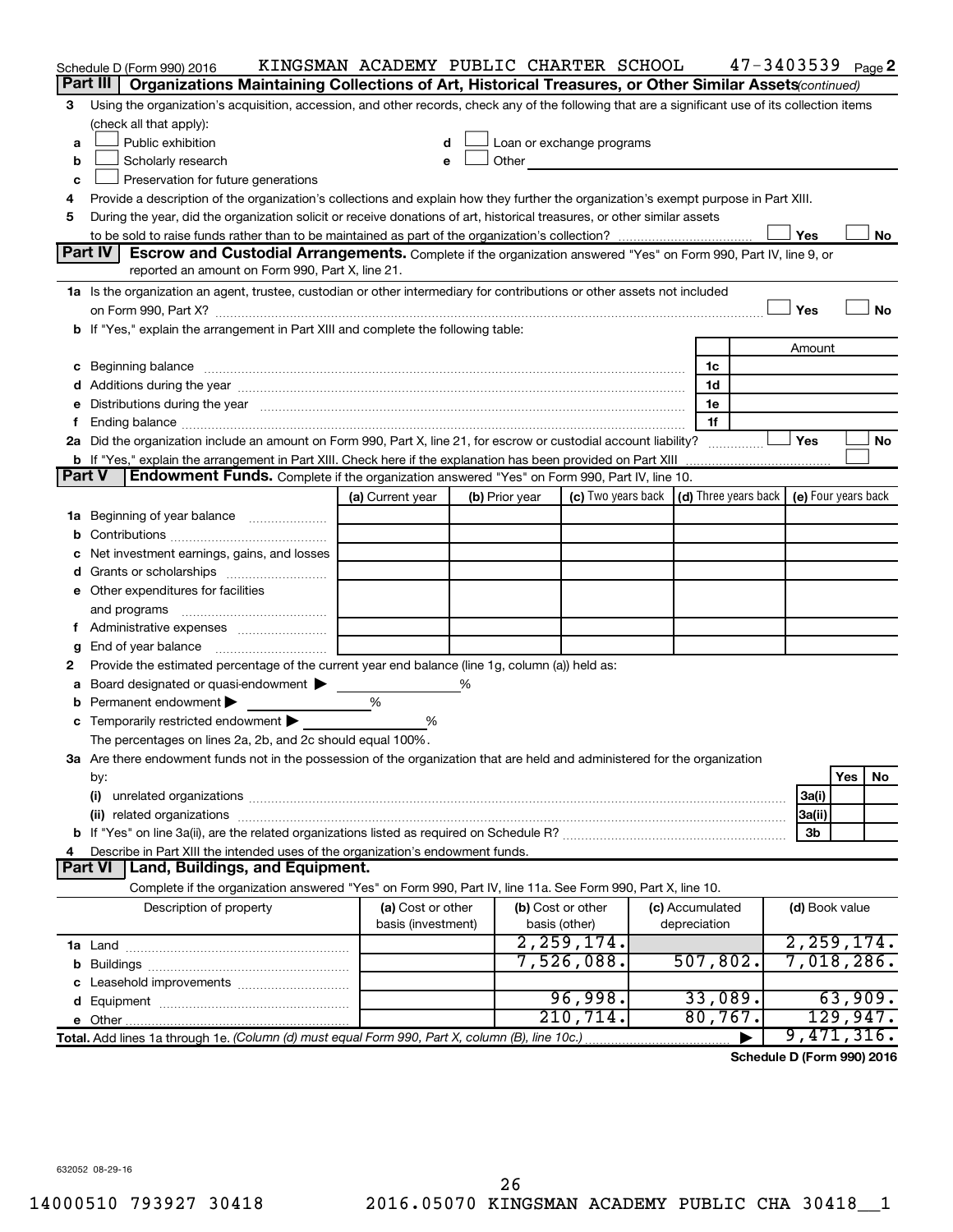|                 | Schedule D (Form 990) 2016 | KINGSMAN ACADEMY PUBLIC CHARTER SCHOOL                                                                                                               |                 |                |                | $47 - 3403539$ Page 3                                                                                                                                          |
|-----------------|----------------------------|------------------------------------------------------------------------------------------------------------------------------------------------------|-----------------|----------------|----------------|----------------------------------------------------------------------------------------------------------------------------------------------------------------|
| <b>Part VII</b> |                            | <b>Investments - Other Securities.</b>                                                                                                               |                 |                |                |                                                                                                                                                                |
|                 |                            | Complete if the organization answered "Yes" on Form 990, Part IV, line 11b. See Form 990, Part X, line 12.                                           |                 |                |                |                                                                                                                                                                |
|                 |                            | (a) Description of security or category (including name of security)                                                                                 |                 | (b) Book value |                | (c) Method of valuation: Cost or end-of-year market value                                                                                                      |
|                 | (1) Financial derivatives  |                                                                                                                                                      |                 |                |                |                                                                                                                                                                |
|                 |                            |                                                                                                                                                      |                 |                |                |                                                                                                                                                                |
| (3) Other       |                            |                                                                                                                                                      |                 |                |                |                                                                                                                                                                |
| (A)             |                            |                                                                                                                                                      |                 |                |                |                                                                                                                                                                |
| (B)             |                            |                                                                                                                                                      |                 |                |                |                                                                                                                                                                |
| (C)             |                            |                                                                                                                                                      |                 |                |                |                                                                                                                                                                |
| (D)             |                            |                                                                                                                                                      |                 |                |                |                                                                                                                                                                |
| (E)<br>(F)      |                            |                                                                                                                                                      |                 |                |                |                                                                                                                                                                |
| (G)             |                            |                                                                                                                                                      |                 |                |                |                                                                                                                                                                |
| (H)             |                            |                                                                                                                                                      |                 |                |                |                                                                                                                                                                |
|                 |                            | Total. (Col. (b) must equal Form 990, Part X, col. (B) line 12.) $\blacktriangleright$                                                               |                 |                |                |                                                                                                                                                                |
|                 |                            | Part VIII Investments - Program Related.                                                                                                             |                 |                |                |                                                                                                                                                                |
|                 |                            | Complete if the organization answered "Yes" on Form 990, Part IV, line 11c. See Form 990, Part X, line 13.                                           |                 |                |                |                                                                                                                                                                |
|                 |                            | (a) Description of investment                                                                                                                        |                 | (b) Book value |                | (c) Method of valuation: Cost or end-of-year market value                                                                                                      |
| (1)             |                            |                                                                                                                                                      |                 |                |                |                                                                                                                                                                |
| (2)             |                            |                                                                                                                                                      |                 |                |                |                                                                                                                                                                |
| (3)             |                            |                                                                                                                                                      |                 |                |                |                                                                                                                                                                |
| (4)             |                            |                                                                                                                                                      |                 |                |                |                                                                                                                                                                |
| (5)             |                            |                                                                                                                                                      |                 |                |                |                                                                                                                                                                |
| (6)             |                            |                                                                                                                                                      |                 |                |                |                                                                                                                                                                |
| (7)             |                            |                                                                                                                                                      |                 |                |                |                                                                                                                                                                |
| (8)             |                            |                                                                                                                                                      |                 |                |                |                                                                                                                                                                |
| (9)             |                            |                                                                                                                                                      |                 |                |                |                                                                                                                                                                |
|                 |                            | Total. (Col. (b) must equal Form 990, Part X, col. (B) line 13.)                                                                                     |                 |                |                |                                                                                                                                                                |
| <b>Part IX</b>  | <b>Other Assets.</b>       |                                                                                                                                                      |                 |                |                |                                                                                                                                                                |
|                 |                            | Complete if the organization answered "Yes" on Form 990, Part IV, line 11d. See Form 990, Part X, line 15.                                           |                 |                |                |                                                                                                                                                                |
|                 |                            |                                                                                                                                                      | (a) Description |                |                | (b) Book value                                                                                                                                                 |
| (1)             |                            |                                                                                                                                                      |                 |                |                |                                                                                                                                                                |
| (2)             |                            |                                                                                                                                                      |                 |                |                |                                                                                                                                                                |
| (3)             |                            |                                                                                                                                                      |                 |                |                |                                                                                                                                                                |
| (4)             |                            |                                                                                                                                                      |                 |                |                |                                                                                                                                                                |
| (5)<br>(6)      |                            |                                                                                                                                                      |                 |                |                |                                                                                                                                                                |
| (7)             |                            |                                                                                                                                                      |                 |                |                |                                                                                                                                                                |
| (8)             |                            |                                                                                                                                                      |                 |                |                |                                                                                                                                                                |
| (9)             |                            |                                                                                                                                                      |                 |                |                |                                                                                                                                                                |
|                 |                            | Total. (Column (b) must equal Form 990, Part X, col. (B) line 15.)                                                                                   |                 |                |                |                                                                                                                                                                |
| <b>Part X</b>   | <b>Other Liabilities.</b>  |                                                                                                                                                      |                 |                |                |                                                                                                                                                                |
|                 |                            | Complete if the organization answered "Yes" on Form 990, Part IV, line 11e or 11f. See Form 990, Part X, line 25.                                    |                 |                |                |                                                                                                                                                                |
| 1.              |                            | (a) Description of liability                                                                                                                         |                 |                | (b) Book value |                                                                                                                                                                |
| (1)             | Federal income taxes       |                                                                                                                                                      |                 |                |                |                                                                                                                                                                |
| (2)             | <b>ACCRUED INTEREST</b>    |                                                                                                                                                      |                 |                | 36,458.        |                                                                                                                                                                |
| (3)             | <b>CAPITAL LEASE</b>       |                                                                                                                                                      |                 |                | 33,078.        |                                                                                                                                                                |
| (4)             |                            |                                                                                                                                                      |                 |                |                |                                                                                                                                                                |
| (5)             |                            |                                                                                                                                                      |                 |                |                |                                                                                                                                                                |
| (6)             |                            |                                                                                                                                                      |                 |                |                |                                                                                                                                                                |
| (7)             |                            |                                                                                                                                                      |                 |                |                |                                                                                                                                                                |
| (8)             |                            |                                                                                                                                                      |                 |                |                |                                                                                                                                                                |
| (9)             |                            |                                                                                                                                                      |                 |                |                |                                                                                                                                                                |
|                 |                            | Total. (Column (b) must equal Form 990, Part X, col. (B) line 25.)                                                                                   |                 |                | 69,536.        |                                                                                                                                                                |
|                 |                            | 2. Liability for uncertain tax positions. In Part XIII, provide the text of the footnote to the organization's financial statements that reports the |                 |                |                |                                                                                                                                                                |
|                 |                            |                                                                                                                                                      |                 |                |                | organization's liability for uncertain tax positions under FIN 48 (ASC 740). Check here if the text of the footnote has been provided in Part XIII $\lfloor$ X |
|                 |                            |                                                                                                                                                      |                 |                |                | Schodule D (Form 000) 2016                                                                                                                                     |

**Schedule D (Form 990) 2016**

632053 08-29-16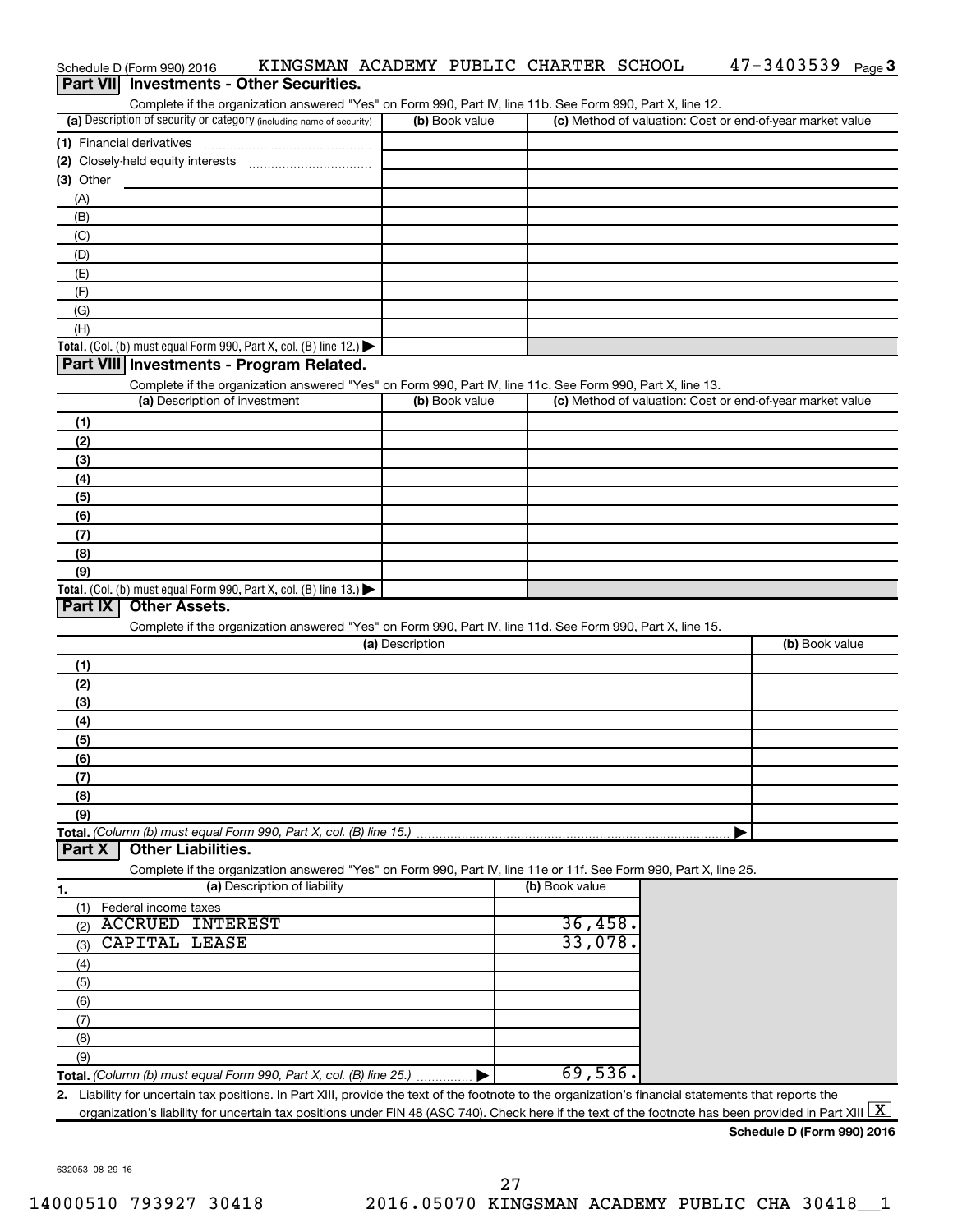|    | KINGSMAN ACADEMY PUBLIC CHARTER SCHOOL<br>Schedule D (Form 990) 2016                                                                                                                                                                |                |            |                | $47 - 3403539$ Page 4 |
|----|-------------------------------------------------------------------------------------------------------------------------------------------------------------------------------------------------------------------------------------|----------------|------------|----------------|-----------------------|
|    | Reconciliation of Revenue per Audited Financial Statements With Revenue per Return.<br><b>Part XI</b>                                                                                                                               |                |            |                |                       |
|    | Complete if the organization answered "Yes" on Form 990, Part IV, line 12a.                                                                                                                                                         |                |            |                |                       |
| 1  | Total revenue, gains, and other support per audited financial statements [111] [11] Total revenue, gains, and other support per audited financial statements                                                                        |                |            | $\overline{1}$ | 6,991,260.            |
| 2  | Amounts included on line 1 but not on Form 990, Part VIII, line 12:                                                                                                                                                                 |                |            |                |                       |
| a  | Net unrealized gains (losses) on investments [111] Net unrealized mains (losses) on investments [11] Morten mains and the unrealized mains and the unrealized mains and the unrealized mains and the unrealized mains and the       | 2a             |            |                |                       |
|    |                                                                                                                                                                                                                                     | 2 <sub>b</sub> |            |                |                       |
| c  |                                                                                                                                                                                                                                     | 2 <sub>c</sub> |            |                |                       |
| d  |                                                                                                                                                                                                                                     | 2d             |            |                |                       |
| е  | Add lines 2a through 2d <b>continuum continuum contracts</b> and an analysis of the contract of the contract of the contract of the contract of the contract of the contract of the contract of the contract of the contract of the |                |            | 2е             | 0.                    |
| 3  |                                                                                                                                                                                                                                     |                |            | 3              | 6,991,260.            |
| 4  | Amounts included on Form 990, Part VIII, line 12, but not on line 1:                                                                                                                                                                |                |            |                |                       |
|    |                                                                                                                                                                                                                                     | 4a             |            |                |                       |
| b  | Other (Describe in Part XIII.) (2000) (2000) (2000) (2010) (2010) (2010) (2010) (2010) (2010) (2010) (2010) (20                                                                                                                     | 4 <sub>b</sub> |            |                |                       |
| C. | Add lines 4a and 4b                                                                                                                                                                                                                 |                |            | 4c             | 0.                    |
|    |                                                                                                                                                                                                                                     | 5              | 6,991,260. |                |                       |
|    |                                                                                                                                                                                                                                     |                |            |                |                       |
|    | Part XII   Reconciliation of Expenses per Audited Financial Statements With Expenses per Return.                                                                                                                                    |                |            |                |                       |
|    | Complete if the organization answered "Yes" on Form 990, Part IV, line 12a.                                                                                                                                                         |                |            |                |                       |
| 1  |                                                                                                                                                                                                                                     |                |            | $\mathbf{1}$   | 6,590,236.            |
| 2  | Amounts included on line 1 but not on Form 990, Part IX, line 25:                                                                                                                                                                   |                |            |                |                       |
| a  |                                                                                                                                                                                                                                     | 2a             |            |                |                       |
| b  | Prior year adjustments [111] matter contracts and prior year adjustments [11] matter contracts and prior year adjustments and the contracts of the contracts and prior year and prior year.                                         | 2 <sub>b</sub> |            |                |                       |
| c  |                                                                                                                                                                                                                                     | 2 <sub>c</sub> |            |                |                       |
|    |                                                                                                                                                                                                                                     | 2d             |            |                |                       |
| е  | Add lines 2a through 2d <b>contained a contained a contained a contained a</b> contained a contact the set of the set of the set of the set of the set of the set of the set of the set of the set of the set of the set of the set |                |            | 2e             | 0.                    |
| З  |                                                                                                                                                                                                                                     |                |            | 3              | 6,590,236.            |
| 4  | Amounts included on Form 990, Part IX, line 25, but not on line 1:                                                                                                                                                                  |                |            |                |                       |
| а  |                                                                                                                                                                                                                                     | 4a             |            |                |                       |
| b  |                                                                                                                                                                                                                                     | 4b             |            |                |                       |
| c. | Add lines 4a and 4b                                                                                                                                                                                                                 |                |            | 4c             | 0.                    |
|    | Part XIII Supplemental Information.                                                                                                                                                                                                 |                |            | 5              | 6,590,236.            |

Provide the descriptions required for Part II, lines 3, 5, and 9; Part III, lines 1a and 4; Part IV, lines 1b and 2b; Part V, line 4; Part X, line 2; Part XI, lines 2d and 4b; and Part XII, lines 2d and 4b. Also complete this part to provide any additional information.

PART X, LINE 2:

632054 08-29-16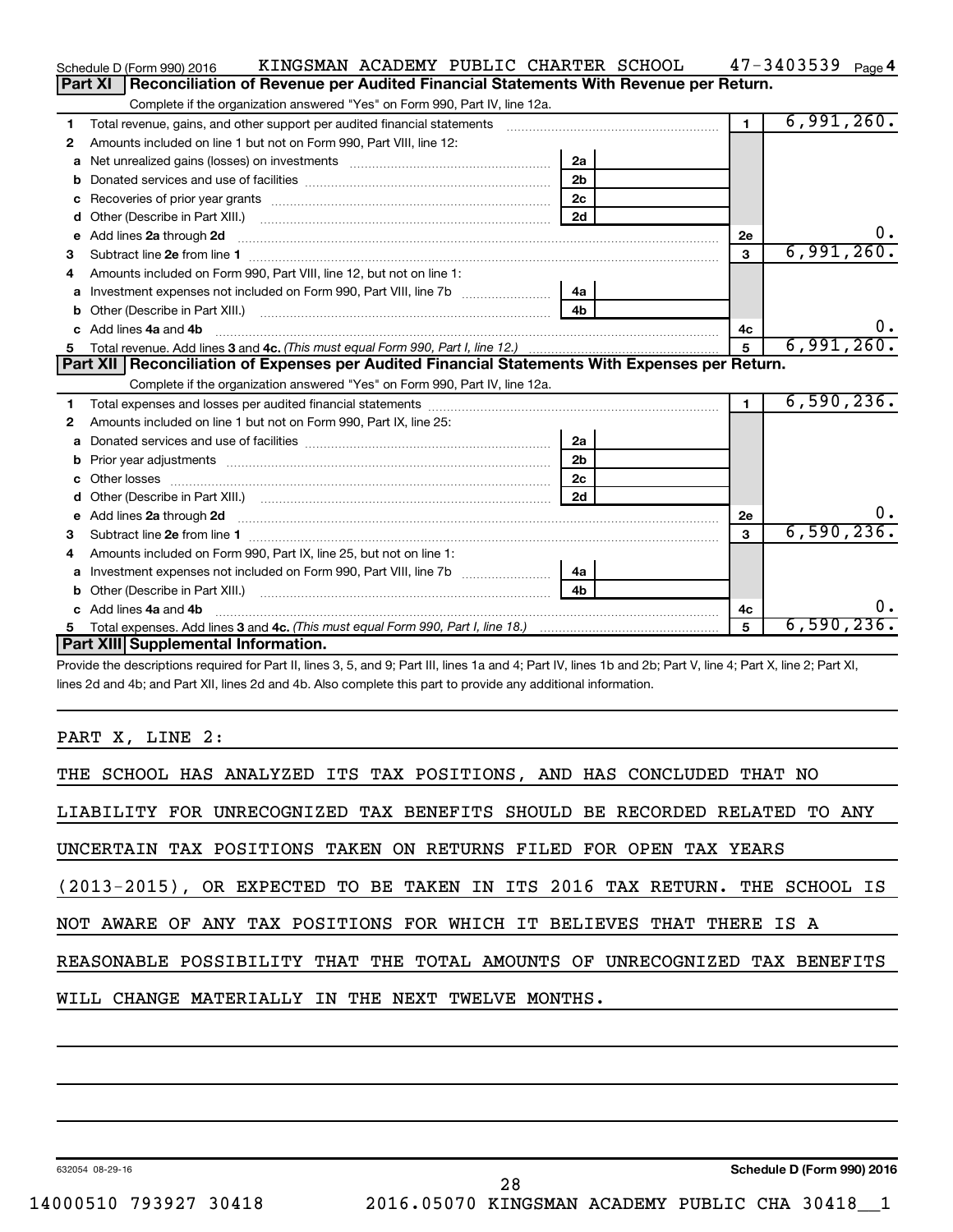| <b>SCHEDULE E</b> |  |
|-------------------|--|
|                   |  |

## **Schools**

**(Form 990 or 990-EZ) | Complete if the organization answered "Yes" on Form 990, Part IV, line 13, or Form 990-EZ, Part VI, line 48. | Attach to Form 990 or Form 990-EZ.**

OMB No. 1545-0047 **2016**

**Open to Public**

Department of the Treasury Internal Rev

**Part I**

| venue Service<br><b>Inspection</b><br>Information about Schedule E (Form 990 or 990-EZ) and its instructions is at WWW.irs.gov/form990. |
|-----------------------------------------------------------------------------------------------------------------------------------------|
|-----------------------------------------------------------------------------------------------------------------------------------------|

Name of the organization

|                                        |  | . The manufacture conclusion is the contracted on the conclusion of the conclusion of $\alpha$ . The conclusion of $\alpha$ |                                |
|----------------------------------------|--|-----------------------------------------------------------------------------------------------------------------------------|--------------------------------|
|                                        |  |                                                                                                                             | Emplover identification number |
| KINGSMAN ACADEMY PUBLIC CHARTER SCHOOL |  |                                                                                                                             | $47 - 3403539$                 |

|  | 47-3403539 |  |  |
|--|------------|--|--|
|  |            |  |  |

|    |                                                                                                                                                                                                                                    |                | YES   NO                     |                             |
|----|------------------------------------------------------------------------------------------------------------------------------------------------------------------------------------------------------------------------------------|----------------|------------------------------|-----------------------------|
| 1. | Does the organization have a racially nondiscriminatory policy toward students by statement in its charter, bylaws,                                                                                                                |                |                              |                             |
|    |                                                                                                                                                                                                                                    | 1              | х                            |                             |
| 2  | Does the organization include a statement of its racially nondiscriminatory policy toward students in all its brochures,                                                                                                           |                |                              |                             |
|    | catalogues, and other written communications with the public dealing with student admissions, programs, and scholarships?                                                                                                          | $\mathbf{2}$   | x                            |                             |
| 3  | Has the organization publicized its racially nondiscriminatory policy through newspaper or broadcast media during the                                                                                                              |                |                              |                             |
|    | period of solicitation for students, or during the registration period if it has no solicitation program, in a way that makes                                                                                                      |                |                              |                             |
|    | the policy known to all parts of the general community it serves? If "Yes," please describe. If "No," please explain.                                                                                                              |                |                              |                             |
|    | If you need more space, use Part II manufactured and continuum contract to the Part II manufactured and the manufactured and the manufactured and the space, use Part II                                                           | 3              | х                            |                             |
|    | SEE PART II                                                                                                                                                                                                                        |                |                              |                             |
|    |                                                                                                                                                                                                                                    |                |                              |                             |
|    |                                                                                                                                                                                                                                    |                |                              |                             |
|    |                                                                                                                                                                                                                                    |                |                              |                             |
|    |                                                                                                                                                                                                                                    |                |                              |                             |
| 4  | Does the organization maintain the following?                                                                                                                                                                                      |                |                              |                             |
| a  |                                                                                                                                                                                                                                    | 4a             | х                            |                             |
| b  | Records documenting that scholarships and other financial assistance are awarded on a racially nondiscriminatory basis?                                                                                                            | 4b             | $\overline{\textbf{x}}$      |                             |
|    | c Copies of all catalogues, brochures, announcements, and other written communications to the public dealing with student                                                                                                          |                |                              |                             |
|    |                                                                                                                                                                                                                                    | 4с             | х<br>$\overline{\textbf{x}}$ |                             |
|    |                                                                                                                                                                                                                                    | 4d             |                              |                             |
|    | If you answered "No" to any of the above, please explain. If you need more space, use Part II.                                                                                                                                     |                |                              |                             |
|    |                                                                                                                                                                                                                                    |                |                              |                             |
|    |                                                                                                                                                                                                                                    |                |                              |                             |
|    |                                                                                                                                                                                                                                    |                |                              |                             |
| 5  | Does the organization discriminate by race in any way with respect to:                                                                                                                                                             |                |                              |                             |
|    |                                                                                                                                                                                                                                    | 5a             |                              | х                           |
| b  |                                                                                                                                                                                                                                    | 5b             |                              | $\overline{\textnormal{x}}$ |
|    |                                                                                                                                                                                                                                    | 5с             |                              | $\overline{\textbf{x}}$     |
|    |                                                                                                                                                                                                                                    | <b>5d</b>      |                              | $\overline{\textbf{x}}$     |
|    |                                                                                                                                                                                                                                    | 5е             |                              | $\overline{\textbf{x}}$     |
|    | f Use of facilities? <b>www.communities.</b> We can be a series of the contract of the contract of the contract of the contract of the contract of the contract of the contract of the contract of the contract of the contract of | 5f             |                              | $\overline{\textbf{x}}$     |
|    |                                                                                                                                                                                                                                    | 5g             |                              | $\overline{\textbf{x}}$     |
|    |                                                                                                                                                                                                                                    | 5h             |                              | $\mathbf x$                 |
|    | If you answered "Yes" to any of the above, please explain. If you need more space, use Part II.                                                                                                                                    |                |                              |                             |
|    |                                                                                                                                                                                                                                    |                |                              |                             |
|    |                                                                                                                                                                                                                                    |                |                              |                             |
|    |                                                                                                                                                                                                                                    |                |                              |                             |
|    |                                                                                                                                                                                                                                    |                |                              |                             |
|    |                                                                                                                                                                                                                                    | 6a             | х                            |                             |
|    |                                                                                                                                                                                                                                    | 6b             |                              | X                           |
|    | If you answered "Yes" on either line 6a or line 6b, explain on Part II.                                                                                                                                                            |                |                              |                             |
| 7  | Does the organization certify that it has complied with the applicable requirements of sections 4.01 through 4.05 of                                                                                                               |                |                              |                             |
|    | Rev. Proc. 75-50, 1975-2 C.B. 587, covering racial nondiscrimination? If "No," explain on Part II                                                                                                                                  | $\overline{7}$ | х                            |                             |
|    | Schedule E (Form 990 or 990-EZ) 2016<br>LHA For Paperwork Reduction Act Notice, see the Instructions for Form 990 or Form 990-EZ.                                                                                                  |                |                              |                             |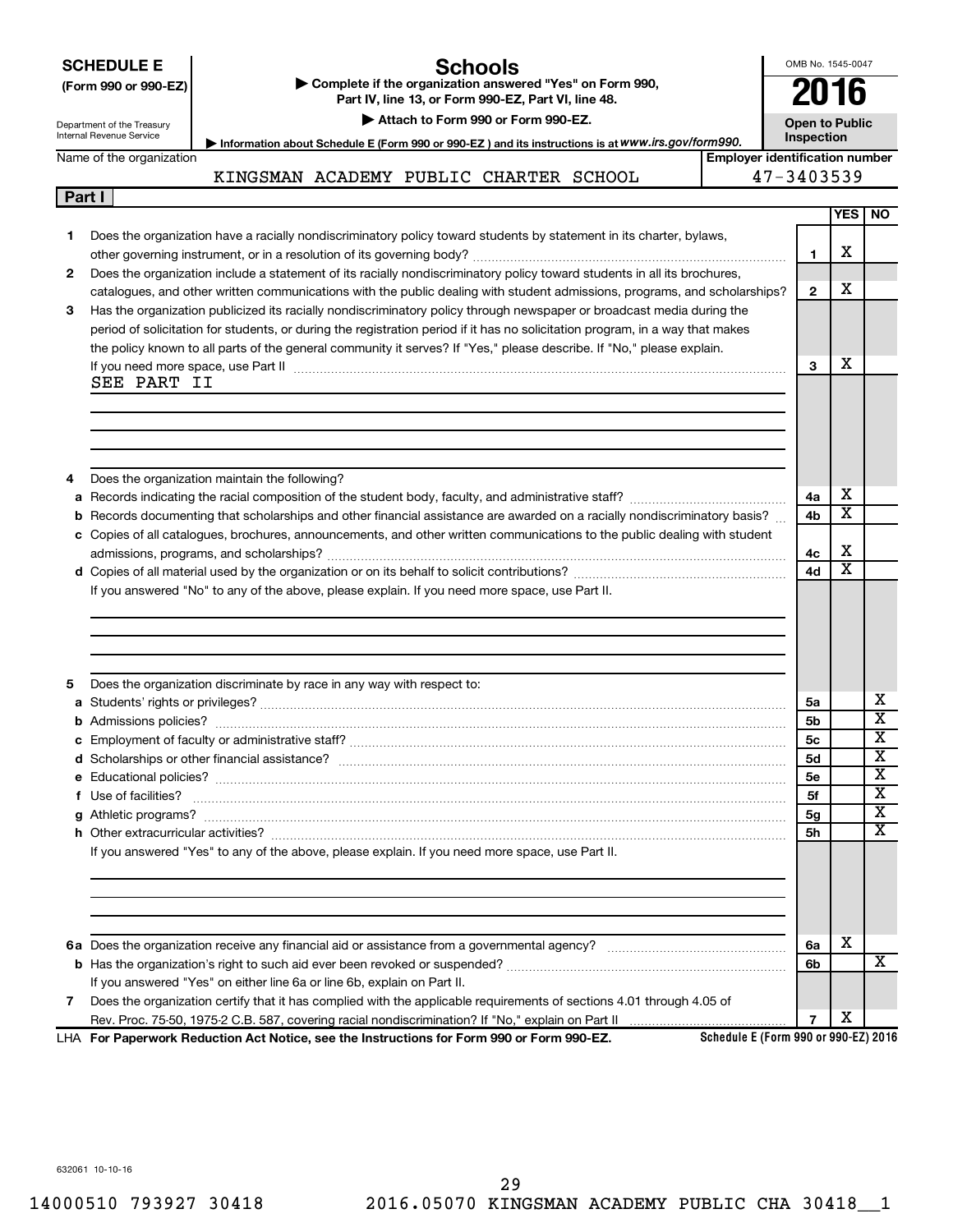Schedule E (Form 990 or 990-EZ) 2016 KINGSMAN ACADEMY PUBLIC CHARTER SCHOOL 47-3403539 <sub>Page 2</sub> Part II | Supplemental Information. Provide the explanations required by Part I, lines 3, 4d, 5h, 6b, and 7, as applicable.

Also provide any other additional information.

LINE 3 - EXPLANATION OF NONDISCRIMINATION POLICY:

IN ACCORDANCE WITH TITLE VI OF THE CIVIL RIGHTS ACT OF 1964

("TITLE VI"), TITLE IX OF THE EDUCATION AMENDMENTS OF 1972

("TITLE IX"), SECTION 504 OF THE REHABILITATION ACT OF 1973

("SECTION 504"), TITLE II OF THE AMERICANS WITH DISABILITIES

ACT OF 1990 ("ADA"), AND THE AGE DISCRIMINATION ACT OF 1975

("THE AGE ACT"), KINGSMAN ACADEMY PUBLIC CHARTER SCHOOL DOES NOT

DISCRIMINATE ON THE BASIS OF RACE, COLOR, NATIONAL ORIGIN, SEX, AGE, OR

DISABILITY IN ADMISSION OR ACCESS TO, OR TREATMENT OR EMPLOYMENT IN, ITS

PROGRAMS AND ACTIVITIES. HOWEVER, AS A PUBLIC CHARTER SCHOOL, KINGSMAN

ACADEMY IS EXEMPT FROM REV. PROC. 75-50.

LINE 6 - EXPLANATION OF GOVERNMENT FINANCIAL AID:

SCHOOL RECEIPTS FROM GOVERNMENTAL AGENCIES TOTALED \$837,610.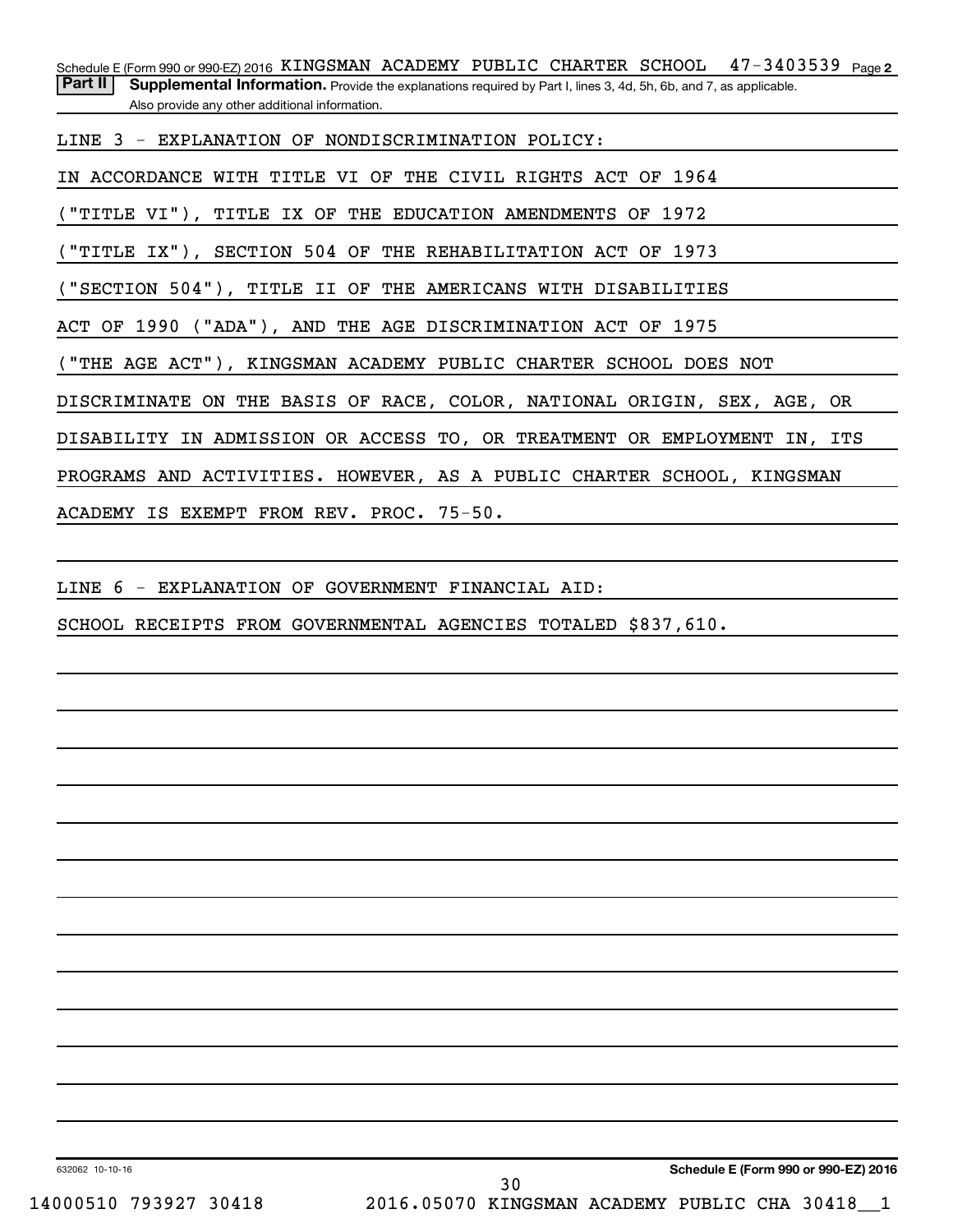| <b>SCHEDULE J</b> |                                                                                                               | <b>Compensation Information</b>                                                                                                     |  | OMB No. 1545-0047                     |     |                         |  |  |
|-------------------|---------------------------------------------------------------------------------------------------------------|-------------------------------------------------------------------------------------------------------------------------------------|--|---------------------------------------|-----|-------------------------|--|--|
|                   | (Form 990)                                                                                                    | For certain Officers, Directors, Trustees, Key Employees, and Highest                                                               |  |                                       |     |                         |  |  |
|                   |                                                                                                               | <b>Compensated Employees</b>                                                                                                        |  | 2016                                  |     |                         |  |  |
|                   |                                                                                                               | Complete if the organization answered "Yes" on Form 990, Part IV, line 23.<br>Attach to Form 990.                                   |  | <b>Open to Public</b>                 |     |                         |  |  |
|                   | Department of the Treasury<br>Internal Revenue Service                                                        | Information about Schedule J (Form 990) and its instructions is at www.irs.gov/form990.                                             |  | Inspection                            |     |                         |  |  |
|                   | Name of the organization                                                                                      |                                                                                                                                     |  | <b>Employer identification number</b> |     |                         |  |  |
|                   |                                                                                                               | KINGSMAN ACADEMY PUBLIC CHARTER SCHOOL                                                                                              |  | 47-3403539                            |     |                         |  |  |
|                   | Part I                                                                                                        | <b>Questions Regarding Compensation</b>                                                                                             |  |                                       |     |                         |  |  |
|                   |                                                                                                               |                                                                                                                                     |  |                                       | Yes | No                      |  |  |
|                   |                                                                                                               | Check the appropriate box(es) if the organization provided any of the following to or for a person listed on Form 990,              |  |                                       |     |                         |  |  |
|                   |                                                                                                               | Part VII, Section A, line 1a. Complete Part III to provide any relevant information regarding these items.                          |  |                                       |     |                         |  |  |
|                   | First-class or charter travel                                                                                 | Housing allowance or residence for personal use                                                                                     |  |                                       |     |                         |  |  |
|                   | Travel for companions<br>Payments for business use of personal residence                                      |                                                                                                                                     |  |                                       |     |                         |  |  |
|                   | Health or social club dues or initiation fees<br>Tax indemnification and gross-up payments                    |                                                                                                                                     |  |                                       |     |                         |  |  |
|                   |                                                                                                               | Discretionary spending account<br>Personal services (such as, maid, chauffeur, chef)                                                |  |                                       |     |                         |  |  |
|                   |                                                                                                               |                                                                                                                                     |  |                                       |     |                         |  |  |
|                   |                                                                                                               | <b>b</b> If any of the boxes on line 1a are checked, did the organization follow a written policy regarding payment or              |  |                                       |     |                         |  |  |
|                   |                                                                                                               |                                                                                                                                     |  | 1b                                    |     |                         |  |  |
| 2                 |                                                                                                               | Did the organization require substantiation prior to reimbursing or allowing expenses incurred by all directors,                    |  |                                       |     |                         |  |  |
|                   |                                                                                                               |                                                                                                                                     |  | $\mathbf{2}$                          |     |                         |  |  |
|                   |                                                                                                               |                                                                                                                                     |  |                                       |     |                         |  |  |
| з                 |                                                                                                               | Indicate which, if any, of the following the filing organization used to establish the compensation of the organization's           |  |                                       |     |                         |  |  |
|                   |                                                                                                               | CEO/Executive Director. Check all that apply. Do not check any boxes for methods used by a related organization to                  |  |                                       |     |                         |  |  |
|                   |                                                                                                               | establish compensation of the CEO/Executive Director, but explain in Part III.                                                      |  |                                       |     |                         |  |  |
|                   | Compensation committee                                                                                        | Written employment contract<br>$ \underline{\mathbf{X}} $ Independent compensation consultant<br>ΧI<br>Compensation survey or study |  |                                       |     |                         |  |  |
|                   | $ \mathbf{X} $ Form 990 of other organizations                                                                |                                                                                                                                     |  |                                       |     |                         |  |  |
|                   |                                                                                                               | Approval by the board or compensation committee                                                                                     |  |                                       |     |                         |  |  |
| 4                 |                                                                                                               | During the year, did any person listed on Form 990, Part VII, Section A, line 1a, with respect to the filing                        |  |                                       |     |                         |  |  |
|                   | organization or a related organization:                                                                       |                                                                                                                                     |  |                                       |     |                         |  |  |
| а                 |                                                                                                               |                                                                                                                                     |  | 4a                                    |     | х                       |  |  |
| b                 | Receive a severance payment or change-of-control payment?                                                     |                                                                                                                                     |  |                                       |     | $\overline{\textbf{x}}$ |  |  |
|                   |                                                                                                               |                                                                                                                                     |  | 4b<br>4c                              |     | $\mathbf x$             |  |  |
|                   | If "Yes" to any of lines 4a-c, list the persons and provide the applicable amounts for each item in Part III. |                                                                                                                                     |  |                                       |     |                         |  |  |
|                   |                                                                                                               |                                                                                                                                     |  |                                       |     |                         |  |  |
|                   |                                                                                                               | Only section 501(c)(3), 501(c)(4), and 501(c)(29) organizations must complete lines 5-9.                                            |  |                                       |     |                         |  |  |
|                   |                                                                                                               | For persons listed on Form 990, Part VII, Section A, line 1a, did the organization pay or accrue any compensation                   |  |                                       |     |                         |  |  |
|                   | contingent on the revenues of:                                                                                |                                                                                                                                     |  |                                       |     |                         |  |  |
| a                 |                                                                                                               |                                                                                                                                     |  | 5a                                    |     | x                       |  |  |
|                   |                                                                                                               |                                                                                                                                     |  | 5b                                    |     | X                       |  |  |
|                   |                                                                                                               | If "Yes" on line 5a or 5b, describe in Part III.                                                                                    |  |                                       |     |                         |  |  |
|                   |                                                                                                               | 6 For persons listed on Form 990, Part VII, Section A, line 1a, did the organization pay or accrue any compensation                 |  |                                       |     |                         |  |  |
|                   | contingent on the net earnings of:                                                                            |                                                                                                                                     |  |                                       |     |                         |  |  |
| a                 |                                                                                                               |                                                                                                                                     |  | 6a                                    |     | x                       |  |  |
|                   |                                                                                                               |                                                                                                                                     |  |                                       |     | $\overline{\mathbf{X}}$ |  |  |
|                   |                                                                                                               | If "Yes" on line 6a or 6b, describe in Part III.                                                                                    |  |                                       |     |                         |  |  |
|                   |                                                                                                               | 7 For persons listed on Form 990, Part VII, Section A, line 1a, did the organization provide any nonfixed payments                  |  |                                       |     |                         |  |  |
|                   |                                                                                                               |                                                                                                                                     |  | 7                                     |     | x                       |  |  |
| 8                 |                                                                                                               | Were any amounts reported on Form 990, Part VII, paid or accrued pursuant to a contract that was subject to the                     |  |                                       |     |                         |  |  |
|                   |                                                                                                               |                                                                                                                                     |  | 8                                     |     | x                       |  |  |
| 9                 |                                                                                                               | If "Yes" on line 8, did the organization also follow the rebuttable presumption procedure described in                              |  |                                       |     |                         |  |  |
|                   |                                                                                                               |                                                                                                                                     |  | 9                                     |     |                         |  |  |
|                   |                                                                                                               | LHA For Paperwork Reduction Act Notice, see the Instructions for Form 990.                                                          |  | Schedule J (Form 990) 2016            |     |                         |  |  |

632111 09-09-16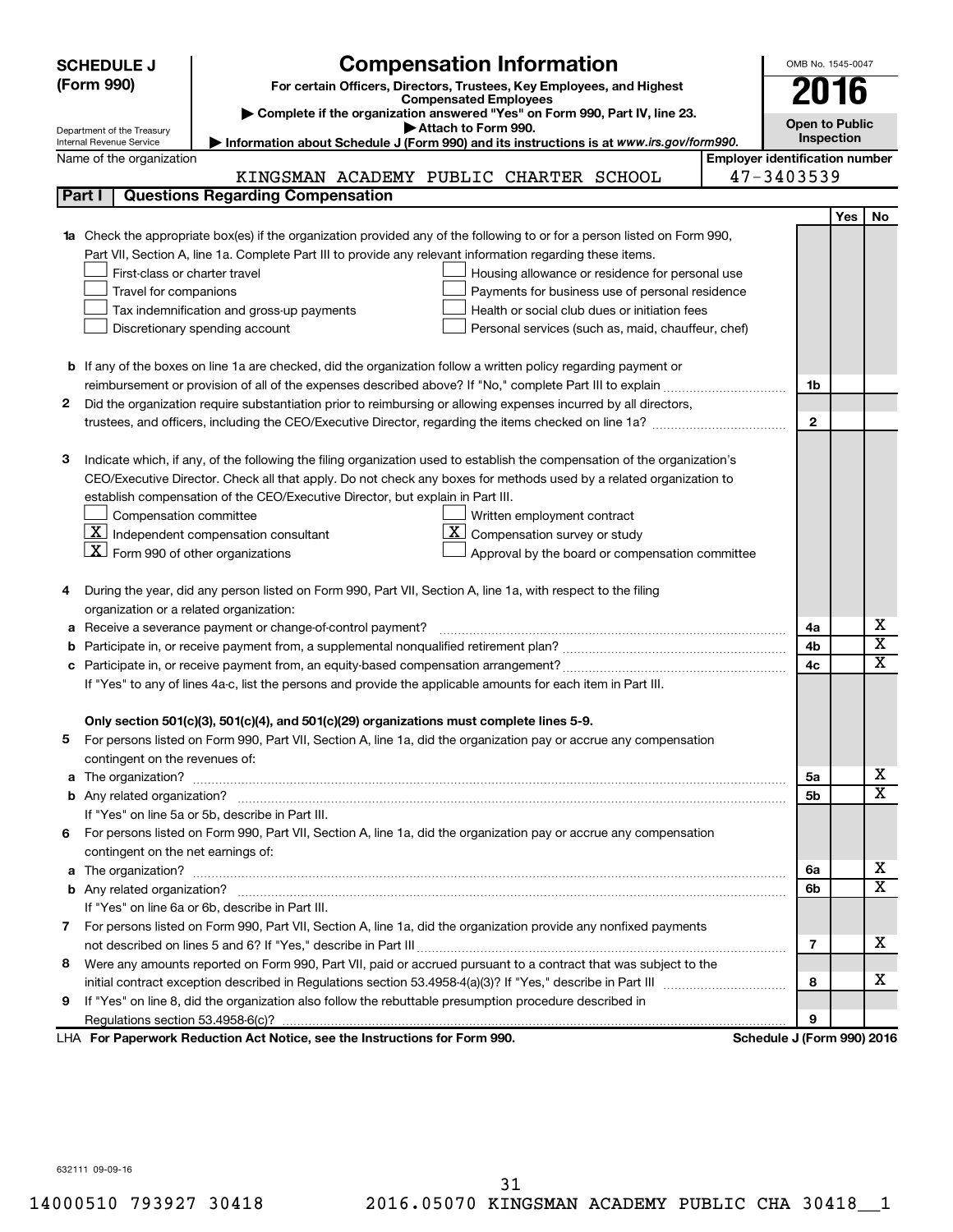## Schedule J (Form 990) 2016 KINGSMAN ACADEMY PUBLIC CHARTER SCHOOL 47-3403539

#### Part II | Officers, Directors, Trustees, Key Employees, and Highest Compensated Employees. Use duplicate copies if additional space is needed.

For each individual whose compensation must be reported on Schedule J, report compensation from the organization on row (i) and from related organizations, described in the instructions, on row (ii). Do not list any individuals that aren't listed on Form 990, Part VII.

Note: The sum of columns (B)(i)-(iii) for each listed individual must equal the total amount of Form 990, Part VII, Section A, line 1a, applicable column (D) and (E) amounts for that individual.

| (A) Name and Title       |              |                          | (B) Breakdown of W-2 and/or 1099-MISC compensation |                                           | (C) Retirement and<br>other deferred | (D) Nontaxable<br>benefits | (E) Total of columns<br>$(B)(i)-(D)$ | (F) Compensation<br>in column (B)         |  |
|--------------------------|--------------|--------------------------|----------------------------------------------------|-------------------------------------------|--------------------------------------|----------------------------|--------------------------------------|-------------------------------------------|--|
|                          |              | (i) Base<br>compensation | (ii) Bonus &<br>incentive<br>compensation          | (iii) Other<br>reportable<br>compensation | compensation                         |                            |                                      | reported as deferred<br>on prior Form 990 |  |
| SHANNON T. HODGE<br>(1)  | (i)          | 179,676.                 | $\overline{0}$ .                                   | $\overline{0}$ .                          | $\overline{0}$ .                     | 5,793.                     | 185,469.                             | $\overline{0}$ .                          |  |
| CO-FOUNDER AND EXE. DIR. | (ii)         | $\overline{0}$ .         | $\overline{0}$ .                                   | $\overline{0}$ .                          | $\overline{0}$ .                     | $\overline{0}$ .           | $\overline{0}$ .                     | $\overline{0}$ .                          |  |
|                          | (i)          |                          |                                                    |                                           |                                      |                            |                                      |                                           |  |
|                          | (ii)         |                          |                                                    |                                           |                                      |                            |                                      |                                           |  |
|                          | (i)          |                          |                                                    |                                           |                                      |                            |                                      |                                           |  |
|                          | (ii)         |                          |                                                    |                                           |                                      |                            |                                      |                                           |  |
|                          | (i)          |                          |                                                    |                                           |                                      |                            |                                      |                                           |  |
|                          | (ii)         |                          |                                                    |                                           |                                      |                            |                                      |                                           |  |
|                          | (i)          |                          |                                                    |                                           |                                      |                            |                                      |                                           |  |
|                          | (ii)         |                          |                                                    |                                           |                                      |                            |                                      |                                           |  |
|                          | (i)          |                          |                                                    |                                           |                                      |                            |                                      |                                           |  |
|                          | $\vert$ (ii) |                          |                                                    |                                           |                                      |                            |                                      |                                           |  |
|                          | (i)          |                          |                                                    |                                           |                                      |                            |                                      |                                           |  |
|                          | $\vert$ (ii) |                          |                                                    |                                           |                                      |                            |                                      |                                           |  |
|                          | (i)          |                          |                                                    |                                           |                                      |                            |                                      |                                           |  |
|                          | $\vert$ (ii) |                          |                                                    |                                           |                                      |                            |                                      |                                           |  |
|                          | (i)<br>(ii)  |                          |                                                    |                                           |                                      |                            |                                      |                                           |  |
|                          | (i)          |                          |                                                    |                                           |                                      |                            |                                      |                                           |  |
|                          | (ii)         |                          |                                                    |                                           |                                      |                            |                                      |                                           |  |
|                          | (i)          |                          |                                                    |                                           |                                      |                            |                                      |                                           |  |
|                          | (ii)         |                          |                                                    |                                           |                                      |                            |                                      |                                           |  |
|                          | (i)          |                          |                                                    |                                           |                                      |                            |                                      |                                           |  |
|                          | $\vert$ (ii) |                          |                                                    |                                           |                                      |                            |                                      |                                           |  |
|                          | (i)          |                          |                                                    |                                           |                                      |                            |                                      |                                           |  |
|                          | (ii)         |                          |                                                    |                                           |                                      |                            |                                      |                                           |  |
|                          | (i)          |                          |                                                    |                                           |                                      |                            |                                      |                                           |  |
|                          | (ii)         |                          |                                                    |                                           |                                      |                            |                                      |                                           |  |
|                          | (i)          |                          |                                                    |                                           |                                      |                            |                                      |                                           |  |
|                          | (ii)         |                          |                                                    |                                           |                                      |                            |                                      |                                           |  |
|                          | (i)          |                          |                                                    |                                           |                                      |                            |                                      |                                           |  |
|                          | (ii)         |                          |                                                    |                                           |                                      |                            |                                      |                                           |  |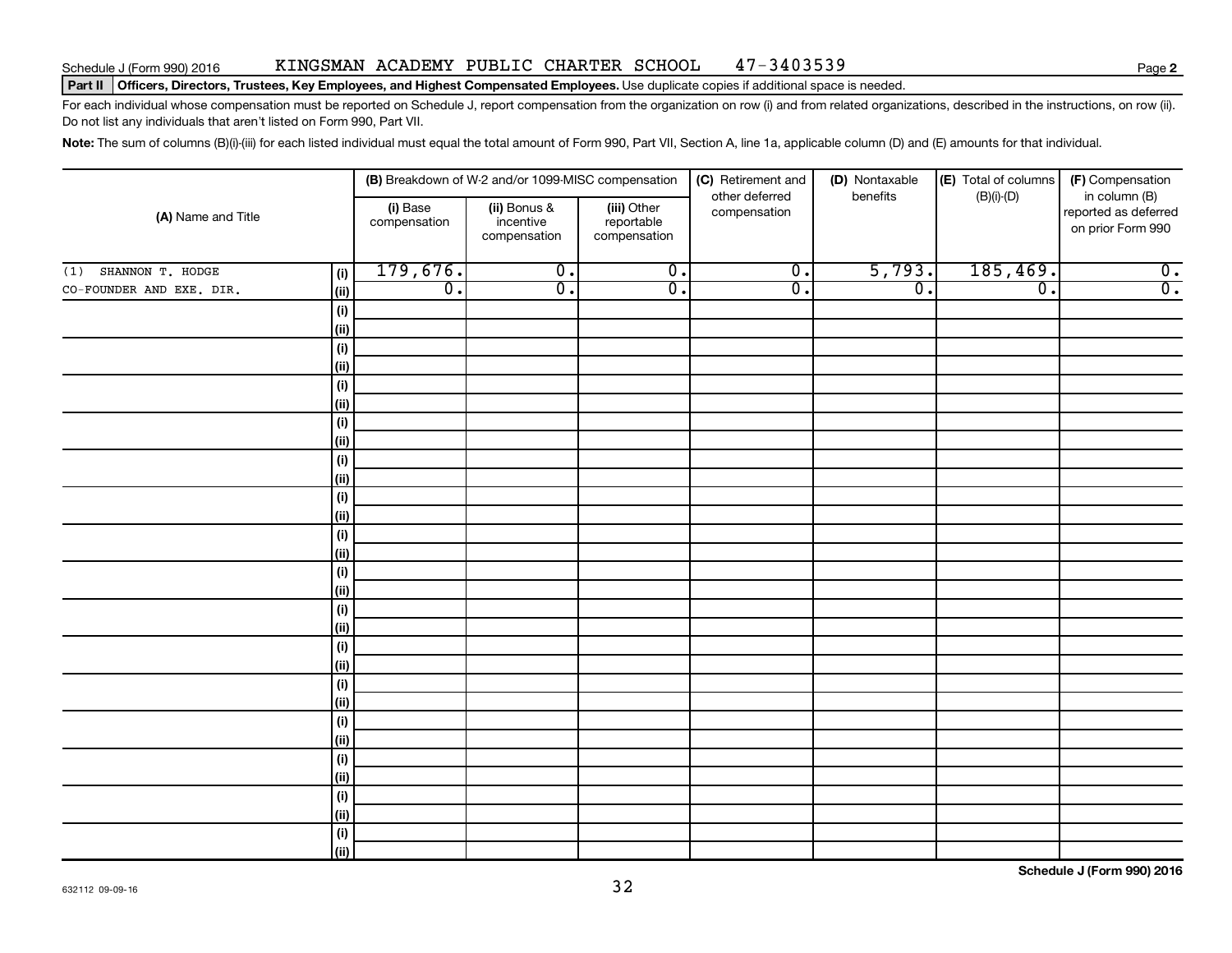## **Part III Supplemental Information**

Provide the information, explanation, or descriptions required for Part I, lines 1a, 1b, 3, 4a, 4b, 4c, 5a, 5b, 6a, 6b, 7, and 8, and for Part II. Also complete this part for any additional information.

**Schedule J (Form 990) 2016**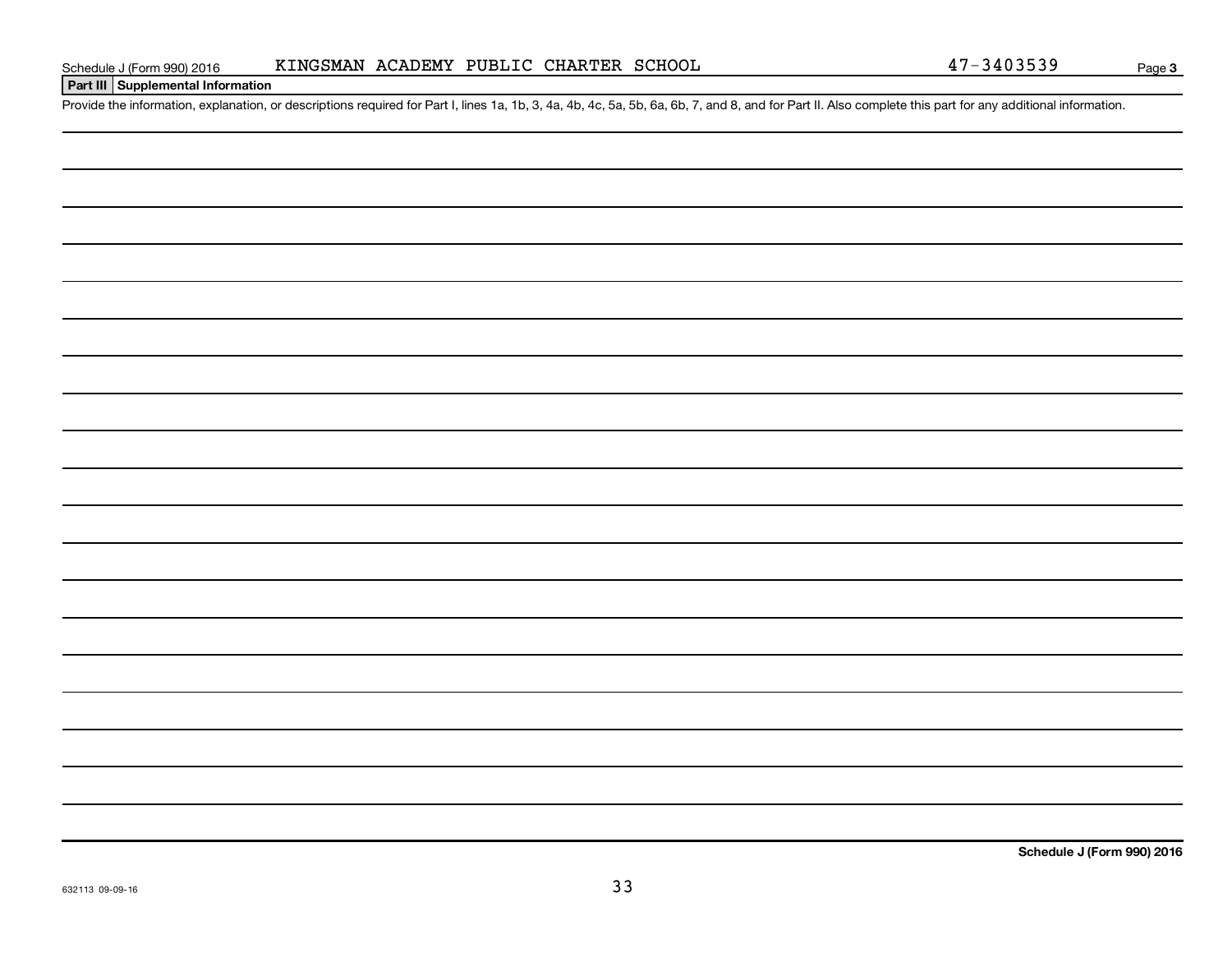| <b>SCHEDULE K</b><br>(Form 990)<br>Department of the Treasury<br>Internal Revenue Service |                                                                                                               | Complete if the organization answered "Yes" on Form 990, Part IV, line 24a. Provide descriptions,<br>Attach to Form 990. Information about Schedule K (Form 990) and its instructions is at www.irs.gov/form990. | <b>Supplemental Information on Tax-Exempt Bonds</b><br>explanations, and any additional information in Part VI. |                       |                         |                            |                                       |            |     |    |                            | OMB No. 1545-0047<br>Open to Public<br>Inspection       | 2016      |    |  |  |
|-------------------------------------------------------------------------------------------|---------------------------------------------------------------------------------------------------------------|------------------------------------------------------------------------------------------------------------------------------------------------------------------------------------------------------------------|-----------------------------------------------------------------------------------------------------------------|-----------------------|-------------------------|----------------------------|---------------------------------------|------------|-----|----|----------------------------|---------------------------------------------------------|-----------|----|--|--|
|                                                                                           | Name of the organization<br>KINGSMAN ACADEMY PUBLIC CHARTER SCHOOL                                            |                                                                                                                                                                                                                  |                                                                                                                 |                       |                         |                            |                                       |            |     |    |                            | <b>Employer identification number</b><br>$47 - 3403539$ |           |    |  |  |
| Part I                                                                                    | <b>Bond Issues</b>                                                                                            | SEE PART VI FOR COLUMN                                                                                                                                                                                           |                                                                                                                 | (F) CONTINUATIONS     |                         |                            |                                       |            |     |    |                            |                                                         |           |    |  |  |
|                                                                                           | (a) Issuer name                                                                                               | (d) Date issued                                                                                                                                                                                                  | (e) Issue price                                                                                                 |                       |                         | (f) Description of purpose | (g) Defeased (h) On behalf            | (i) Pooled |     |    |                            |                                                         |           |    |  |  |
|                                                                                           |                                                                                                               | (b) Issuer EIN                                                                                                                                                                                                   | $(c)$ CUSIP #                                                                                                   |                       |                         |                            |                                       |            |     |    | of issuer                  |                                                         | financing |    |  |  |
|                                                                                           |                                                                                                               |                                                                                                                                                                                                                  |                                                                                                                 |                       |                         |                            |                                       |            | Yes | No | Yes   No                   |                                                         | Yes       | No |  |  |
|                                                                                           |                                                                                                               |                                                                                                                                                                                                                  |                                                                                                                 |                       |                         |                            | TO CONSTRUCT AND                      |            |     |    |                            |                                                         |           |    |  |  |
|                                                                                           | A DISTRICT OF COLUMBIA                                                                                        | 53-6001131                                                                                                                                                                                                       | <b>NONE</b>                                                                                                     |                       |                         |                            | 11/01/11 9,650,472. RENOVATE THE SCHO |            |     | х  |                            | х                                                       |           | X  |  |  |
|                                                                                           |                                                                                                               |                                                                                                                                                                                                                  |                                                                                                                 |                       |                         |                            |                                       |            |     |    |                            |                                                         |           |    |  |  |
| B                                                                                         |                                                                                                               |                                                                                                                                                                                                                  |                                                                                                                 |                       |                         |                            |                                       |            |     |    |                            |                                                         |           |    |  |  |
|                                                                                           |                                                                                                               |                                                                                                                                                                                                                  |                                                                                                                 |                       |                         |                            |                                       |            |     |    |                            |                                                         |           |    |  |  |
| C                                                                                         |                                                                                                               |                                                                                                                                                                                                                  |                                                                                                                 |                       |                         |                            |                                       |            |     |    |                            |                                                         |           |    |  |  |
|                                                                                           |                                                                                                               |                                                                                                                                                                                                                  |                                                                                                                 |                       |                         |                            |                                       |            |     |    |                            |                                                         |           |    |  |  |
| D                                                                                         |                                                                                                               |                                                                                                                                                                                                                  |                                                                                                                 |                       |                         |                            |                                       |            |     |    |                            |                                                         |           |    |  |  |
| Part II                                                                                   | <b>Proceeds</b>                                                                                               |                                                                                                                                                                                                                  |                                                                                                                 |                       |                         |                            |                                       |            |     |    |                            |                                                         |           |    |  |  |
|                                                                                           |                                                                                                               |                                                                                                                                                                                                                  |                                                                                                                 | A                     |                         |                            | в                                     | C          |     |    |                            | D                                                       |           |    |  |  |
|                                                                                           |                                                                                                               |                                                                                                                                                                                                                  |                                                                                                                 |                       |                         |                            |                                       |            |     |    |                            |                                                         |           |    |  |  |
| $\mathbf{2}$                                                                              |                                                                                                               |                                                                                                                                                                                                                  |                                                                                                                 |                       |                         |                            |                                       |            |     |    |                            |                                                         |           |    |  |  |
| 3                                                                                         |                                                                                                               |                                                                                                                                                                                                                  |                                                                                                                 |                       | 9,650,472.              |                            |                                       |            |     |    |                            |                                                         |           |    |  |  |
| 4                                                                                         |                                                                                                               |                                                                                                                                                                                                                  |                                                                                                                 |                       |                         |                            |                                       |            |     |    |                            |                                                         |           |    |  |  |
| 5                                                                                         |                                                                                                               |                                                                                                                                                                                                                  |                                                                                                                 |                       |                         |                            |                                       |            |     |    |                            |                                                         |           |    |  |  |
| 6                                                                                         | Proceeds in refunding escrows material content of the content of the content of the content of the content of |                                                                                                                                                                                                                  |                                                                                                                 |                       |                         |                            |                                       |            |     |    |                            |                                                         |           |    |  |  |
| 7                                                                                         |                                                                                                               |                                                                                                                                                                                                                  |                                                                                                                 |                       |                         |                            |                                       |            |     |    |                            |                                                         |           |    |  |  |
| 8                                                                                         | Credit enhancement from proceeds                                                                              |                                                                                                                                                                                                                  |                                                                                                                 |                       |                         |                            |                                       |            |     |    |                            |                                                         |           |    |  |  |
| 9                                                                                         |                                                                                                               |                                                                                                                                                                                                                  |                                                                                                                 |                       |                         |                            |                                       |            |     |    |                            |                                                         |           |    |  |  |
| 10                                                                                        |                                                                                                               |                                                                                                                                                                                                                  |                                                                                                                 |                       |                         |                            |                                       |            |     |    |                            |                                                         |           |    |  |  |
| 11                                                                                        | Other spent proceeds                                                                                          |                                                                                                                                                                                                                  |                                                                                                                 |                       |                         |                            |                                       |            |     |    |                            |                                                         |           |    |  |  |
| 12                                                                                        |                                                                                                               |                                                                                                                                                                                                                  |                                                                                                                 |                       |                         |                            |                                       |            |     |    |                            |                                                         |           |    |  |  |
| 13                                                                                        |                                                                                                               |                                                                                                                                                                                                                  |                                                                                                                 |                       |                         |                            |                                       |            |     |    |                            |                                                         |           |    |  |  |
|                                                                                           |                                                                                                               |                                                                                                                                                                                                                  |                                                                                                                 | Yes                   | No<br>х                 | Yes                        | No                                    | Yes        | No  |    | Yes                        |                                                         | <b>No</b> |    |  |  |
| 14                                                                                        | Were the bonds issued as part of a current refunding issue?                                                   |                                                                                                                                                                                                                  |                                                                                                                 |                       | $\overline{\textbf{x}}$ |                            |                                       |            |     |    |                            |                                                         |           |    |  |  |
| 15                                                                                        |                                                                                                               |                                                                                                                                                                                                                  |                                                                                                                 | X                     |                         |                            |                                       |            |     |    |                            |                                                         |           |    |  |  |
| 16                                                                                        | Has the final allocation of proceeds been made?                                                               |                                                                                                                                                                                                                  |                                                                                                                 | $\overline{\text{x}}$ |                         |                            |                                       |            |     |    |                            |                                                         |           |    |  |  |
| 17                                                                                        | Does the organization maintain adequate books and records to support the final allocation of proceeds?        |                                                                                                                                                                                                                  |                                                                                                                 |                       |                         |                            |                                       |            |     |    |                            |                                                         |           |    |  |  |
|                                                                                           | <b>Part III Private Business Use</b>                                                                          |                                                                                                                                                                                                                  |                                                                                                                 |                       |                         |                            | В                                     | C          |     |    |                            | D                                                       |           |    |  |  |
| 1                                                                                         | Was the organization a partner in a partnership, or a member of an LLC,                                       |                                                                                                                                                                                                                  |                                                                                                                 | A<br>Yes              | No                      | Yes                        | No                                    | Yes        | No  |    | Yes                        |                                                         | No        |    |  |  |
|                                                                                           |                                                                                                               |                                                                                                                                                                                                                  |                                                                                                                 |                       | $\overline{\textbf{x}}$ |                            |                                       |            |     |    |                            |                                                         |           |    |  |  |
|                                                                                           | 2 Are there any lease arrangements that may result in private business use of                                 |                                                                                                                                                                                                                  |                                                                                                                 |                       |                         |                            |                                       |            |     |    |                            |                                                         |           |    |  |  |
|                                                                                           |                                                                                                               |                                                                                                                                                                                                                  |                                                                                                                 |                       | X                       |                            |                                       |            |     |    |                            |                                                         |           |    |  |  |
|                                                                                           | 632121 10-19-16 LHA For Paperwork Reduction Act Notice, see the Instructions for Form 990. $34$               |                                                                                                                                                                                                                  |                                                                                                                 |                       |                         |                            |                                       |            |     |    | Schedule K (Form 990) 2016 |                                                         |           |    |  |  |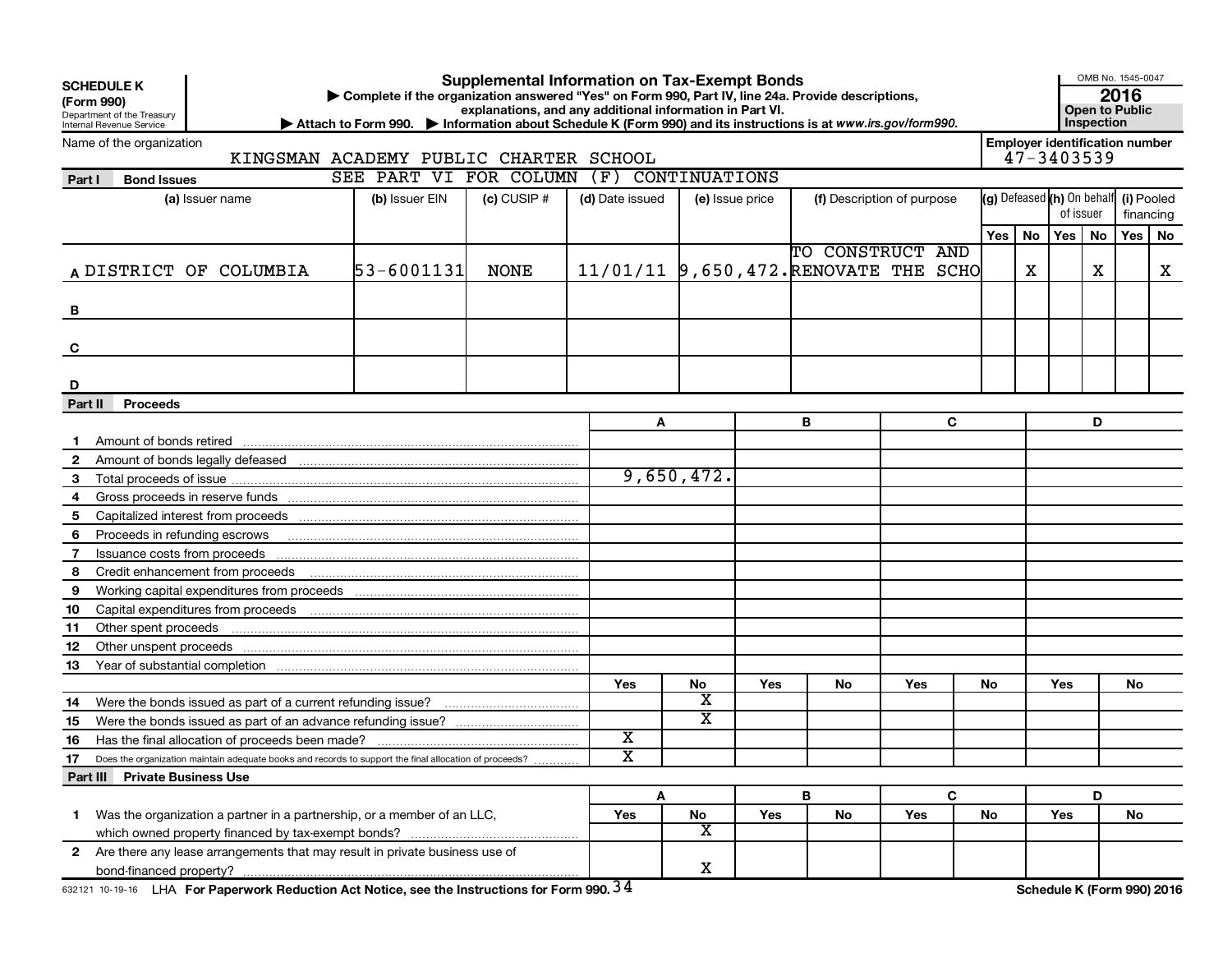## Schedule K (Form 990) 2016 KINGSMAN ACADEMY PUBLIC CHARTER SCHOOL 47-3403539

**2**

|                | <b>Part III</b> Private Business Use (Continued)                                                       |                       |                         |     |    |     |           |     |    |
|----------------|--------------------------------------------------------------------------------------------------------|-----------------------|-------------------------|-----|----|-----|-----------|-----|----|
|                |                                                                                                        |                       | A                       |     | В  | C   |           |     | D  |
|                | 3a Are there any management or service contracts that may result in private                            | Yes                   | <b>No</b>               | Yes | No | Yes | <b>No</b> | Yes | No |
|                |                                                                                                        |                       | X                       |     |    |     |           |     |    |
|                | b If "Yes" to line 3a, does the organization routinely engage bond counsel or other outside            |                       |                         |     |    |     |           |     |    |
|                | counsel to review any management or service contracts relating to the financed property?               |                       |                         |     |    |     |           |     |    |
|                | c Are there any research agreements that may result in private business use of bond-financed property? |                       | $\overline{\text{x}}$   |     |    |     |           |     |    |
|                | d If "Yes" to line 3c, does the organization routinely engage bond counsel or other outside            |                       |                         |     |    |     |           |     |    |
|                | counsel to review any research agreements relating to the financed property?                           |                       |                         |     |    |     |           |     |    |
| 4              | Enter the percentage of financed property used in a private business use by                            |                       |                         |     |    |     |           |     |    |
|                | entities other than a section 501(c)(3) organization or a state or local government $\ldots$           |                       | %                       |     | %  |     | %         |     | %  |
| 5              | Enter the percentage of financed property used in a private business use as a result of                |                       |                         |     |    |     |           |     |    |
|                | unrelated trade or business activity carried on by your organization, another                          |                       |                         |     |    |     |           |     |    |
|                |                                                                                                        |                       | %                       |     | %  |     | %         |     | %  |
| 6              |                                                                                                        |                       | %                       |     | %  |     | %         |     | %  |
| $\overline{7}$ |                                                                                                        | $\overline{\text{x}}$ |                         |     |    |     |           |     |    |
|                | 8a Has there been a sale or disposition of any of the bond-financed property to a non-                 |                       |                         |     |    |     |           |     |    |
|                | governmental person other than a 501(c)(3) organization since the bonds were issued?                   |                       | $\mathbf x$             |     |    |     |           |     |    |
|                | <b>b</b> If "Yes" to line 8a, enter the percentage of bond-financed property sold or disposed          |                       |                         |     |    |     |           |     |    |
|                |                                                                                                        |                       | %                       |     | %  |     | %         |     | %  |
|                | c If "Yes" to line 8a, was any remedial action taken pursuant to Regulations sections                  |                       |                         |     |    |     |           |     |    |
|                |                                                                                                        |                       |                         |     |    |     |           |     |    |
|                | 9 Has the organization established written procedures to ensure that all nonqualified                  |                       |                         |     |    |     |           |     |    |
|                | bonds of the issue are remediated in accordance with the requirements under                            |                       |                         |     |    |     |           |     |    |
|                |                                                                                                        |                       | x                       |     |    |     |           |     |    |
|                | Part IV Arbitrage                                                                                      |                       |                         |     |    |     |           |     |    |
|                |                                                                                                        |                       | A                       |     | В  |     | C         |     | D  |
| 1              | Has the issuer filed Form 8038-T, Arbitrage Rebate, Yield Reduction and                                | <b>Yes</b>            | No                      | Yes | No | Yes | No        | Yes | No |
|                |                                                                                                        |                       | x                       |     |    |     |           |     |    |
|                |                                                                                                        |                       |                         |     |    |     |           |     |    |
|                |                                                                                                        |                       | $\overline{\textbf{x}}$ |     |    |     |           |     |    |
|                |                                                                                                        |                       | $\overline{\text{x}}$   |     |    |     |           |     |    |
|                |                                                                                                        |                       | $\overline{\text{x}}$   |     |    |     |           |     |    |
|                | If "Yes" to line 2c, provide in Part VI the date the rebate computation was                            |                       |                         |     |    |     |           |     |    |
|                | performed                                                                                              |                       |                         |     |    |     |           |     |    |
|                |                                                                                                        |                       | $\overline{\textbf{x}}$ |     |    |     |           |     |    |
|                | 4a Has the organization or the governmental issuer entered into a qualified                            |                       |                         |     |    |     |           |     |    |
|                |                                                                                                        |                       | $\mathbf x$             |     |    |     |           |     |    |
|                |                                                                                                        |                       |                         |     |    |     |           |     |    |
|                |                                                                                                        |                       |                         |     |    |     |           |     |    |
|                |                                                                                                        |                       |                         |     |    |     |           |     |    |
|                | e Was the hedge terminated?                                                                            |                       |                         |     |    |     |           |     |    |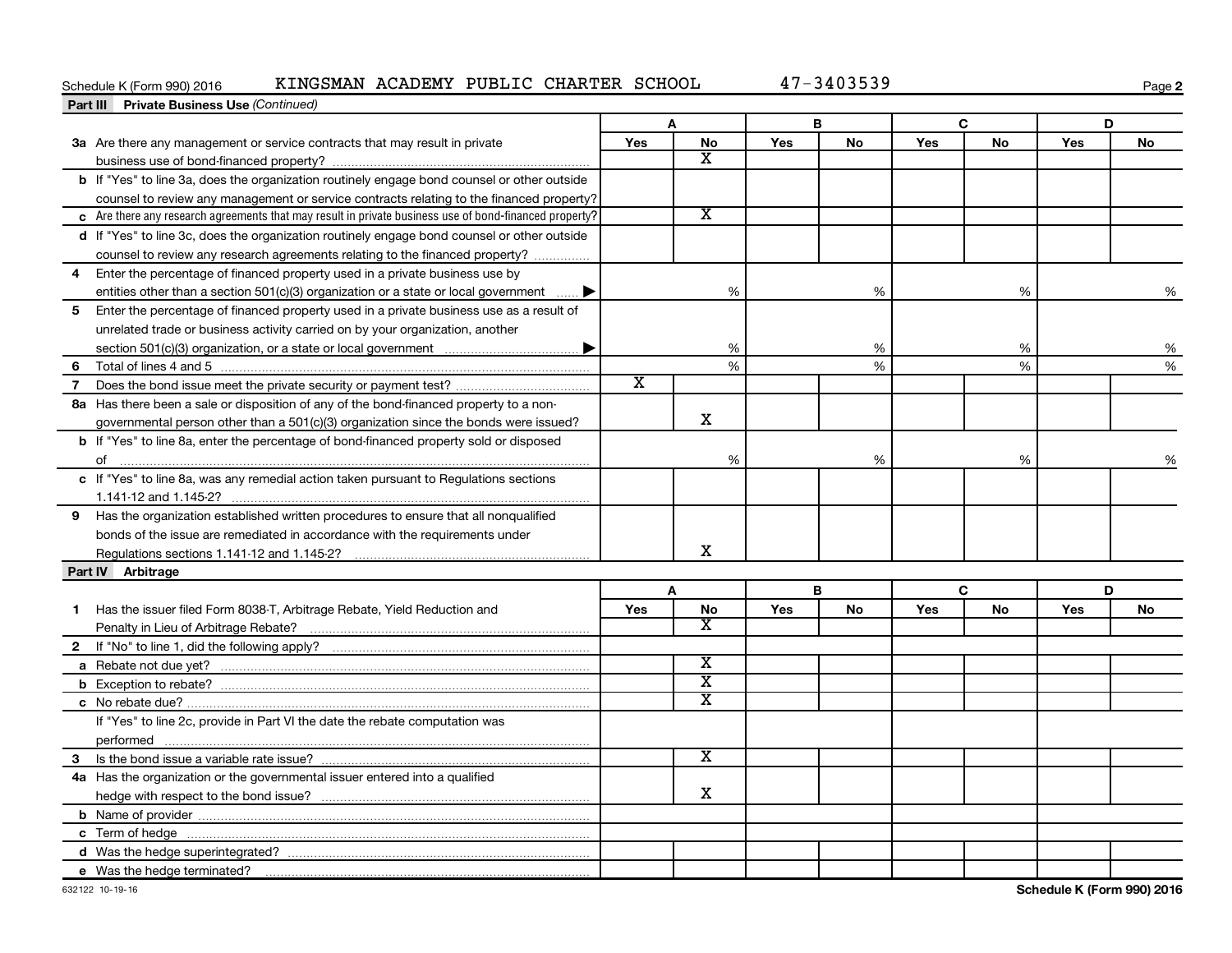#### **Schedule K (Form 990) 2016**<br>**Part IV Arbitrage** *(Continual* Schedule K (Form 990) 2016 KINGSMAN ACADEMY PUBLIC CHARTER SCHOOL 47-3403539

**Page 3** 

| Part IV Arbitrage (Continued)                                                                                               |            |                         |     |    |     |           |     |    |
|-----------------------------------------------------------------------------------------------------------------------------|------------|-------------------------|-----|----|-----|-----------|-----|----|
|                                                                                                                             | A          |                         |     | B  |     | C         | D   |    |
|                                                                                                                             | <b>Yes</b> | <b>No</b>               | Yes | No | Yes | <b>No</b> | Yes | No |
| 5a Were gross proceeds invested in a guaranteed investment contract (GIC)?                                                  |            | $\overline{\texttt{x}}$ |     |    |     |           |     |    |
|                                                                                                                             |            |                         |     |    |     |           |     |    |
|                                                                                                                             |            |                         |     |    |     |           |     |    |
| d Was the regulatory safe harbor for establishing the fair market value of the GIC satisfied?                               |            |                         |     |    |     |           |     |    |
| 6 Were any gross proceeds invested beyond an available temporary period?                                                    |            | $\overline{\texttt{x}}$ |     |    |     |           |     |    |
| 7 Has the organization established written procedures to monitor the requirements of                                        |            |                         |     |    |     |           |     |    |
| section 148?                                                                                                                |            | X                       |     |    |     |           |     |    |
| <b>Procedures To Undertake Corrective Action</b><br>Part V                                                                  |            |                         |     |    |     |           |     |    |
|                                                                                                                             | A          |                         |     | B  | C   |           | D   |    |
|                                                                                                                             | <b>Yes</b> | <b>No</b>               | Yes | No | Yes | <b>No</b> | Yes | No |
| Has the organization established written procedures to ensure that violations of                                            |            |                         |     |    |     |           |     |    |
| federal tax requirements are timely identified and corrected through the voluntary                                          |            |                         |     |    |     |           |     |    |
| closing agreement program if self-remediation isn't available under applicable                                              |            |                         |     |    |     |           |     |    |
|                                                                                                                             |            |                         |     |    |     |           |     |    |
| Part VI Supplemental Information. Provide additional information for responses to questions on Schedule K. See instructions |            |                         |     |    |     |           |     |    |
| SCHEDULE K, PART I, BOND ISSUES:                                                                                            |            |                         |     |    |     |           |     |    |
| (A) ISSUER NAME: DISTRICT OF COLUMBIA                                                                                       |            |                         |     |    |     |           |     |    |
| (F) DESCRIPTION OF PURPOSE:                                                                                                 |            |                         |     |    |     |           |     |    |
| TO CONSTRUCT AND RENOVATE THE SCHOOL'S BUILDING.                                                                            |            |                         |     |    |     |           |     |    |
|                                                                                                                             |            |                         |     |    |     |           |     |    |
| SCHEDULE K, SUPPLEMENTAL INFORMATION: KINGSMAN ACADEMY PUBLIC CHARTER                                                       |            |                         |     |    |     |           |     |    |
| SCHOOL ASSUMED THE DISTRICT OF COLUMBIA REVENUE BONDS, SERIES 2011, ISSUED                                                  |            |                         |     |    |     |           |     |    |
| FOR \$10,642,000. AS OF THE DATE OF ASSUMPTION OF THE SERIES 2011 BONDS FROM                                                |            |                         |     |    |     |           |     |    |
| OPTIONS PUBLIC CHARTER SCHOOL (WHICH DISSOLVED) BY KINGSMAN ACADEMY, THE                                                    |            |                         |     |    |     |           |     |    |
| OUTSTANDING PRINCIPAL BALANCE WAS \$9,650,472.                                                                              |            |                         |     |    |     |           |     |    |
|                                                                                                                             |            |                         |     |    |     |           |     |    |
|                                                                                                                             |            |                         |     |    |     |           |     |    |
|                                                                                                                             |            |                         |     |    |     |           |     |    |
|                                                                                                                             |            |                         |     |    |     |           |     |    |
|                                                                                                                             |            |                         |     |    |     |           |     |    |
|                                                                                                                             |            |                         |     |    |     |           |     |    |
|                                                                                                                             |            |                         |     |    |     |           |     |    |
|                                                                                                                             |            |                         |     |    |     |           |     |    |
|                                                                                                                             |            |                         |     |    |     |           |     |    |
|                                                                                                                             |            |                         |     |    |     |           |     |    |
|                                                                                                                             |            |                         |     |    |     |           |     |    |
|                                                                                                                             |            |                         |     |    |     |           |     |    |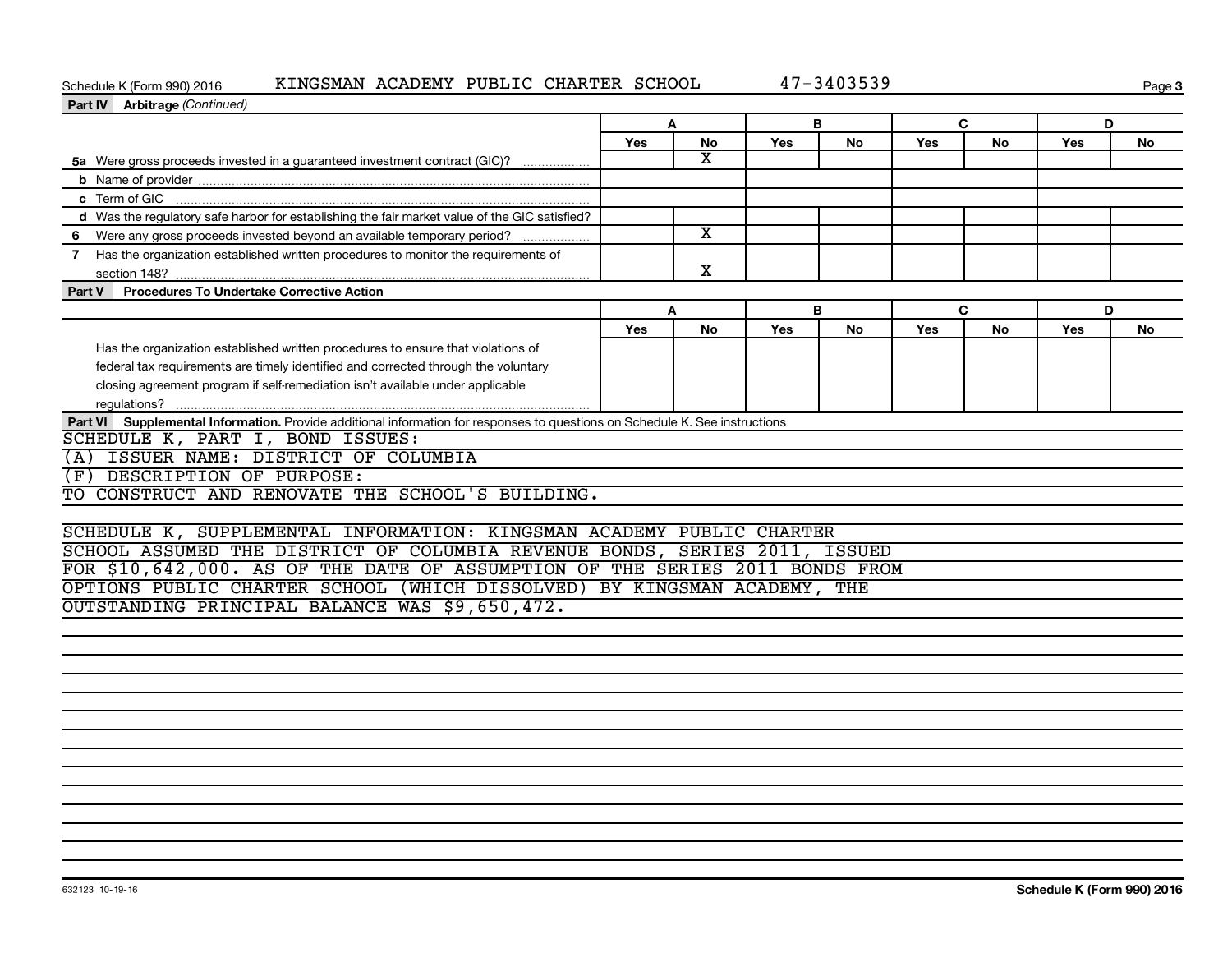**(Form 990 or 990-EZ)**

Department of the Treasury Internal Revenue Service

Name of the organization

## **SCHEDULE O Supplemental Information to Form 990 or 990-EZ 2016**

**Complete to provide information for responses to specific questions on Form 990 or 990-EZ or to provide any additional information. | Attach to Form 990 or 990-EZ.**

**Information about Schedule O (Form 990 or 990-EZ) and its instructions is at WWW.irs.gov/form990.** 

OMB No. 1545-0047 **Open to Public Inspection**

KINGSMAN ACADEMY PUBLIC CHARTER SCHOOL 47-3403539

**Employer identification number**

FORM 990, PART I, LINE 1, DESCRIPTION OF ORGANIZATION MISSION:

FOR POST-SECONDARY SUCCESS AND RESPONSIBLE CITIZENSHIP.

FORM 990, PART VI, SECTION B, LINE 11B:

THE 990 IS REVIEWED BY THE EXECUTIVE COMMITTEE. A DRAFT IS THEN DISTRIBUTED

TO THE FULL BOARD, ALONG WITH A RESOURCE TO HELP THEM REVIEW IT, TO GIVE

THEM AN OPPORTUNITY TO PROVIDE FEEDBACK OR RAISE QUESTIONS, BEFORE IT IS

FINALIZED AND FILED WITH THE IRS.

FORM 990, PART VI, SECTION B, LINE 12C:

ALL MEMBERS OF THE BOARD OF DIRECTORS SUBMIT ON AN ANNUAL BASIS A CONFLICT OF INTEREST DISCLOSURE FORM, WHICH IS FOLLOWED UP AND REVIEWED BY THE EXECUTIVE DIRECTOR.

FORM 990, PART VI, SECTION C, LINE 19:

KINGSMAN ACADEMY MAKES ITS GOVERNING DOCUMENTS, CONFLICT OF INTEREST POLICY AND FINANCIAL STATEMENTS AVAILABLE UPON REQUEST.

FORM 990, PART VIII, LINE 6:

RENTAL INCOME RELATES TO A LEASE FOR PARTS OF THE BUILDING'S ROOF WHICH

AMOUNTS TO LESS THAN 15% OF THE SQUARE FOOTAGE OF THE BUILDING.

632211 08-25-16 LHA For Paperwork Reduction Act Notice, see the Instructions for Form 990 or 990-EZ. Schedule O (Form 990 or 990-EZ) (2016)

14000510 793927 30418 2016.05070 KINGSMAN ACADEMY PUBLIC CHA 30418\_\_1